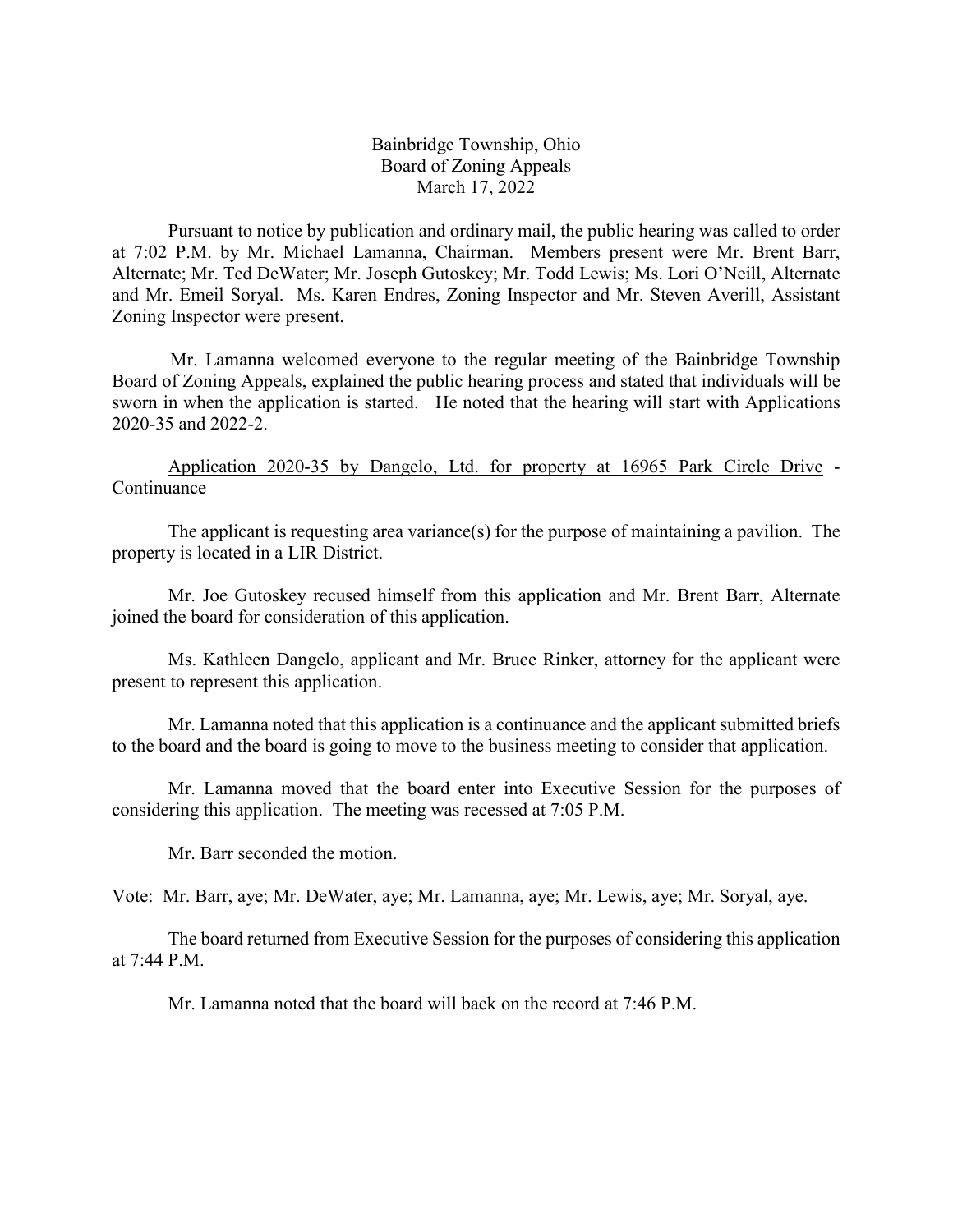Mr. Lamanna stated that the board has been considering this application and after looking at the situation and information that has been submitted to them, he is going to summarize first where we are going and then we will actually have a motion to that. He said the first thing he wants to note is that any of the issues regarding the mounding and the other buffering between this property and the condominium property are matters for that agreement that we don't need to get into at this time, he thinks they were being discussed earlier mainly as a matter of trying to ameliorate some of the considerations but they do not pose a problem. He said secondly, we believe that the matter regarding the question of whether or not what accessory uses may or may not be appropriate is appropriately before this board he believes has been raised by the neighbors in the course of this proceeding that we have the ability to hear that because it has been raised by them but we also have a situation with an area variance before us could not go forward and consider that as an isolation of the use for which it is going to be permitted so actually employed. He said we also view that the requirements of the agreed judgment entry as it incorporated the portions of the existing zoning code at the time clearly states that the uses in this area have to be in a totally enclosed building and that this applies to accessory uses if this even is an accessory use and is not actually just part of the primary use being conducted in another location. He said with respect to the actual structure itself, in terms of its location and it is on the thicker side of the property and under isolated circumstances with respect just to its positioning the board would allow it to stay certainly in its current condition as an ornamental structure but any uses have to conform with the requirements of Section 530.11 that they be within totally an enclosed building, the building would have to be enclosed to do that. He said additionally it is the board's understanding that the Geauga County Building Department has not inspected this building but that the applicant has had somebody come in to look at it, an architectural firm, no.

- Ms. Dangelo stated that they had someone from the building department.
- Mr. Lamanna said so it was inspected.
- Ms. Dangelo said yes.
- Mr. Lamanna said that wasn't the case a while ago.
- Ms. Dangelo said it was the last time we were before the board.
- Mr. Lamanna said so it has been inspected.
- Ms. Dangelo said it has been inspected after.
- Mr. Lamanna said after the fact, okay, then you won't have to worry about that.
- Mr. DeWater said they should provide all of those inspections to Ms. Endres.
- Mr. Lamanna asked if they were submitted.

## $BZA PH 3/17/2022$   $-2$ -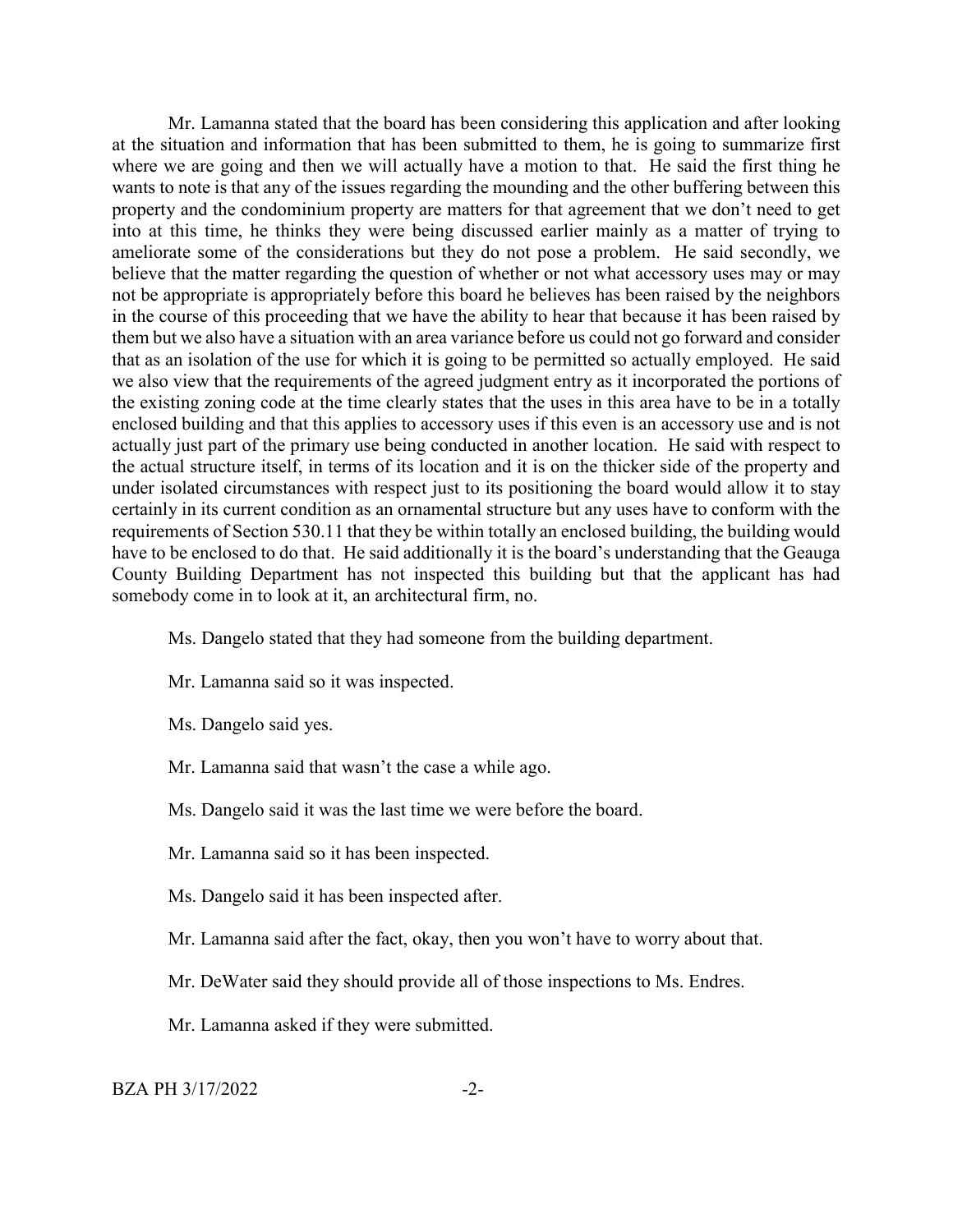Ms. Dangelo said she does believe they were provided.

Mr. Lamanna asked Ms. Endres if she has them.

Ms. Endres said not here but she believes we have them.

Mr. Lamanna said so you received them, okay good.

Since there was no further testimony, this application was concluded.

# Motion BZA 2020-35 – Sapphire Creek Winery Pavilion – 16965 Park Circle Drive

Mr. Lamanna made the following motion with respect to the disposition of this case.

- 1. The board finds that the matter regarding whether or not the board can consider and the question of zoning inspector error raised with respect to the application of Section 530.11 as incorporated in the Agreed Judgment Entry has been properly raised before this board and is properly before the board for consideration. None of this, certainly an issue has been raised about whether the board has some authority under the judgment entry and he thinks the board finds that it is clear that under the terms of the judgment entry the board can interpret and review the provisions of the judgment entry in the course of hearing any applications for variances or for allegations of error by the zoning inspector with respect to the interpretation of the Agreed Judgment Entry.
- 2. With respect to the location of the building, with respect to the distance from the property side line the board will grant the variance for the position of the building at that location based upon the fact that it abuts a landlocked piece of property and it is unlikely to cause, as a building, any adverse impact upon that property or change the character of the neighborhood.
- 3. With respect to any use of the building the board finds that the provisions of 530.11 applies to uses of the building including all accessory uses as the provisions of that are clear that they will be conducted within a totally enclosed structure therefore any use of the building for the permitted activities or accessory activities must meet that requirement. It is fairly apparent that accessory uses are an extension of part and parcel of a permitted use therefore even though it is an accessory use it still requires to meet the requirement of a permitted use and be within a totally enclosed building.
- 4. Part of the decision is representation that there has been an inspection by the Geauga County Building Department of this building, that they have approved that building even though it was built without obtaining the proper permits and that that completed inspection is a substantial basis for the board's decision.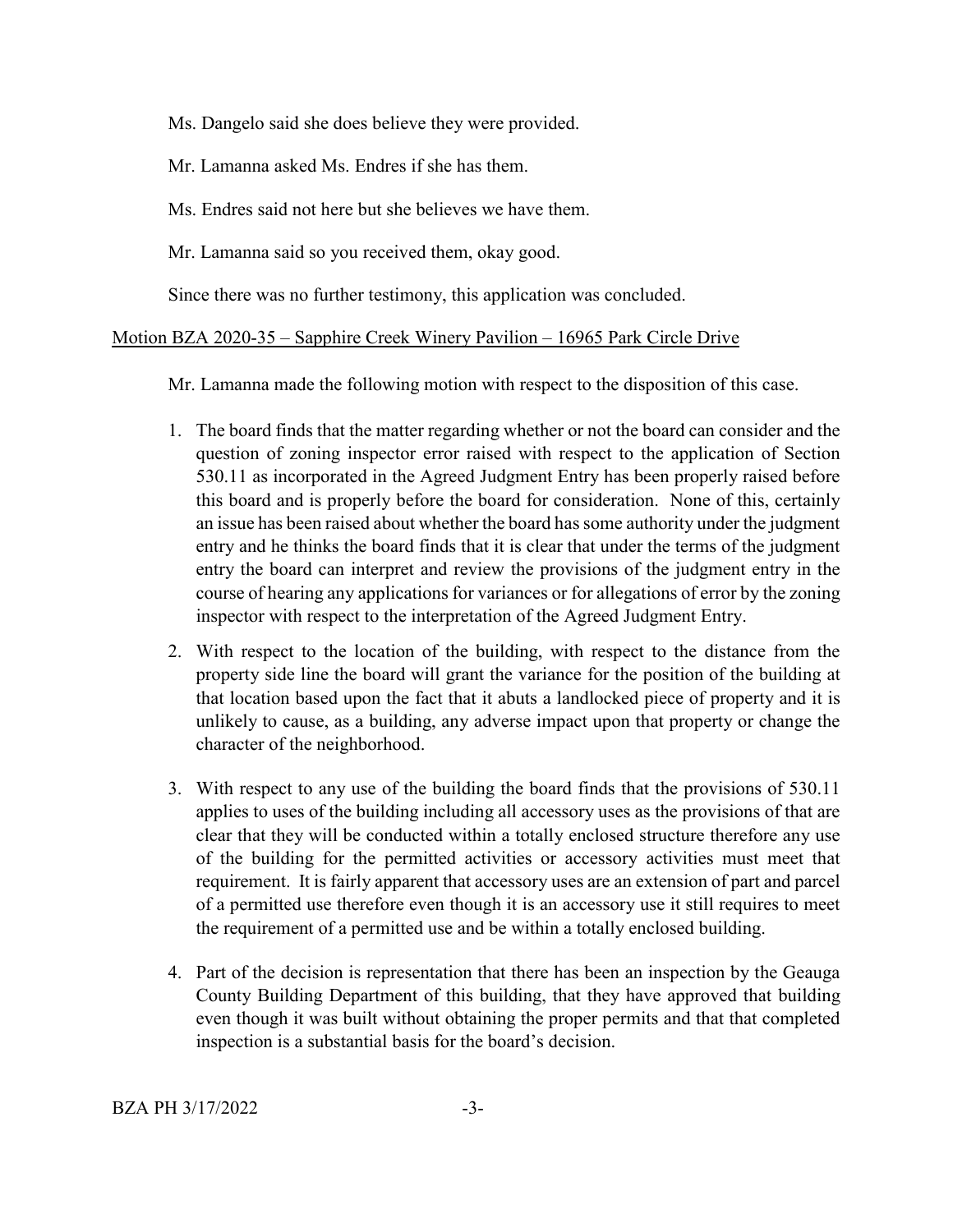5. The board also notes that given that there are a number of other collateral issues that have been raised and we may not have addressed every single one of them in the course of this and also it is difficult to try to draft in a complicated matter like this extemporaneously to complete the final determination of the board, this motion is subject to being elaborated on before it is finally adopted by the board to assure that it includes all of the proper references and covers all of the items that need to be addressed.

Mr. Lewis seconded the motion.

Vote: Mr. Barr, aye; Mr. DeWater, aye; Mr. Lamanna, aye; Mr. Lewis, aye; Mr. Soryal, aye.

## *Revised motion is attached at the end of these minutes.*

Mr. Bruce Rinker asked if the board is going to issue written conclusions and findings.

Mr. Lamanna replied yes.

Mr. Rinker asked when can we expect those.

Mr. Lamanna said hopefully in the next couple of weeks.

Mr. Rinker said but the decision is effective tonight.

Mr. Lamanna said no, the decision will not be effective until we adopt the minutes.

Mr. Rinker said that is on the record, so this is not a final appealable order.

Mr. Lamanna said no it is not a final appealable order until we adopt the minutes at the next meeting or the meeting after that but we will try to have a draft, the final minutes will be in two or three weeks before the next meeting but at the next meeting we will adopt the final minutes.

Application 2022-2 by David Steiner and Katherine Gibbons for property at 17320 Corban Drive - Continuance

The applicants are alleging error by the Zoning Inspector. The property is located in a R-5A District.

Ms. Constance Versagi, Court Reporter from Fincun-Mancini Court Reporters was present for this application.

Mr. Joe Gutoskey recused himself from this application and Mr. Brent Barr, Alternate joined the board for consideration of this application.

Mr. David Steiner of 7335 Country Lane was present to represent this application.

BZA PH 3/17/2022 -4-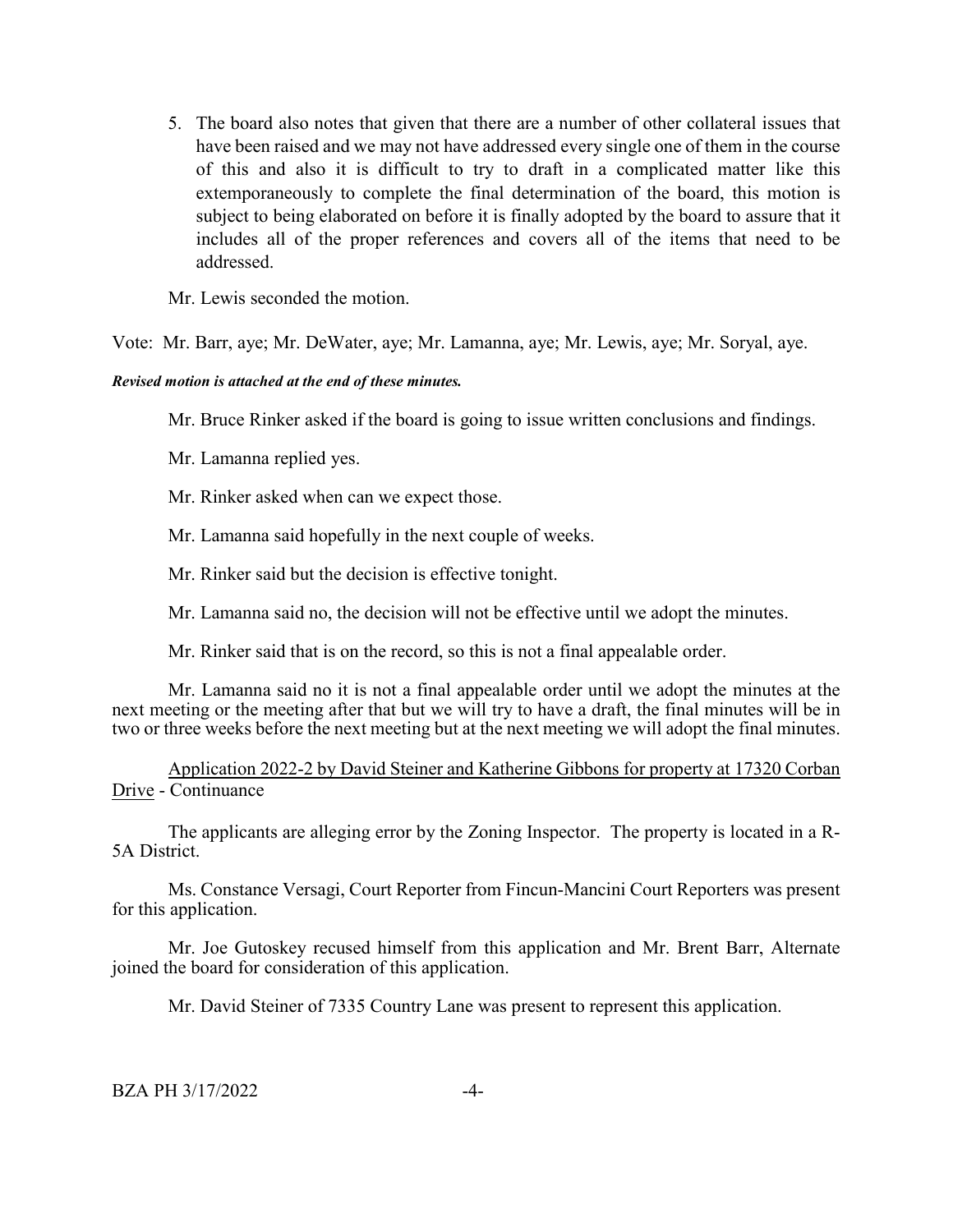Mr. Lamanna swore in Mr. David Steiner and he let the record reflect that Mr. Steiner was duly sworn.

Mr. Steiner testified that his first question is last month and he forgot your name but Mr. Lewis wasn't on the board.

Mr. Lamanna said right.

Mr. Steiner said it was Lori O'Neill so who will be voting on this particular issue.

Mr. Lewis said right here.

Mr. Steiner said okay, so he sent some additional materials to the BZA since the last meeting, briefly he just wanted to go over them and there was some, at last month's meeting they addressed whether the zoning department could revoke a building certificate and he sent you 109.07 that states that the zoning department can in fact revoke a building certificate. He said we reiterate all of our arguments from the last hearing, we believe that the approval of the conditional use back in 99 was invalid, it did not have the drawings of the houses.

Mr. Lamanna said let's not go back over that again.

Mr. Steiner said well Mr. Lewis wasn't here for the hearing last month sir.

Mr. Lewis said he read the minutes, he has been doing this 17 years, he is very experienced with this so yes, he is very familiar with what you've presented.

Mr. Steiner said he just wants to say that the BZA expressed their disappointment with Mr. Joyce and the fact that he broke ground knowing that the appeal was pending while he has going full bore with building this house since the last meeting. He said he has, this is obviously a joke to him, he doesn't take this seriously so we will not be engaging with any discussions with him or anything else alike. He said there is some talk of trees and evergreens, to do some trees, no one, he didn't reach out to us he just continued building so we are not negotiating with someone who is operating like that in bad faith. He said he also wants that last month Mr. Joyce indicated that what is he going to tell his client if he has to build trees, that is not our concern, this is his development, he decided to clear cut a bunch of acres 20 years ago and to build a bunch of big old houses. He said the zoning resolution has binding language, he has to put in a landscape buffer, he has been out of compliance for the last 20 years with the landscape buffer with regards to the northwest corner of our property and all of the property of the Spiert's who he can't speak for so no we will not accept a promise for him to put up some trees to plant some trees when his obligation is the law, that is not something that his clients pay for, that is him, this is his development, he represented to the BZA 20 years ago that he was going to build a development that complies with the law, it is your job, every single one of you to ensure that the law is complied with. He said this isn't about practicalities, this isn't about oh he's a good guy, this is about your obligation to enforce the law.

 $BZA PH 3/17/2022$   $-5-$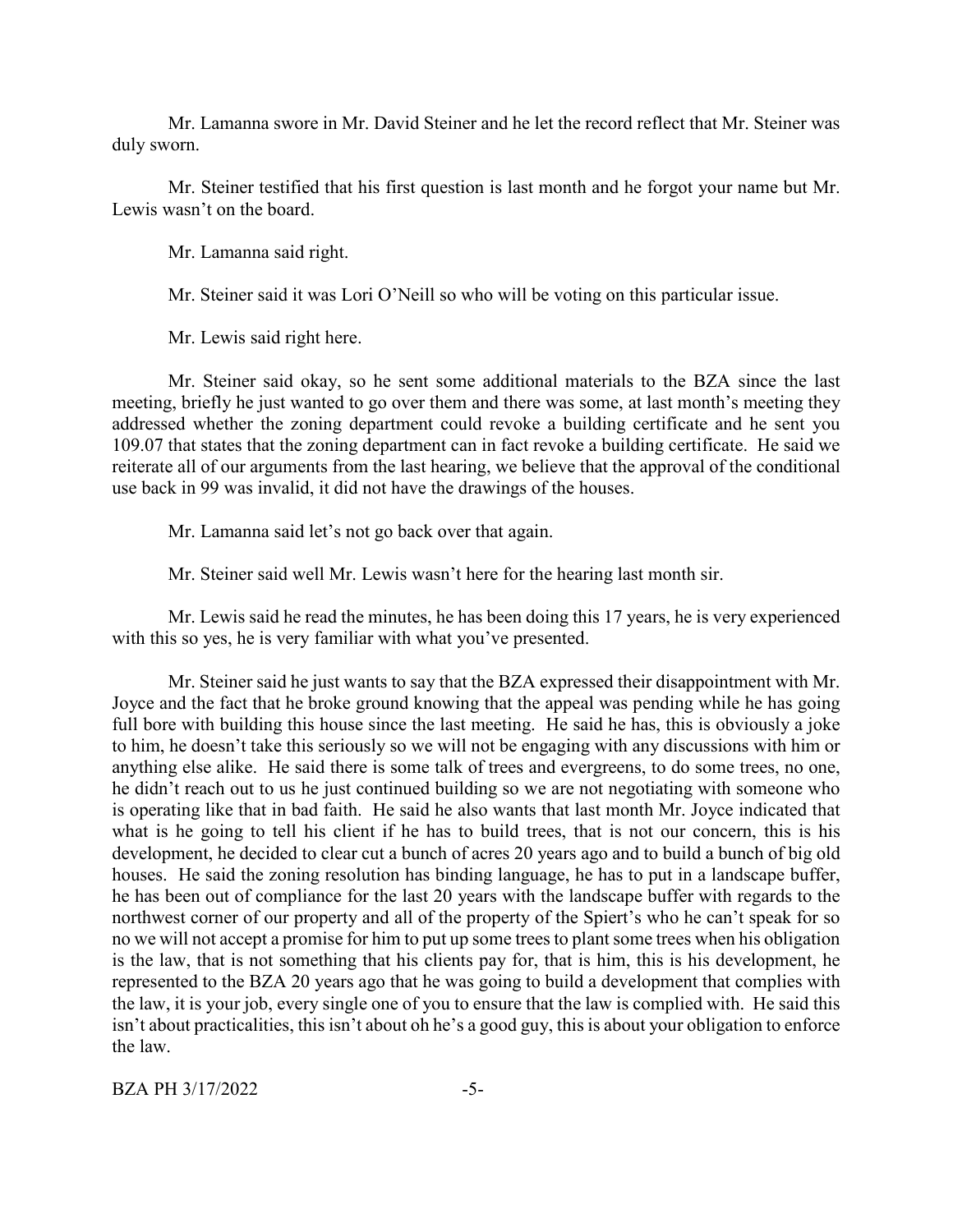Mr. Steiner continued by saying if we are not going to enforce the law then why do we even have these zoning resolutions, why don't we just go back to the 1970s when Bainbridge didn't have zoning resolutions. He said also as this house has continued to be built there, right there, that is the part that our property, where it is out of compliance for the last 20 years, there is no landscape buffer whatsoever between our property and the development at issue, nothing, there is nothing there and you may say that is not your house but we use every single inch of our property, we treasure our privacy, he has running trails, hiking trails, snowshoe trails, cycling trails, we purchased this property for the privacy and we purchased this property not knowing the zoning laws but assuming that Bainbridge would follow the zoning laws. He said throughout this entire process we have seen that that hasn't been the case, he said that is not ours (he referred to the displayed aerial) and that is not ours either. He said he submitted to Ms. Zimmerman today a photo of the progress of the property, that is not it.

Mr. DeWater asked is this it.

Mr. Steiner said yes. He said so after looking at the application another way in which the zoning inspector erred is that she did not require a plan or map drawn to scale of the dimensions and elevations in feet applicable to buildings and structures on the lot, a copy of the floor plan for each floor or building of the structure. He said now that photo right there was taken today from our property line and there has been more progress on it since but how high is this going to be, he represented in his application that there was going to be 33 or 34 feet, well that he believes is from the existing grade, is he going to build up the grade by 10 or 15 feet and claim that it is 35' from that, he doesn't know, we don't know because the application is improper. He said the application does not include a plan or map drawn to scale with the dimensions and elevations and feet of the proposed buildings and structures on the lot so here we are again, we don't know how high this is going to be lording over our property, it shouldn't have been granted without the information, there is a reason that the information is required in the application. He said if you are not going to require it in the application then take it out of the application, but it is in there so that is another reason why it was an improper granting of this application. He said he has no idea where that is being measured from, how high it is going to be on our side, does anyone care about any of this stuff or is this all just a matter of practicality.

Mr. Lamanna swore in Ms. Karen Endres, Zoning Inspector and he let the record reflect that Ms. Endres was duly sworn.

Mr. Lamanna asked if she calculated the height.

Ms. Karen Endres, Zoning Inspector testified that the height is calculated to the top of the house so it is from the front finished grade, not the back or side view so the 35' height max is from the front of the house per the definitions in the zoning resolution.

Mr. Steiner asked can you cite where that is defined.

BZA PH 3/17/2022 -6-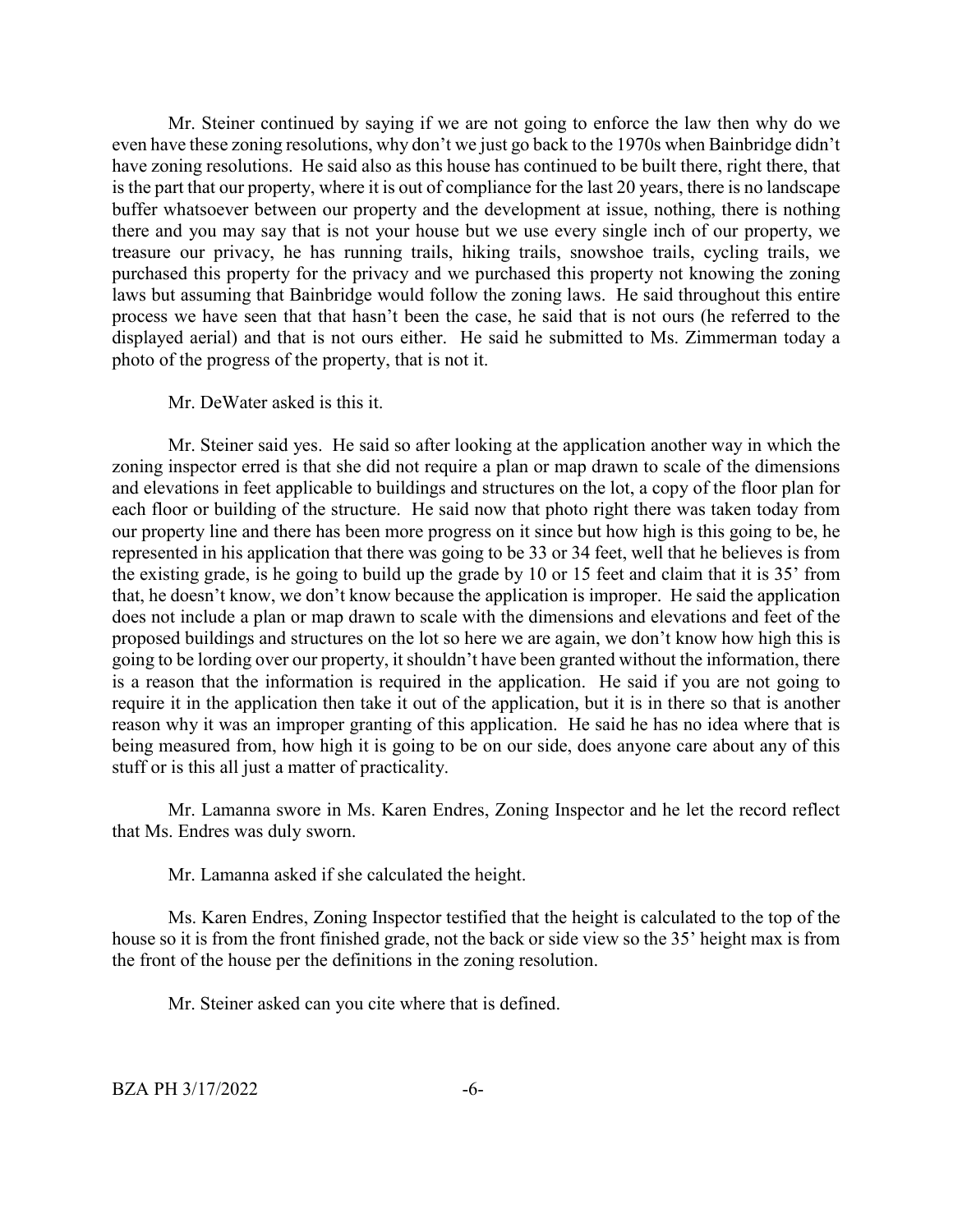Mr. Steven Averill, Assistant Zoning Inspector read the definition of Building Height. He said "Building Height means the vertical distance measured from the average finished grade at the front (street facing) of the building to the highest point of a gable, hip or gambrel roof or the coping of a flat roof …………..".

Ms. Endres said it is very usual for people to have walk-out basements.

Mr. Averill said average finished grade and there is a definition for average finished grade as well.

Ms. Endres said "Average Finished Grade" means the mean elevation of the finished grade around the perimeter of any building or structure."

Mr. Barr asked, are you sure that is over 35'.

Mr. Steiner said no, he is not going on the property and measuring it.

Mr. Barr said he doesn't think it is 35'.

Ms. Endres said the front.

Mr. Steiner said we would know if he had a proper application as required in the zoning laws we would know what the height was for all portions of the house but we don't.

Mr. DeWater asked Ms. Endres if the board could have that drawing provided.

Ms. Endres said these are the building plans for review.

Mr. Steiner asked if he is allowed to build up the grade in the front from the grade at which he applied to start counting, so he can build a mountain as long as it is 35', let me finish my question, can he build.

Mr. Barr said you did finish your question, you asked if he can build a mountain.

Mr. Steiner said yes.

Mr. Barr said he doesn't think humans can build mountains, let's stick to things we can physically do here.

Mr. Steiner asked can he build up the grade 50' and then build a house on top of 50' that is 35' without his house.

Mr. Lamanna said the definition is from whatever the grade ends up being.

BZA PH 3/17/2022 -7-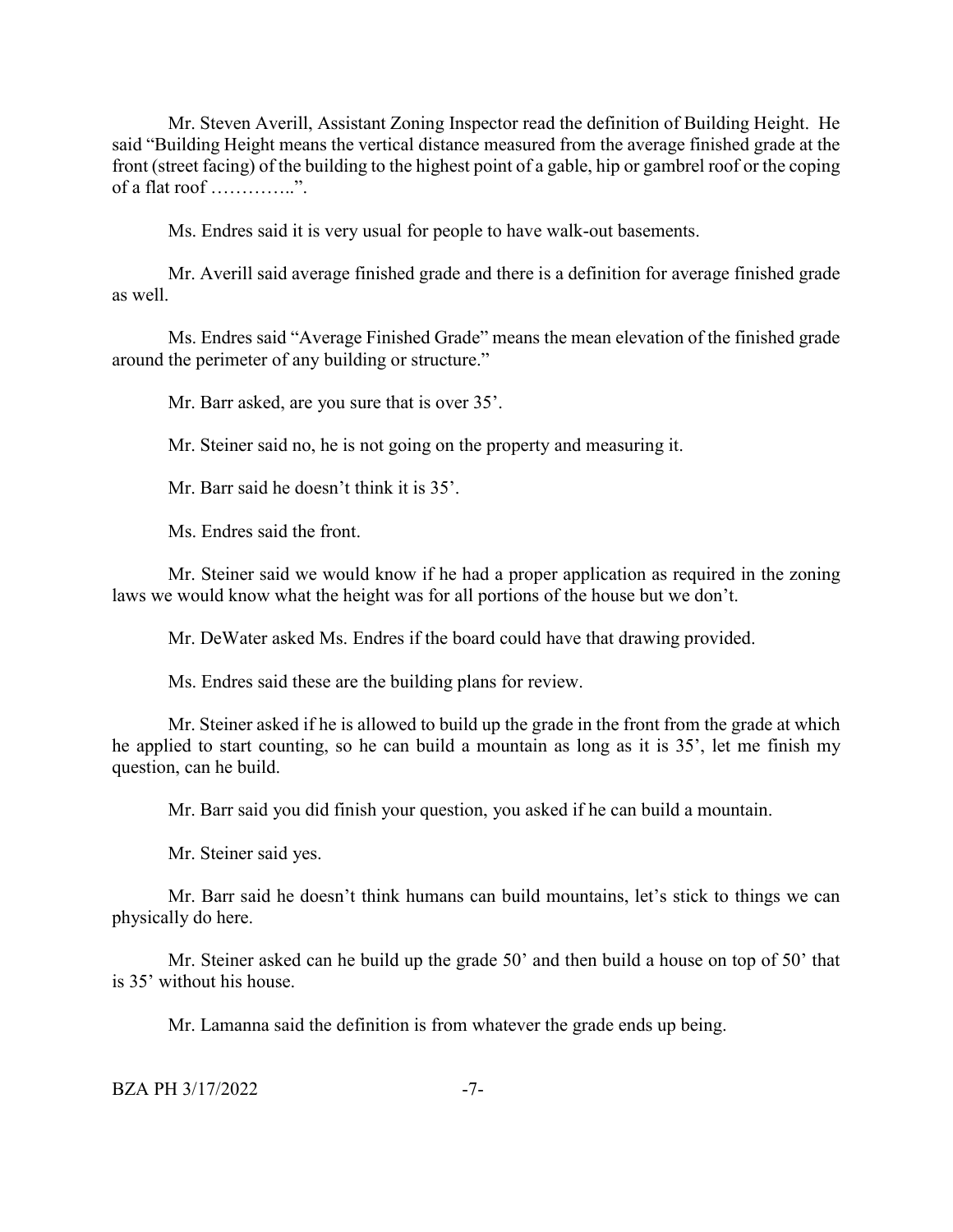Mr. Steiner said ends of up being or was at the time of the approval.

Mr. Lamanna said there is no prohibition against it, it is what it is.

Mr. Averill said it is what he proposed.

Mr. Lamanna said proposed right, if he says he is going to mound this up 5'.

Mr. Averill said if he shows, if he has six courses of block in front of his house.

Mr. Lamanna swore in Mr. Steve Averill, Assistant Zoning Inspector and he let the record reflect that Mr. Averill was duly sworn.

Mr. Lamanna said if he can adjust the record.

Mr. Steiner said he can by how much, 10, 20, 30 feet, he can increase the base by 40'.

Mr. Soryal said he has got a driveway and other things he has to deal with, soil and water run-off.

Mr. Lamanna said in theory if somebody had a piece of land and they decided they wanted to build a 30' high mound on this land and build their house on it there is nothing we can do about it, as long as he, at the end of the day it was what he said it was going to be, if he says he is going to build this 30' mound of dirt and then put his house on top of it and then the average grade in the front of the house is going to be still within what is permitted, there is no zoning control on building up the property.

Mr. Averill said we have a site plan so when you look at the site plan it shows the footprint of the house on a contour parcel and he needs to get the proper paperwork to do that.

Mr. Steiner asked is there something in the plans, is there something in the record, a plan or map drawn to scale with the dimensions and elevations and feet of the proposed building or structure and a copy of the floor plan because he doesn't believe that was in the record.

Mr. Lewis said we just haven't seen it but it is here.

Mr. Steiner said so the record wasn't complete when it was shared with us.

Mr. Averill said when you filed your zoning inspector error application there is a section number 4 through 10 that you referred to his plans, you didn't have the plans, you only referred to his plans which are not a part of this hearing but you just referred to them, that is all you did, you never really had them submitted because you didn't have them.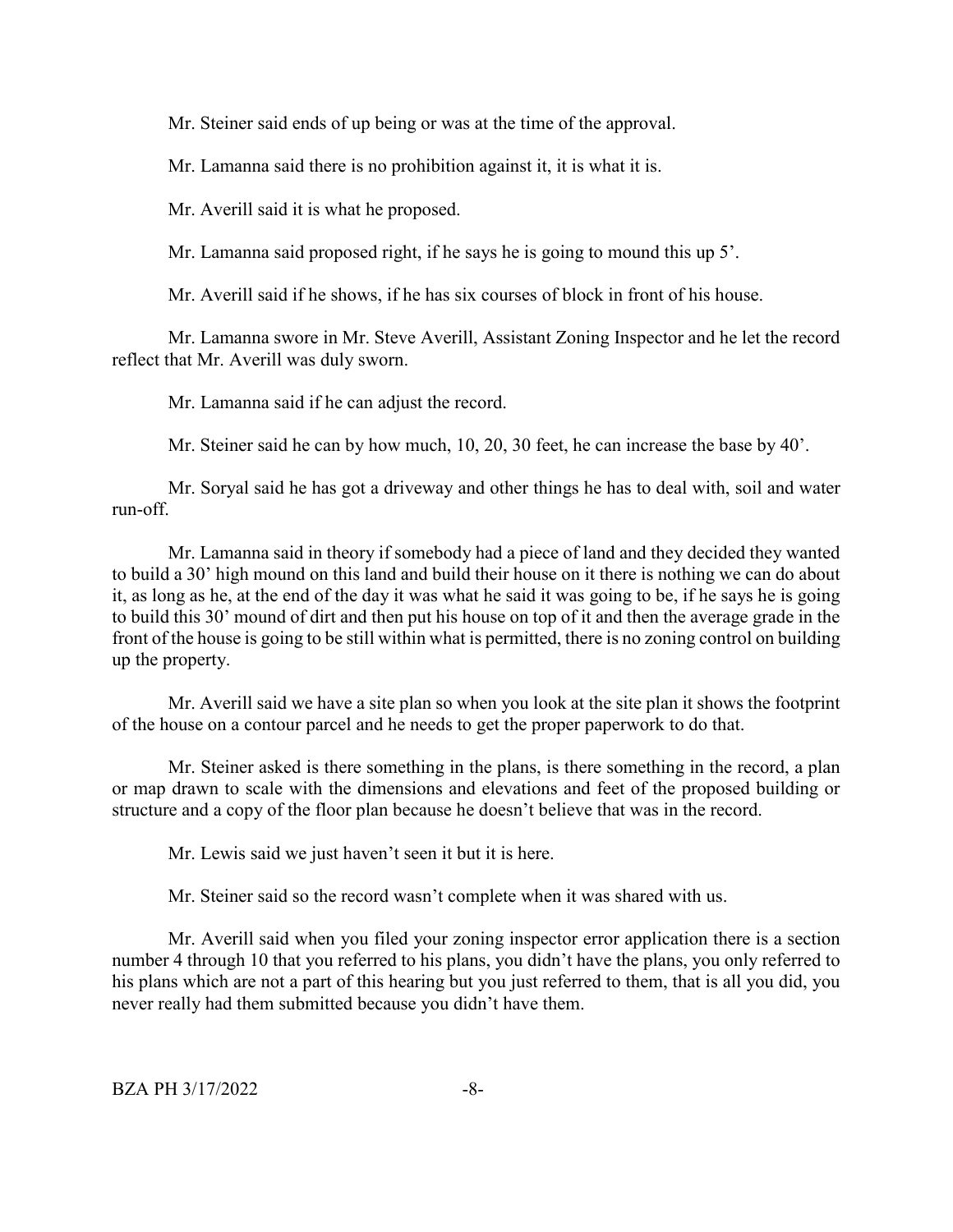Mr. Steiner asked when were these plans approved, he asked Ms. Endres for the plans on when they were approved and she sent him what was approved, she sent him the application but.

Ms. Endres said she sent you (Mr. Steiner) the application form, did it ask for all of the associated documentation.

Mr. Steiner said he asked for the application, he didn't realize that they were going to be playing games with language but he is sorry he didn't adhere to your games.

Mr. Averill said you acknowledged them in your application, that is his point, 4 through 10.

Mr. Steiner said the only thing that he had asked was a map with the footprint, that is the only thing that he had, that she sent me, that was the only thing in the record.

Mr. Lewis said so if it complied with the side yard and the rear yard setback and it is not exceeding 35' and there is no lot coverage issues, there is no reason that this would have been held up with a regular zoning permit to build.

Mr. Steiner said that is incorrect.

Mr. Lewis said it depends on your point of view sir.

Mr. Steiner asked Mr. Lewis, are you telling me that in 1999 when they approved this conditional use that did not have a house on this lot, it did not have a landscape buffer nor did it have a driveway, are you telling me Mr. Lewis if that was a valid approval in 1999 even though it violated the law at the time.

Mr. Lewis said he is going to have an attorney answer that for you because you are going down a different path than what he is going down.

Mr. Steiner said he is going down a path of following the law, this whole situation is lawlessness, that is all it is, in 99 they approved this conditional use in violation of the law, it has been like that for 20 years, they have refused to enforce the landscape buffer for 20 years and to just approve this.

Mr. Lewis asked Mr. Steiner how long he has been there.

Mr. Steiner replied 10.

Mr. Barr said so how do you know the previous 10 years there wasn't a landscape buffer there and how to do you know that somebody else didn't remove it.

Mr. Steiner said ask Mr. Joyce, he is here.

 $BZA PH 3/17/2022$   $-9-$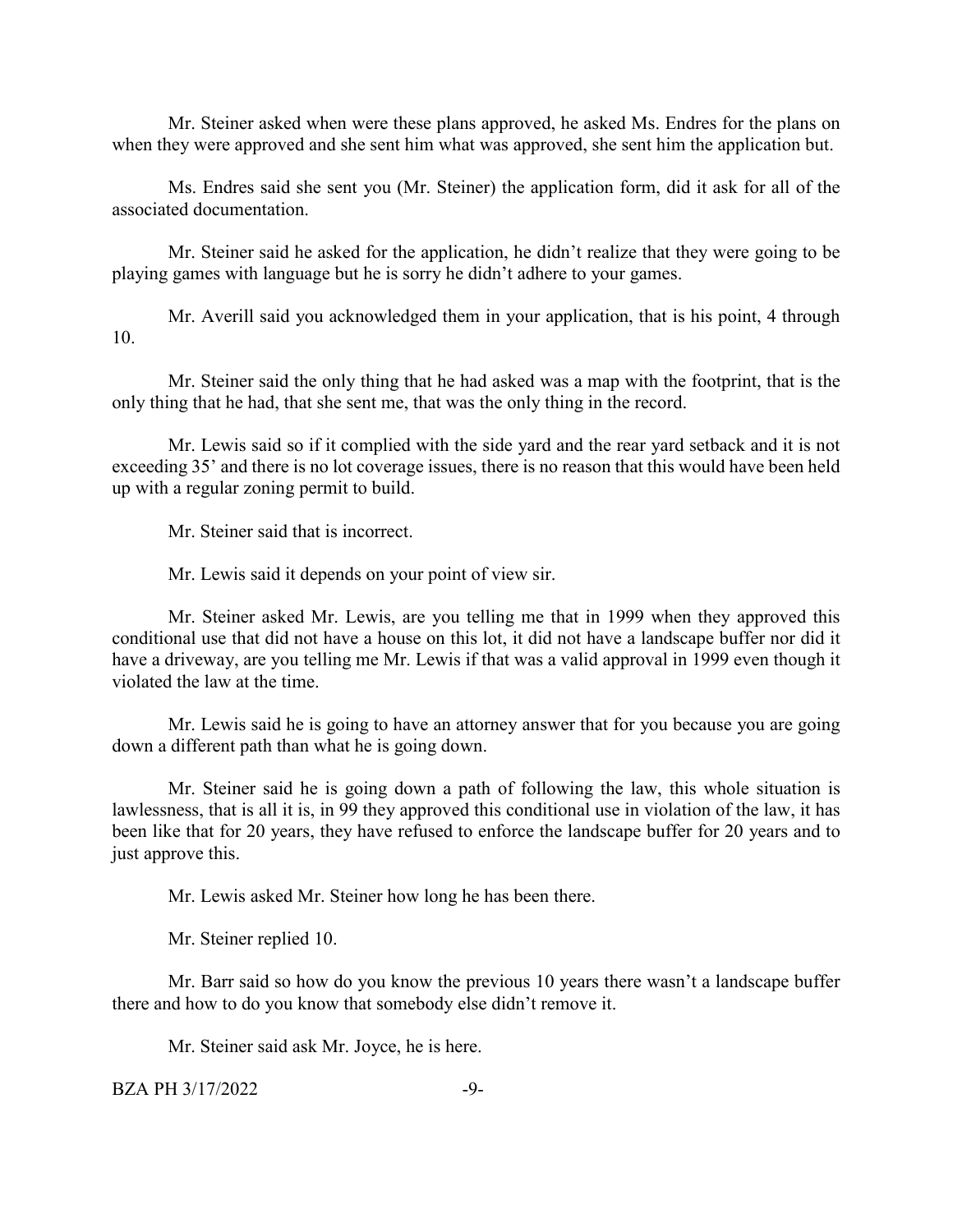Mr. Lewis said okay, so, what prompted this now all of a sudden after 10 years, it is a concern, as a buildable lot, it is getting a home built on it and you don't want it there.

Mr. Steiner said Mr. Lewis, the law requires his application to have a landscape buffer.

Mr. Lewis said we are saying the same thing.

Mr. Steiner said no this is a new thing Mr. Lewis, he is not talking about 20 years ago, he is talking about in December of 2021.

Mr. Lewis said a lot of this is in the minutes because we have already talked about it.

Mr. Steiner said well obviously you haven't listened to it or you made your mind up.

Mr. Lewis asked are you insulting me sir.

Mr. Steiner said he is not insulting you.

Mr. Lewis said careful.

Mr. Steiner said you are insulting my case, in fact is that a threat from the person who is going to be making a decision on behalf of the Bainbridge BZA.

Mr. Lamanna said let's just focus on the issues we need to address here. He said he doesn't know why you didn't end up with a copy of these plans but obviously they had been submitted, this is what was considered in granting the certificate, it was granted off these plans, right.

Ms. Endres said you will see the zoning stamp on yours.

Mr. Lamanna said right, and asked Ms. Endres if these plans fully show all of the requirements that are necessary under the cluster zoning with respect to an individual house, all of the information.

Ms. Endres said that is all of the information required for a single family home, the floor plans are there, the height.

Mr. Lamanna said the floor plans, the height.

Ms. Endres said and then the site plan is right here too and she apologizes for any misunderstanding of what was requested, she thought you (Mr. Steiner) were looking for the cluster regulations and she sent also you the application for zoning certificate.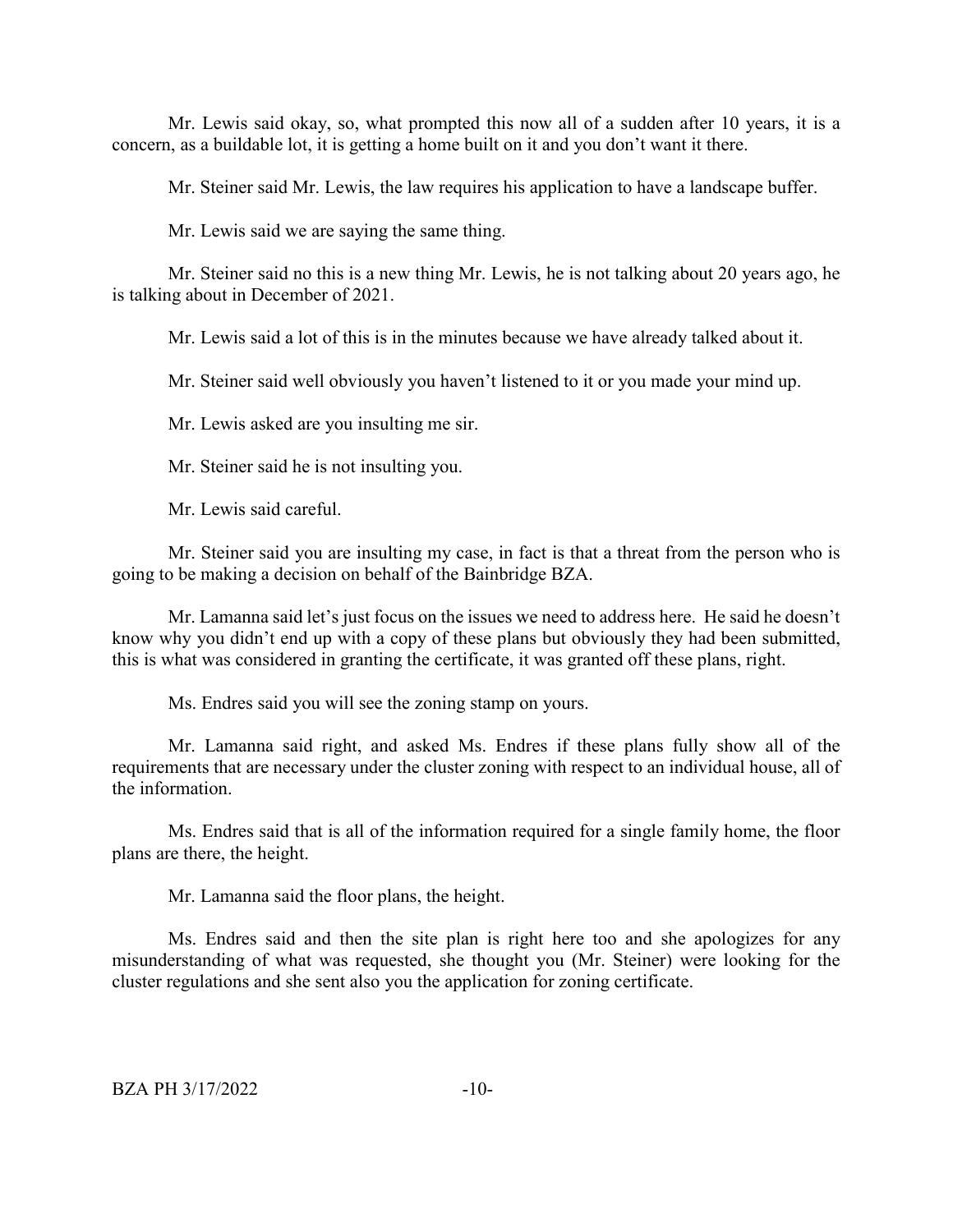Mr. Steiner said the application for zoning certificate requires a map which you didn't send according to Section J. (4) of the zoning certificate requires that map so that is a requirement of the application for the zoning certificate.

Mr. Averill said he would argue that he clearly knew about it because he referred to his plans when he answered the questions for his application 4 through 10 if you look at that page for zoning inspector error, it clearly requests plans so he knew they were there, he knew about them and he didn't ask for them, that's the difference.

Mr. Steiner said he saw the footprint plan, that is what he was referring to because that is the only thing that has been provided to him. He said this is what he is asking, can he tell you what he is asking.

Mr. Lamanna said okay.

Mr. Steiner said his request is that the zoning certificate is revoked, that Mr. Joyce before it is to get an appropriate and legally enforceable conditional use permit which did not happen in 1999 because the house, the driveway and the landscape buffer was not on the plans for this particular lot. He said at that point you can hold a hearing as to whether or not he should get that and we can discuss the 90 versus 100 foot set off and we can deal with that issue at the time. He said if you rule against me now, he will immediately appeal to the Common Pleas Court, if you revoke the zoning certificate and allow them to redo or make a proper application, then that is fine, there is no appeal order, if there is an appeal order he would have to appeal, he is not interested in rushing to court but he has to protect his interests, like he said the whole thing is invalid, there isn't even a landscape buffer required and for all of the other reasons that we talked about.

Mr. DeWater asked Ms. Endres, every lot in that development when the development was approved did every lot show the position of a driveway and structure on those plans.

Ms. Endres said not on the documentation she found in the historical files, there was a preliminary plan that showed some structures and it showed the setback, it showed the 90' buffer.

Mr. DeWater said so your position is that when they approved this development, every lot in that development should have had the house positions and driveway plans drawn on those plats.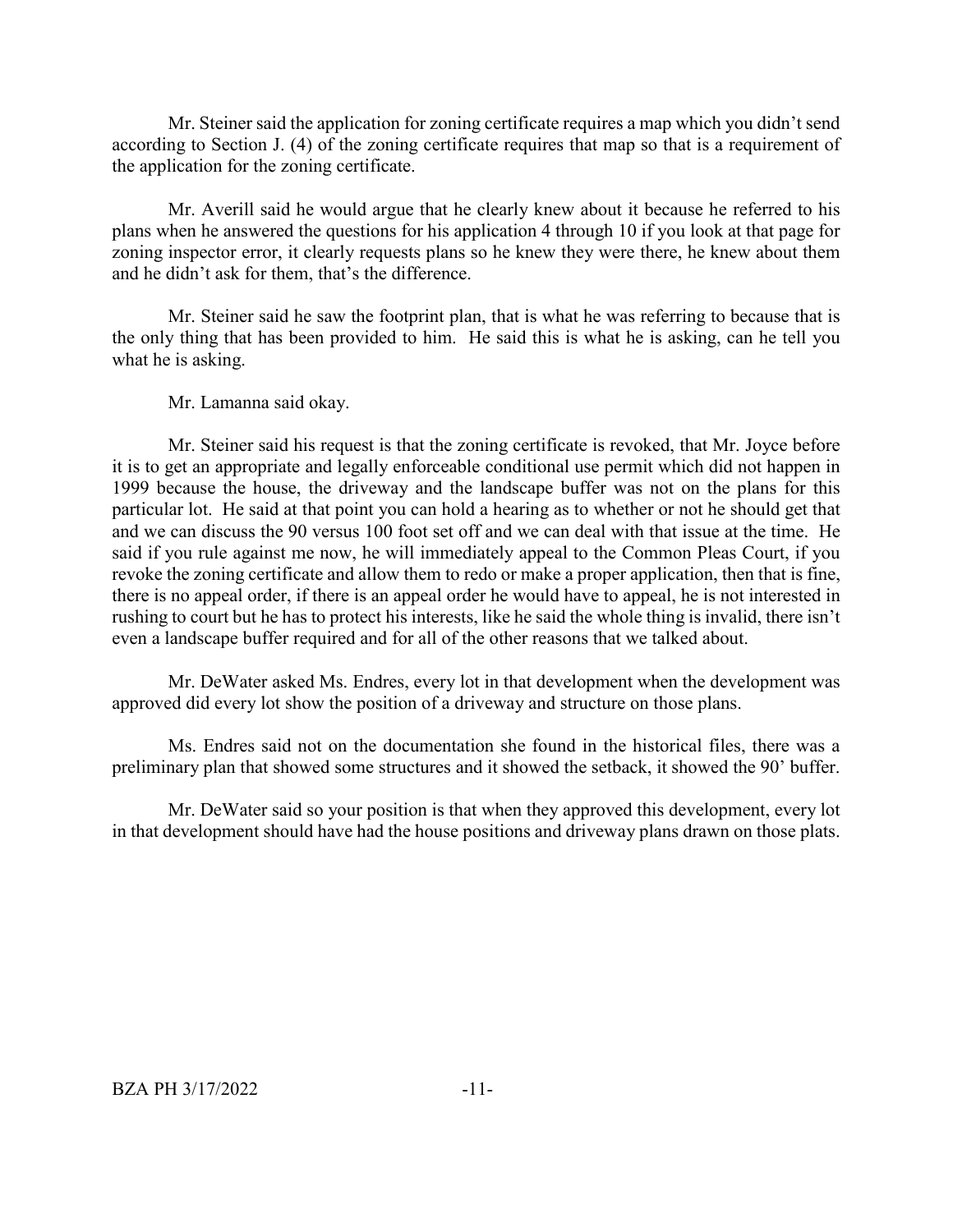Mr. Steiner said that is not his position, that is the law. He said he could read it back to you, he read it back to you last month, that is literally what the law says, this isn't his law, this isn't his request, this is your law that you are bound to enforce. He said he could read it back to you again if you would like, it was the law then and it continues to be the law. He said "certified by the applicant and his surveyor, showing the dimensions, acreages and configuration of the parcels, existing and proposed structures …, driveways…, the location and configuration of landscape buffers", this is 135.04. He said sir, you are making it sound like this is like something that he is making up, he is literally reading your law back to you. He said this was an invalid approval in 99 and Ms. Endres did not have the authority to approve this application in December based upon the fact that in 99 it was invalid but the fact that the township has been approving invalid zoning certificates for the past 20 years does not make it okay to do it now. He said he will also say that if you look back at the minutes when Mr. Joyce came and tried and successfully got the BZA in the early 2000s to allow this to be a condo to allow to build 25 plus hundred square feet houses on a cul-de-sac and call it a condo, he actually asked for four houses and the BZA gave him five. He said for the past 20 some years this township has been bending over backwards to accommodate Mr. Joyce at the expense of long time residents who are just asking you to follow the law.

Mr. Barr asked Mr. Steiner to give some other examples of how we bend over backwards for Mr. Joyce.

Mr. Steiner said the zoning.

Mr. Barr said for over 25 years the township has been bending over backwards for Mr. Joyce, can you give him more than one example.

Mr. Steiner said number one, the conditional use granting that was invalid, he didn't provide the appropriate plans. He said number two, in 2002 he believes it was, when he applied to make them condos he only applied for four houses, the BZA said no, we will give you five houses. He said that is how the meeting minutes went, yes, it is documented in the meeting minutes from 2001 or 2002. He said you as the BZA, not you personally, gave him five, that is example number two. He said example number three they have failed to report the landscape buffer for the last 20 years on the northeast side of that development, now he applies for his application, it is not complete, there is no landscape buffer on the application and there is a dispute, a good faith dispute regarding 90 and 100 feet which he pleaded with the zoning inspector to hold off on ruling, he pleaded with the trustees to have a lawyer contact us so we could talk about this and they refused so yes, those are five examples of how this township has bent over backwards for Mr. Joyce over the past 20 some years.

Mr. DeWater said so prior to the current homeowner that is building there, purchasing the land, currently you like the vacant land there, did you try to approach Mr. Joyce to purchase that land.

Mr. Steiner said he did.

BZA PH 3/17/2022 -12-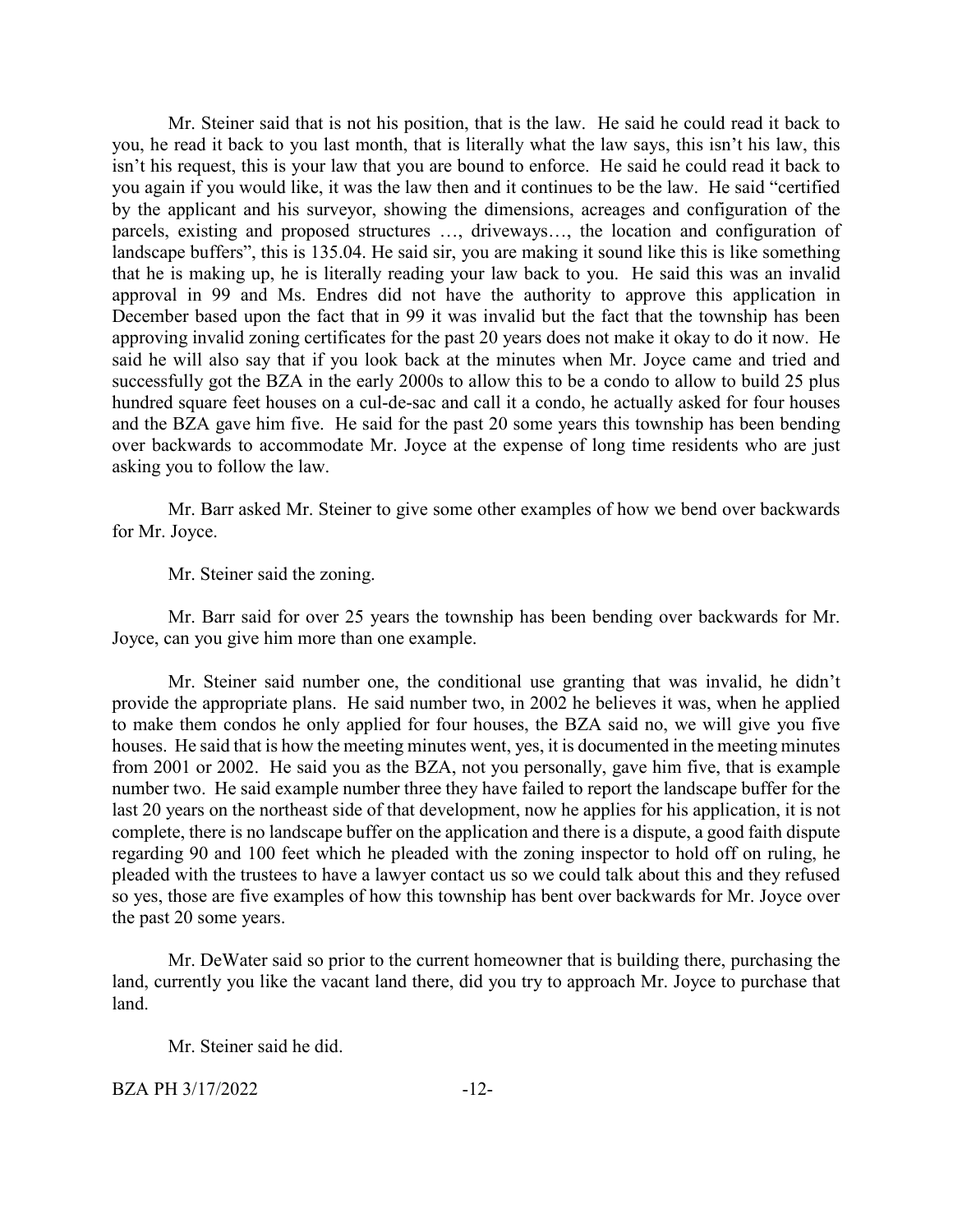Mr. DeWater said okay.

Mr. Averill said the zoning application you are referring to that doesn't have all of the information that is required, it is cited under 109.04 (22) which is under the Zoning Inspector application section, it is not under CUP, with that said, those are requirements for each application submitted so he is referring to the CUP application he believes and what we are looking at here is an application for each.

Mr. Lamanna said individual houses.

Ms. Endres said individual houses.

Mr. Averill said and he would like to also say that there are provisions for the zoning inspector to supplement what information is necessary and it is in the old resolution as well.

Ms. Endres said "Zoning certificate applications shall be obtained from and filed with the Zoning Inspector who may waive the requirement for any information he/she deems unnecessary, and/or request additional information he/she deems necessary to the filing and approval thereof. "

Mr. Averill said so with that said his point is you have a single application, both applications for zoning on the opposite side of the development.

Mr. Lamanna said right.

Mr. Averill said when you are closer to that side of the development for a single application and you start applying more information that is when we want it.

Mr. Lamanna said right, you want the information with respect to that particular buffer on that side.

Mr. Averill said correct but the zoning inspector back in the day had the same provision but it was 500' so we don't need to worry about a buffer.

Ms. Endres said he could waive it at that time.

Mr. Averill said because it wasn't necessary.

Mr. Steiner said but there was no house on the lot as required by the law in 99, there was no driveway on the lot as required in 99.

Mr. Lamanna said there was no plan that showed the applicable location of the houses, he doesn't have the applications.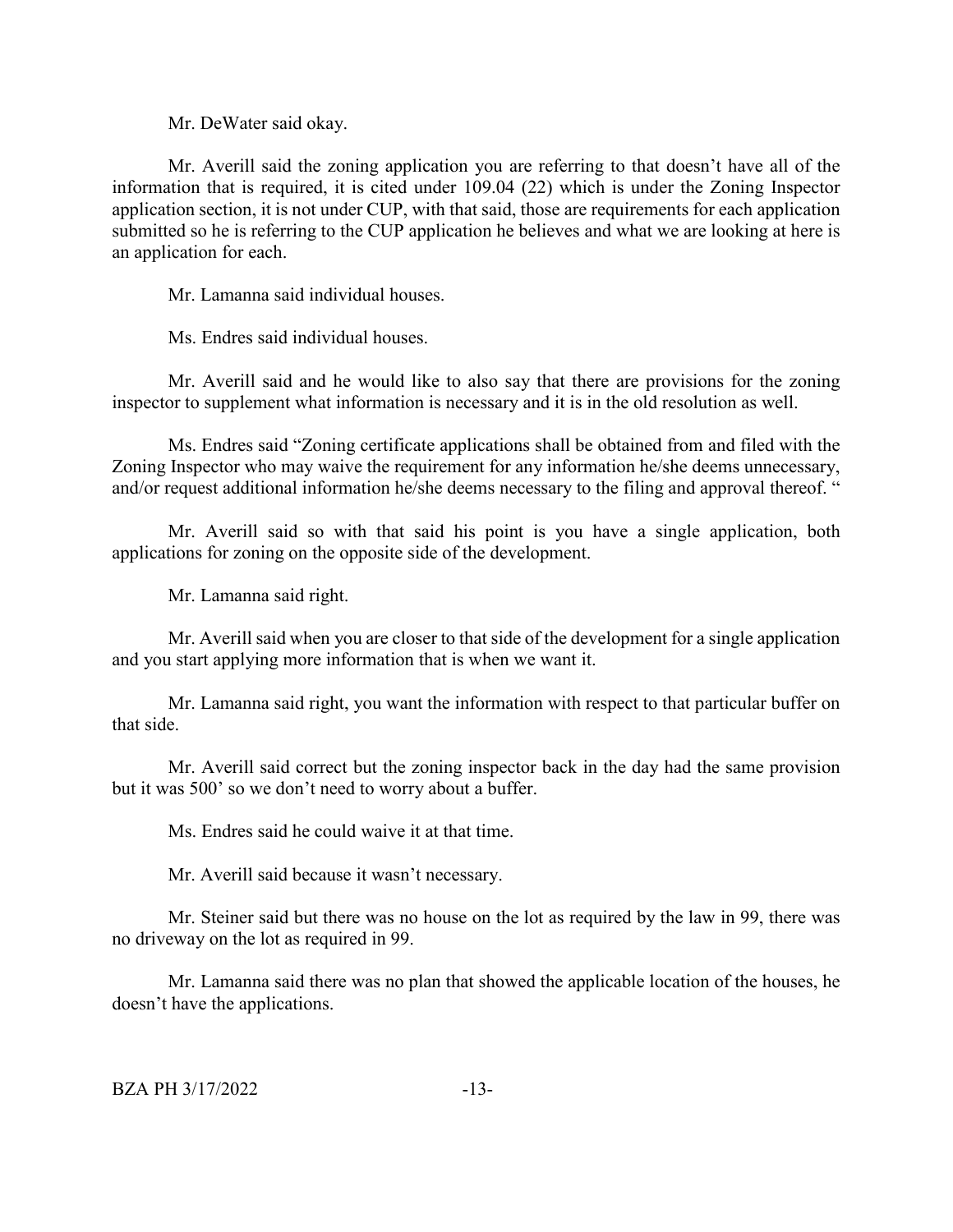Mr. Steiner said there were some generic houses on some of the other lots in the plans that were approved in 99, they didn't comply with the specific requirements but there was nothing on this particular lot, none of them complied with the requirements.

Mr. Lamanna said we still have this question of whether the authority of the zoning inspector to waive this information at a time when they deem it is not necessary because having a bunch of, submitting a plan for a development and then putting a bunch of proposed driveways and houses on it is frankly not very useful to anyone because in the end in a situation like this, there is not going to be, that is not where the houses are going to actually end up, they are going to end up somewhere else, people are going to go out on the lot and they are going to look and say they don't want it here, this topological feature we hadn't considered so it is going to end up somewhere anyway.

Mr. Steiner said and change the walk. He said you had followed up, you need to follow up.

Mr. Lamanna said there is a certain amount of discretion in the zoning inspector to decide what information is necessary and he thinks at that point in time to meet the intent of the law.

Mr. DeWater asked Ms. Endres, when that development was approved could have some of those buildings drawn on the lots been existing structures that were previously there.

Ms. Endres said she doesn't know, she was not here in 1999 so she doesn't know, it is possible, anything is possible.

Mr. DeWater said okay.

Mr. Lamanna said the other thing is to the extent that there was a requirement by submitting these specific plans detailing where this house is going to be and what it is going to be it satisfies the requirements at least as far as showing where it is going to be in the development so he thinks that is kind of a moot issue at this point in time.

BZA PH 3/17/2022 -14-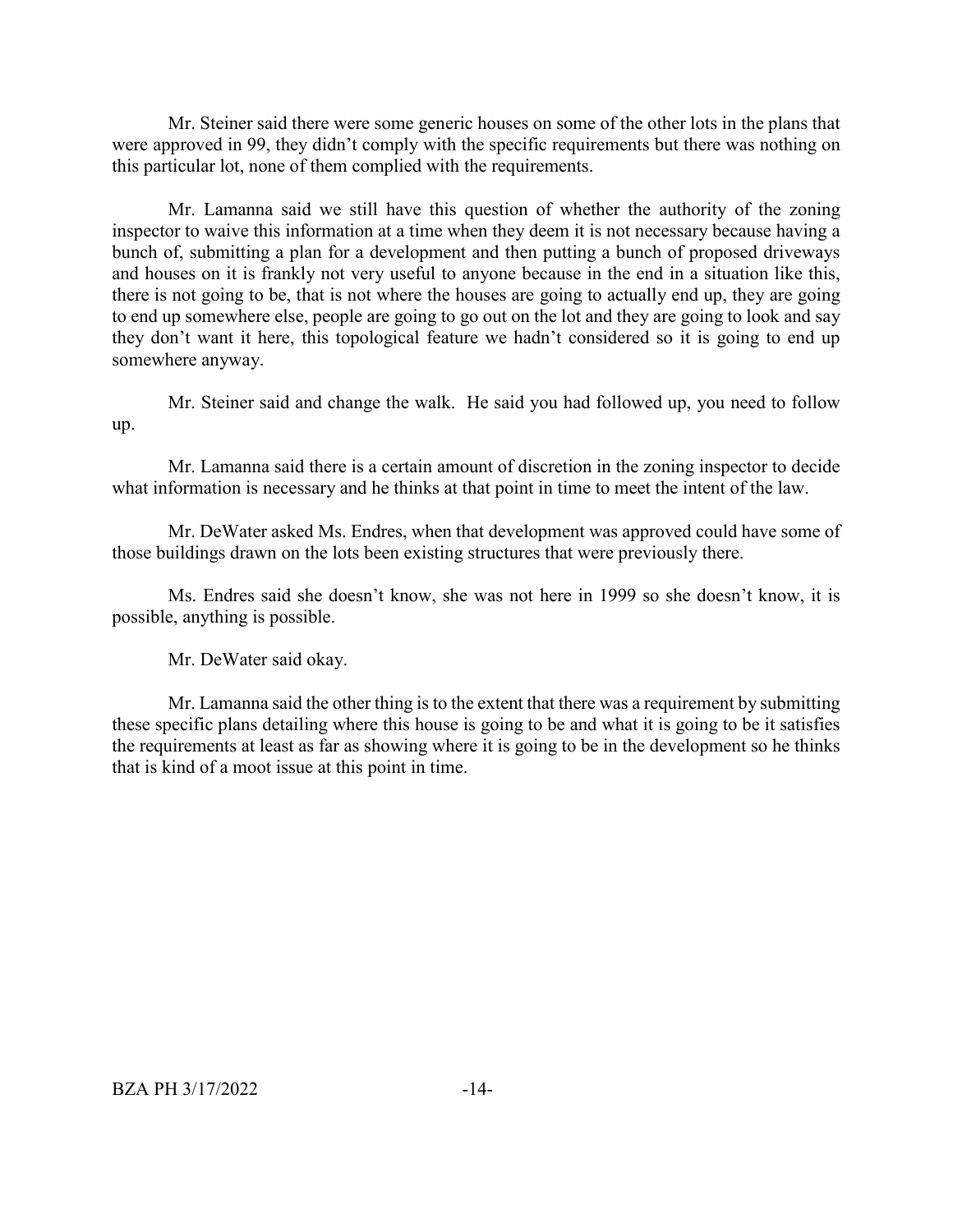Mr. Steiner said that is your view of it, we still have the 90 versus 100 foot issue and you just didn't follow through with building this lot, he doesn't know if he doesn't think we are going to appeal this in court because we are going to and we are going to ask that the house be moved and this is all on him for just plowing through this while this appeal is active. He said last week or last month the prosecutor said well we can have a, we can file an injunction or whatever, well he doesn't know, it is irreparable harm, it is no irreparable harm to him when he has to move his house, it is not on my property, if he had any inclination to engage in this process or take this seriously he would have stopped building and at least reached out or something but instead just plows away and this is, there is a 90 versus 100 foot issue, number one is a valid issue even if the 99 decision was valid because the one law was always 100' and the other one went from 90 to 100 after that point so that is still a live issue but it is also really back to him needing to go through the conditional use process again because then they would be 100 which is indisputably the law at this point of the setback. He said throughout this whole process are our laws, are they laws or are they suggestions, they are called zoning resolutions but are they, do they have the effective law or can he just.

Mr. Lamanna said but they are administered in a practical way to accomplish the intent and spirit of the zoning ordinance.

Mr. Steiner said then he would argue.

Mr. Lamanna said the intent and spirit of the zoning ordinance is that in some cases certain information is not needed until later because otherwise what you have is people will lay down a plan and then they will just lay down a plan and knowing that full well that that is not where anything is going to end up and then they will be back in saying well we want to put it in this location instead and they will look at it and say okay, that is a good location or a bad location, it is the same thing here. He said specific applications now have been filed so whatever issues there were in the past he thinks are moot at this point in time because this application deals with all of these issues.

Mr. Steiner referred to 134.04 (n) and said each application shall it doesn't say should, might be a good idea, shall.

Mr. Barr said read the rest of it.

Mr. Steiner said this is in reference to the.

Mr. Barr said read the rest of it.

Mr. Steiner said "Each application shall include a development plan or plat drawn to scale by a registered professional surveyor in the state of Ohio, certified by the applicant and his surveyor, showing the dimensions, acreages and configuration of the parcels, existing and proposed structures, main drives, roads, driveways, recreational facilities, open space, parking areas, and easements".

BZA PH 3/17/2022 -15-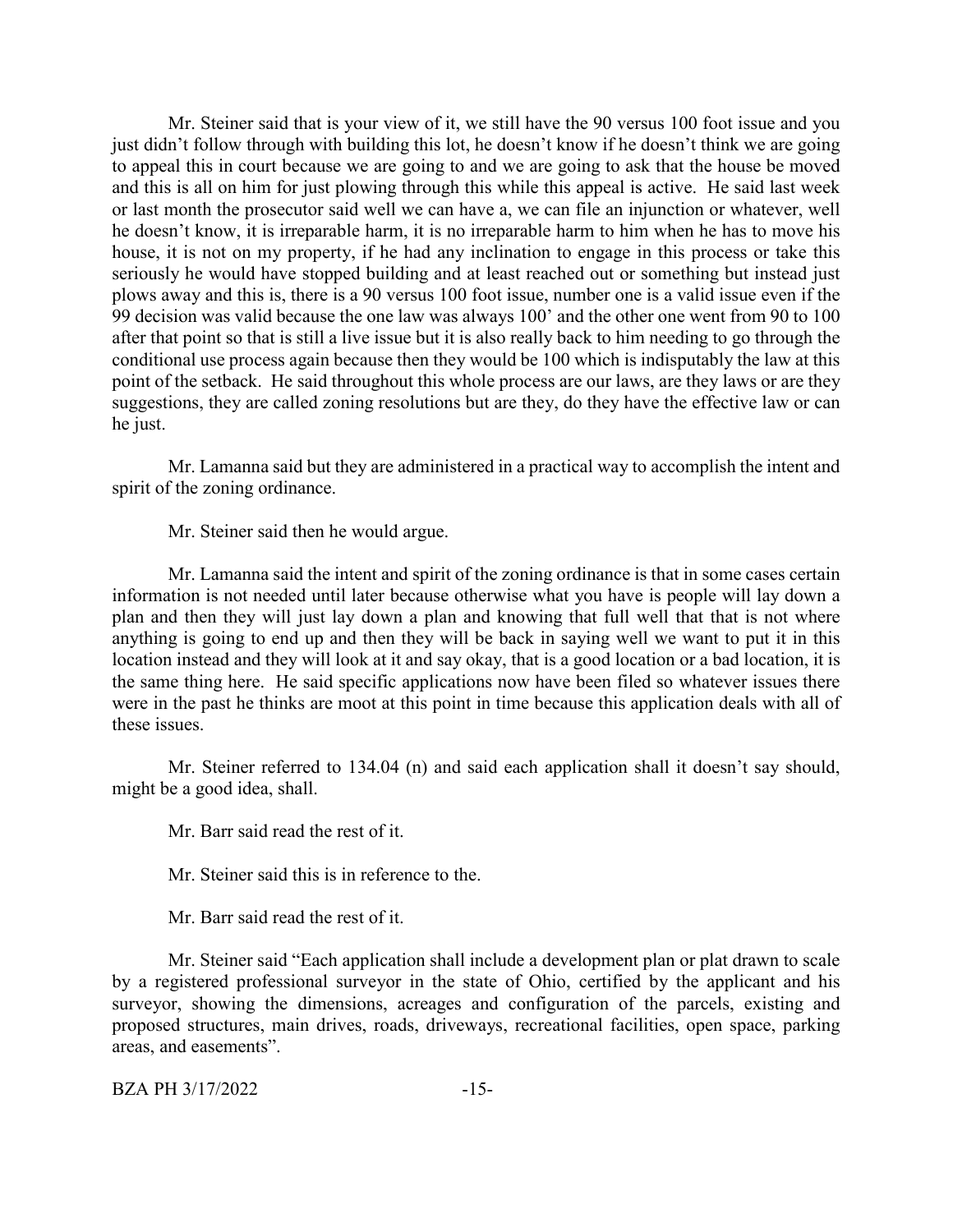Mr. Barr said okay.

Mr. Steiner said and "the location and configuration of landscape buffers."

Mr. Barr said so you read that and you hear that there needs to be driveways and houses, he hears that as ones that are proposed at the time it was sent, if there were none proposed, therefore there were none drawn in, when they are proposed then those would be drawn in, there are two different ways to read that.

Mr. Steiner said this is an application for a conditional use permit, this isn't an application for a house.

Mr. Barr said you were just saying that there was no drawings for the house or the driveway in that and he is saying that when that was turned in it was not proposed yet nor was it existing, there are two different ways to read this, there is the way you want to it read and there is the way other people want it to read and that is our job to decipher where we are at.

Mr. Steiner said he guesses we will have to take all of these arguments up to the Common Pleas Court.

Mr. Lamanna said good luck because, let me tell you something, the courts look at these things with a certain element of practicality that the point of these things is to get information and to make sure that the intent and the spirit of the zoning laws apply. He said cluster developments can run the gamut from a 200 house development with the lots on one acre and 100 acres of undeveloped common area to something like this which is five units where most of the houses are on something close to the required acreage anyway so the difference in the two is dramatic, obviously when you have a high density development knowing where the things are makes a lot more impact than in a development like this where there is so much land here that we don't have to worry about having this information at the beginning of the approval process because we can make sure that we meet the intent of the cluster later on and with that much land available for each location, pinpointing where the house is going to be is not necessary at that time.

Mr. Steiner said then change the law.

Mr. Lamanna said fine, you can talk to the Zoning Commission about changing the law.

Mr. Steiner said he just wants to say that since the Zoning Department never shared the building plans with us, is there a deck because it looks like there might be a deck, has that been approved, he doesn't even know, he just wants to get it on the record in case it is an issue, it looks like there might be a deck, he has never seen the plans even though he requested them so he doesn't know if the deck is on the plans or not, he doesn't think it was on the footprint.

Mr. Lamanna said you know what we can do, if you would like, we could just adjourn this until next month.

```
BZA PH 3/17/2022 -16-
```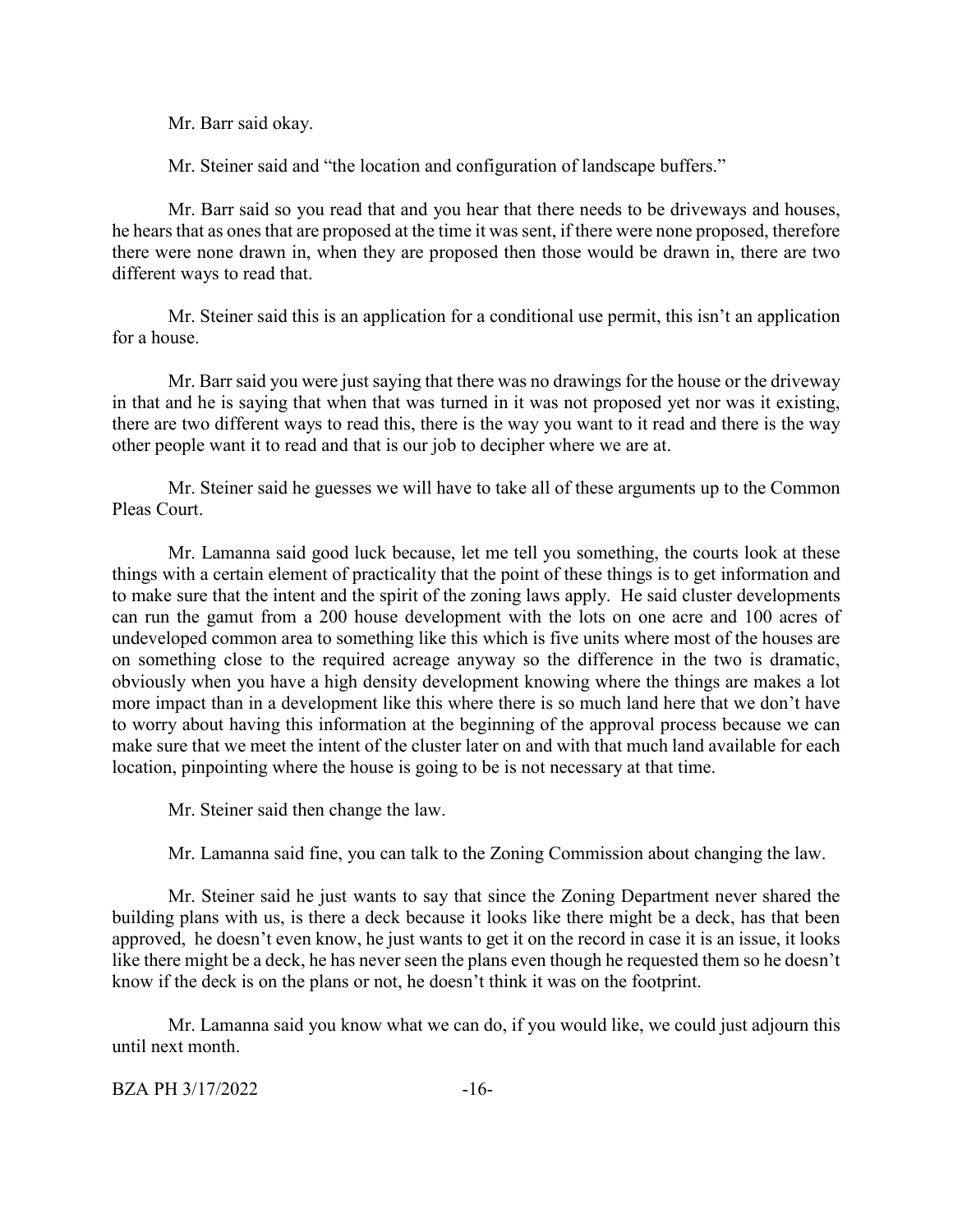Mr. Steiner said no, he wants a ruling.

Mr. Lamanna said then you can look at the plans.

Mr. Steiner said no he wants a ruling and he also wants to object to Mr. Lewis being the decision maker because Lori O'Neill was here for the argument the entire time and he thinks it is unfair that she is here today and she is not going to be the one making the decision.

Mr. Vincent Spiert asked if he can go on the record.

Mr. Lamanna swore in Mr. Vincent Spiert and he let the record reflect that Mr. Spiert was duly sworn.

Mr. Vincent Spiert of 7333 Country Lane testified that he owns the small property adjacent to where Mr. Joyce is building and he just wants the board to know that Mr. Steiner is not alone in this, that is where his three very young children play, in the backyard. He said Mr. Joyce cleared a row of trees with no landscape buffer and misrepresented on his application about the soil, he was supposed to install some kind of silt screen, that happened a good month after he had already broken ground so he is running roughshod over all of these rules so that is a philosophical concern but the very practical concern is the lack of a landscape buffer, that is one he shares with Mr. Steiner. He said this monstrosity of a house has a direct line of site to where my three young children, two age four and one age seven that play in that backyard. He said whatever privacy we had has been totally trashed and he would respectfully ask we enforce the requirement of the landscape buffer for that property at minimum.

Mr. Lamanna asked him if he is in the triangle there, the trapezoid.

Mr. Spiert said he is, that is right.

Mr. Lamanna asked where does his driveway go.

Mr. Spiert referred to the aerial displayed.

Mr. Lamanna said and the house being built is.

Mr. Spiert showed the board on the aerial displayed.

Mr. Barr said the house being built is down between the two houses at the bottom of the screen.

Mr. Lamanna asked in the corner down here.

Mr. Barr said it is down farther, almost off the screen.

BZA PH 3/17/2022 -17-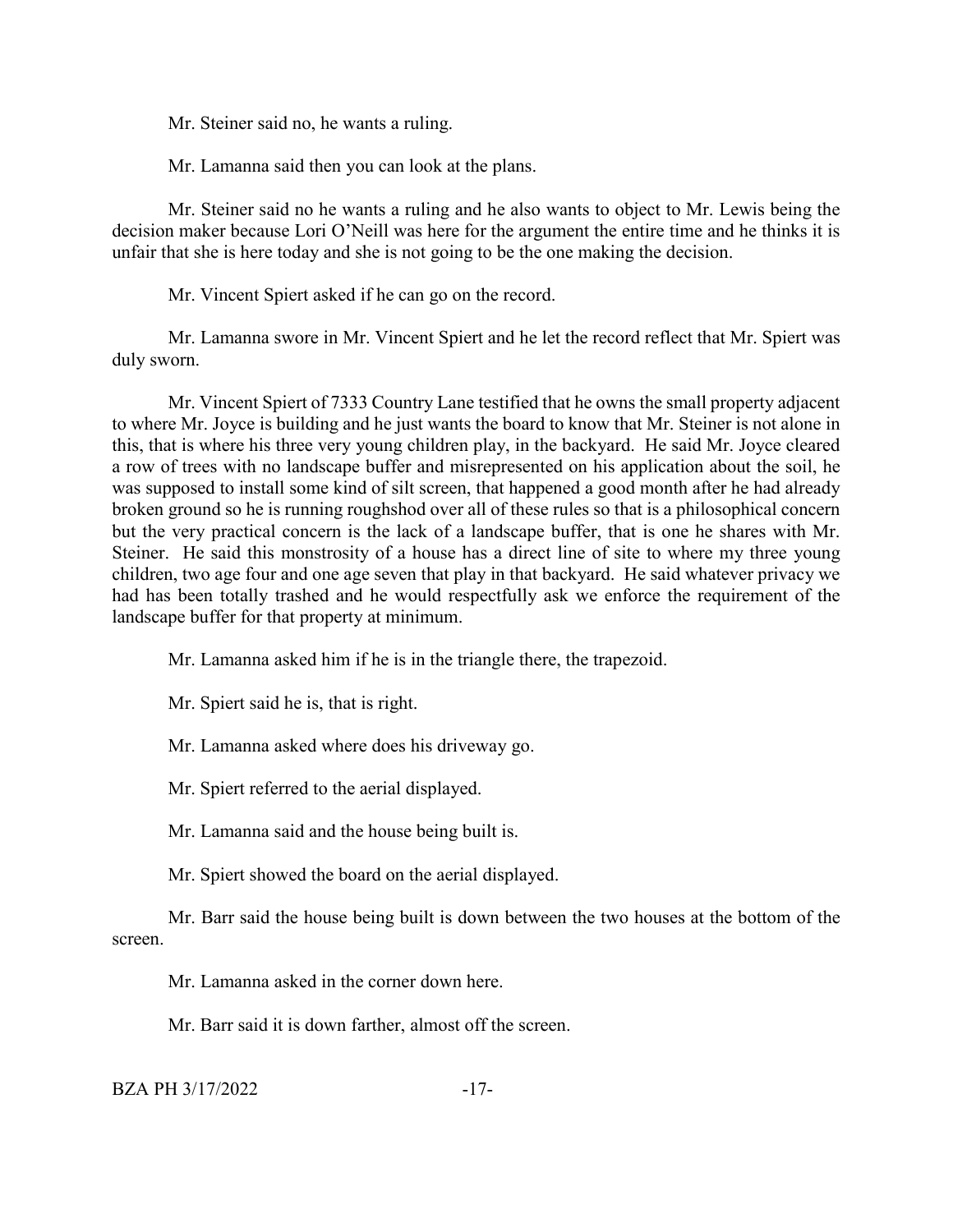Mr. Lamanna said it is not on the lot over here.

Mr. Barr said it is behind that house, beyond that house going south

Mr. Steiner said it is going next to his house so the giant windows and the giant however tall it is going to be from the walkout basement looks right out over our yard and onto all of our windows, that is where it is located, squat between the two properties, yes.

Mr. Spiert said because it is on a hill.

Mr. Steiner said because it is on a hill because it has been graded by Mr. Joyce building up the grade.

Mr. Soryal said you wanted this piece of property and you requested to buy it from Mr. Joyce.

Mr. Steiner said yes.

Mr. Soryal asked what happened there, was it just an argument of price cost or why didn't you buy it.

Mr. Steiner said he never responded, his real estate agent responded to my real estate agent and said he wasn't interested. He said there was another comment that was made but it was just hearsay so he is not going to even say it.

Mr. Soryal said so there was never entered into a negotiation or anything.

Mr. Steiner said they made an offer and he explained to Mr. Joyce or at least to his realtor all of the problems with this property, the set offs and everything else and there was no counter offer, there was no counter connected to their offer.

Mr. Soryal said but the property was for sale.

Mr. Steiner said it was.

Mr. Lamanna said this gentleman here is 360' away.

The board was discussing the trees.

Mr. Steiner asked where that is Mr. Soryal.

Mr. Soryal said the board was saying that there were never trees up in the upper right corner there, the trees that were removed were closer to your house.

BZA PH 3/17/2022 -18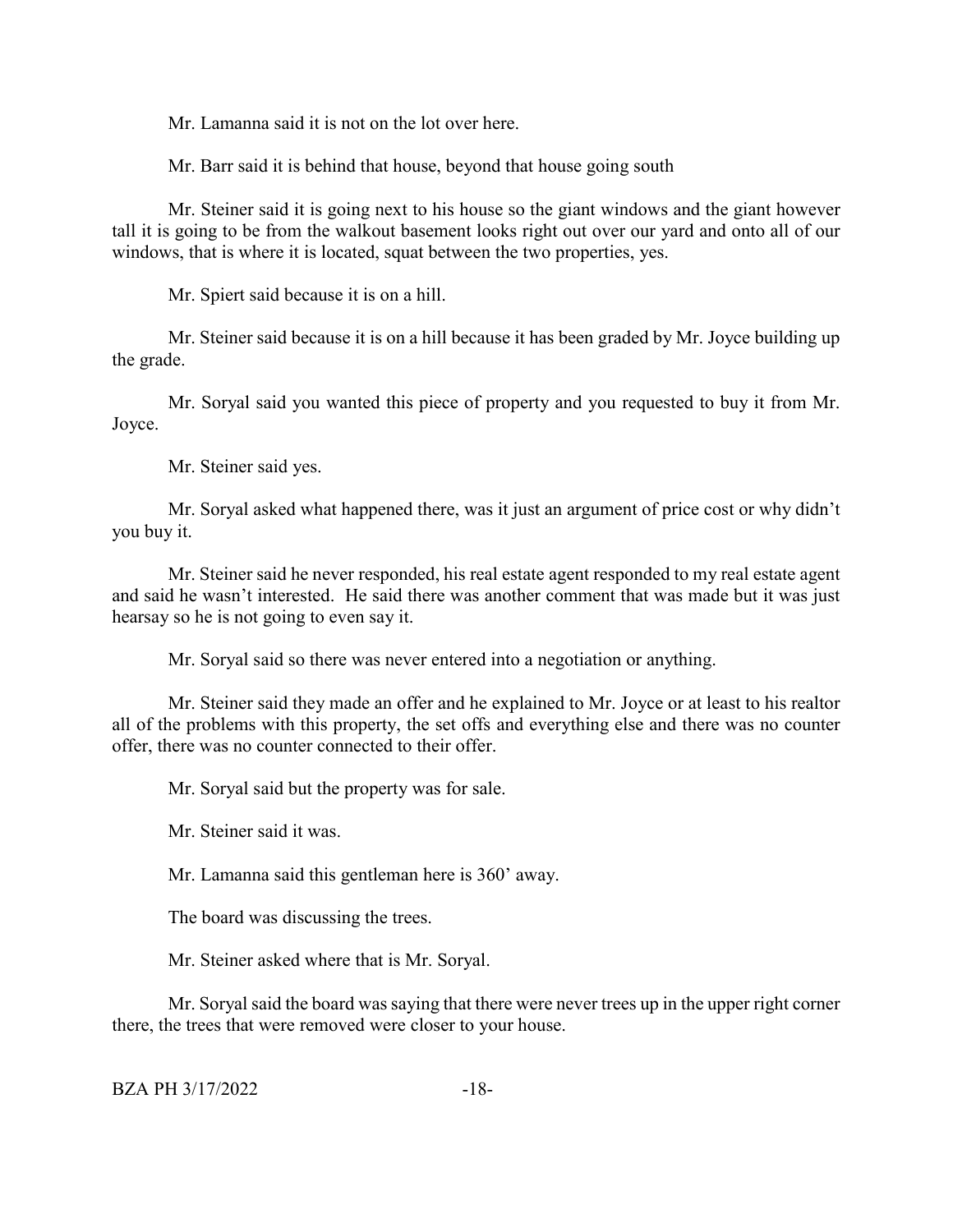Mr. Steiner asked if Ms. Endres can put up one of the photos he sent. He said Mr. Joyce testified last month that in front of the property he didn't take out any trees or hardly anything and left several feet, he thinks that is what he testified to. He said he sent a follow-up as to what actually happened on October 26, 2021 which was over a month before he applied to Geauga Soil and Water to even clear the thing, a couple prior, keep on going.

Ms. Endres said that is the end.

Mr. Steiner said no, he sent one with his correspondence and he can resend it. He said there was a lot, there were many trees that were taken down in that front area, they didn't have a chain saw but they had one of those earth-movers that take down any tree that is you know.

Mr. DeWater said are you saying he brush-hogged the lot with a heavy duty lawnmower.

Mr. Steiner said no it wasn't a brush-hog it was like an earth-mover thing that destroys.

Mr. DeWater said so he mowed it and he cut them down that way. He asked what was the biggest tree in diameter he removed with that machine.

Mr. Steiner said he doesn't know but he sent the photo over to show what was done on the  $25<sup>th</sup>$ .

Mr. Spiert said they had an industrial woodchipper there that ran for almost eight hours the entire day with all the trees they were clearing.

Mr. DeWater said your sediment erosion does not have to be installed until they start removing the stumps so if they are just cutting stuff flush and they are leaving the stumps and stuff in place their soil and water and silt fences and that do not have to be installed yet, not until they are actually moving dirt, pulling those stumps out. He asked did he have protection in after he did it, after they pulled those stumps or did he have that protection in before he was doing that.

Mr. Steiner said he believes it was before.

Mr. DeWater said so he was in compliance then.

Mr. Steiner said no, Soil and Water came out, it is in the records, Soil and Water came out and cited him for being out of compliance in December so whatever he did, whatever he did it occurred before he even made his application. He said no one is listening to us here, 12/2/21 and 12/3/21 is when they clear cut the whole back section, 10/26 is when they clear cut the front section minus the big trees, he applied on 12/3 after he clear cut or the second day of clear cutting he applied with Soil and Water and he said that this stump date would be 12/28 to Soil and Water. He said it is just thing after thing and just no one cares, no one cares about following the law.

Mr. Barr asked do you know what I care about and don't care about.

BZA PH 3/17/2022 -19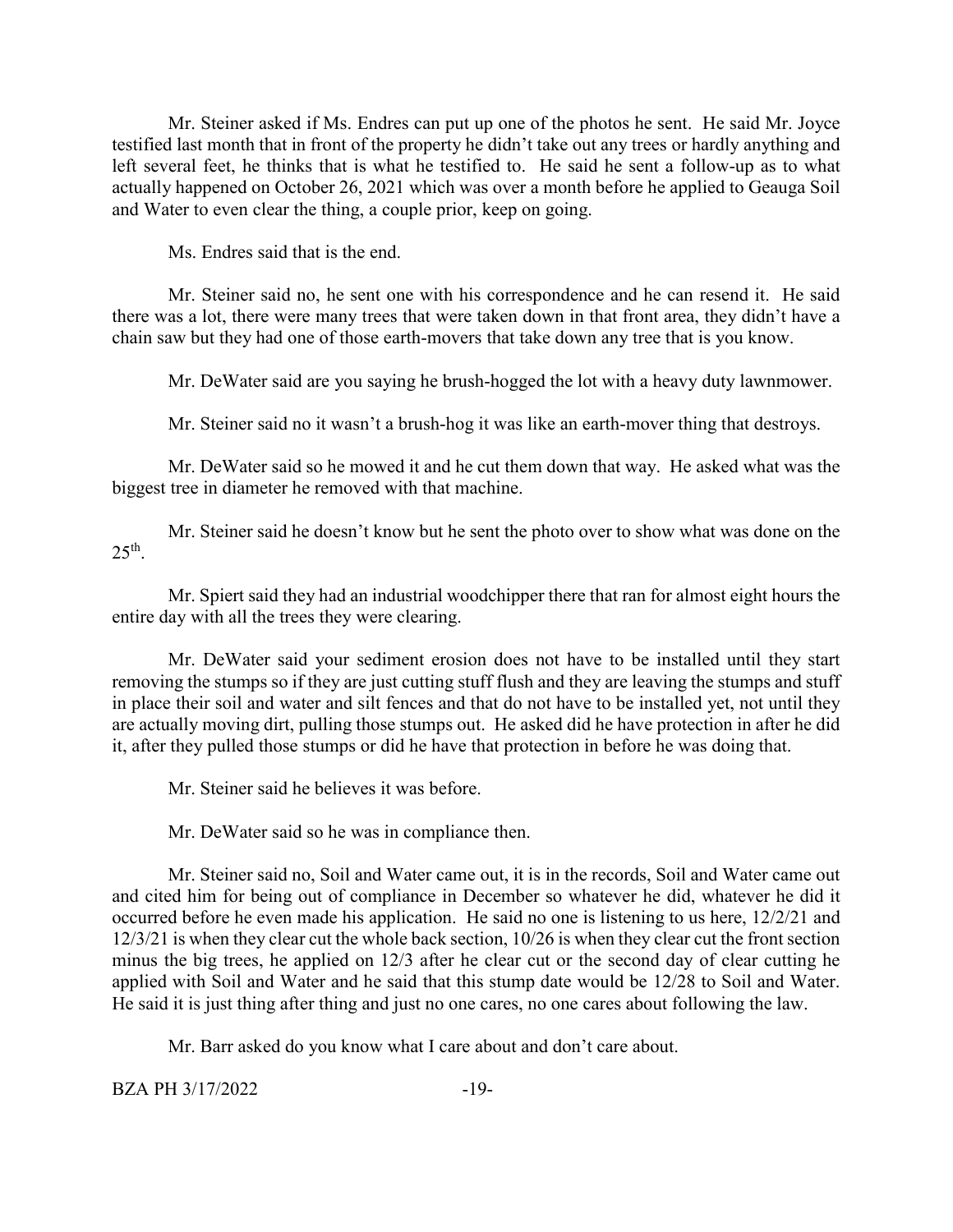Mr. Steiner said he is going by the response.

Mr. Barr said you are saying that no one cares, you are saying that no one cares about this.

Mr. Steiner said well apparently practicality is more than the wording of the law.

Mr. Barr said you can't apparently assume what we think and don't think, you don't like it when we do that with what you think, you said that Mr. Joyce thinks this is a joke, Mr. Joyce has never said this is a joke, he hasn't even spoke today, you are the one making the assumptions so if you want us to rule based on just the law you need to take the assumptions out of what it is you are saying.

Mr. Steiner said he wants you to follow the law, that is his only request.

Ms. Endres said she has a view of what it was probably like in 2006.

Mr. Lamanna said okay, is that it. He said it is empty in the front so now they cleared a driveway in.

Mr. Barr asked Mr. Spiert what was cut down if this is 2006, he doesn't see anything between your property and that property right now, there is just a natural buffer of open grass so anything that was cut down had to be less than 14 years of age.

Mr. Spiert said he thinks you are right.

Mr. Barr said so there was nothing there that would have been a substantial size that would have been removed between your property and that property.

Mr. Spiert said you said this was 2006.

Ms. Endres said that is correct, right where the cursor is, the picture was taken March 27, 2006.

Mr. Spiert said he moved in in 2012 to this property and by that time the trees had come further forward and that grassy area was essentially a plain that has since been mowed by Mr. Seegott who lives adjacent to the proposed house under construction now.

Ms. Endress displayed another aerial and said it is April 9, 2013.

Mr. Lamanna said it doesn't look a whole lot different.

Mr. Steiner asked Mr. Spiert to clarify that they cut trees down, which trees are you referring to.

BZA PH 3/17/2022 -20-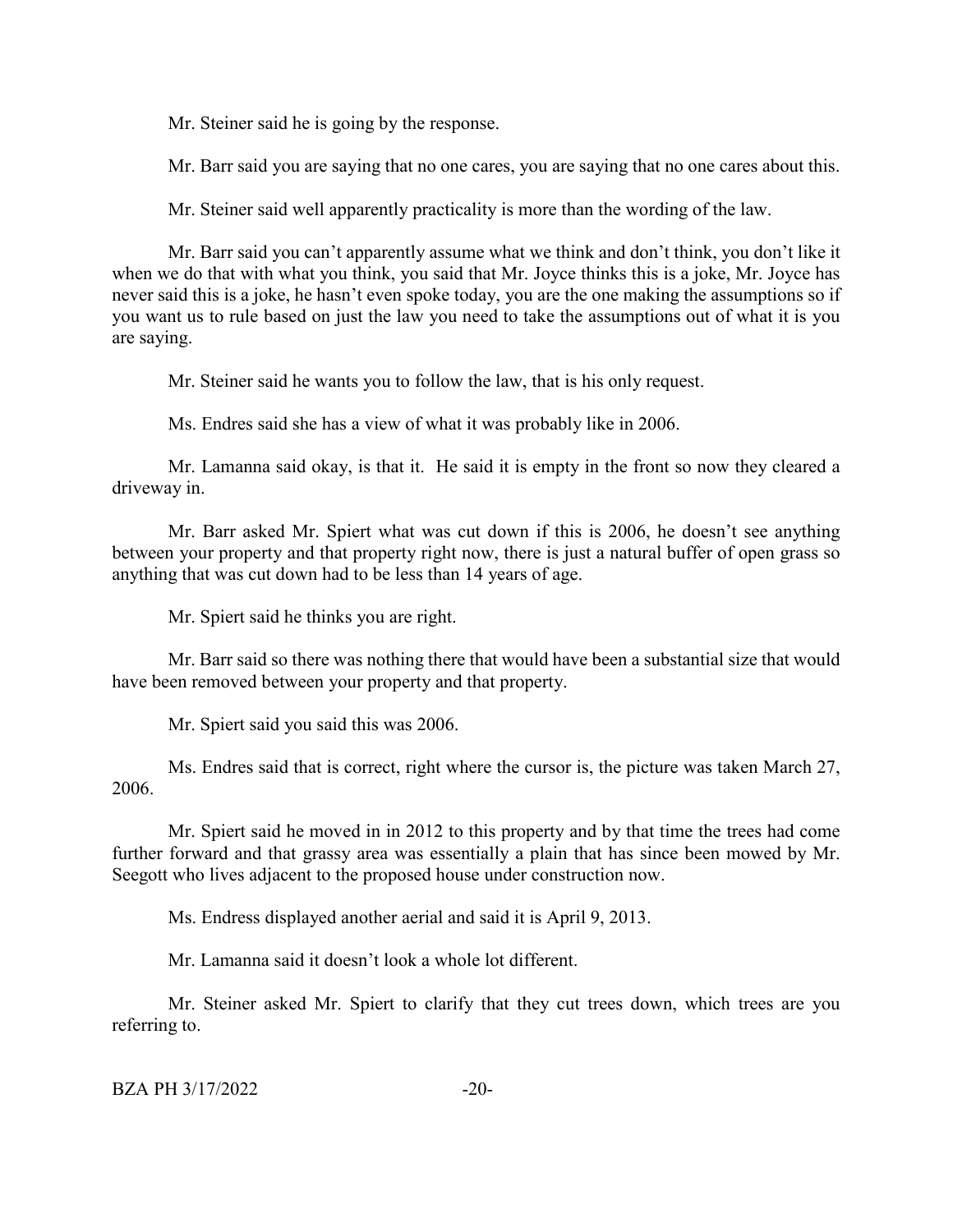Mr. Spiert said the ones he thinks that are on the western most edge of the screen here, it may sound crazy but those are the ones that he looks out in the back yard that are now back quite away because they have cleared back.

Ms. Endres displayed an aerial and she said it is from December 9, 2021.

Mr. Barr said there is nothing along the buffer.

Mr. Spiert asked what do you consider the buffer sir, he is just trying to understand the terminology.

Mr. Lamanna said that area hasn't changed at all really.

Mr. Barr said that is at least 50' from your property, back of your property.

Mr. Averill said back at that time there was no definition of buffer.

Mr. Lamanna said there is no specific definition.

Mr. Steiner said do you not still enforce it because there is no definition.

Mr. Lamanna said no, but remember you have to prove what reasonably that means under the circumstances.

Mr. DeWater asked if he can ask you (Mr. Steiner) of what his definition of buffer is.

Mr. Steiner said he doesn't make the laws, they are your laws.

Mr. DeWater said that is not what he asked, he asked what is your definition of a buffer.

Mr. Steiner said he was driving down 306 today and there was like a development maybe or something across from a park and there were big mounds with trees on it that provided a large level of privacy, that is how he would want a buffer and he thinks that is probably how it is formally defined because the purpose of a buffer would be to provide privacy to the adjacent properties and when something is not defined then you would look at the intent of the law and go with that and rule in favor of those who are to be protected by a law so that is how he would define buffer, a very, very, very large mound and trees that would provide privacy.

Mr. Soryal asked on whose property, would that mound be on your property or the other property.

Mr. Steiner said no that would be the other property.

BZA PH 3/17/2022 -21-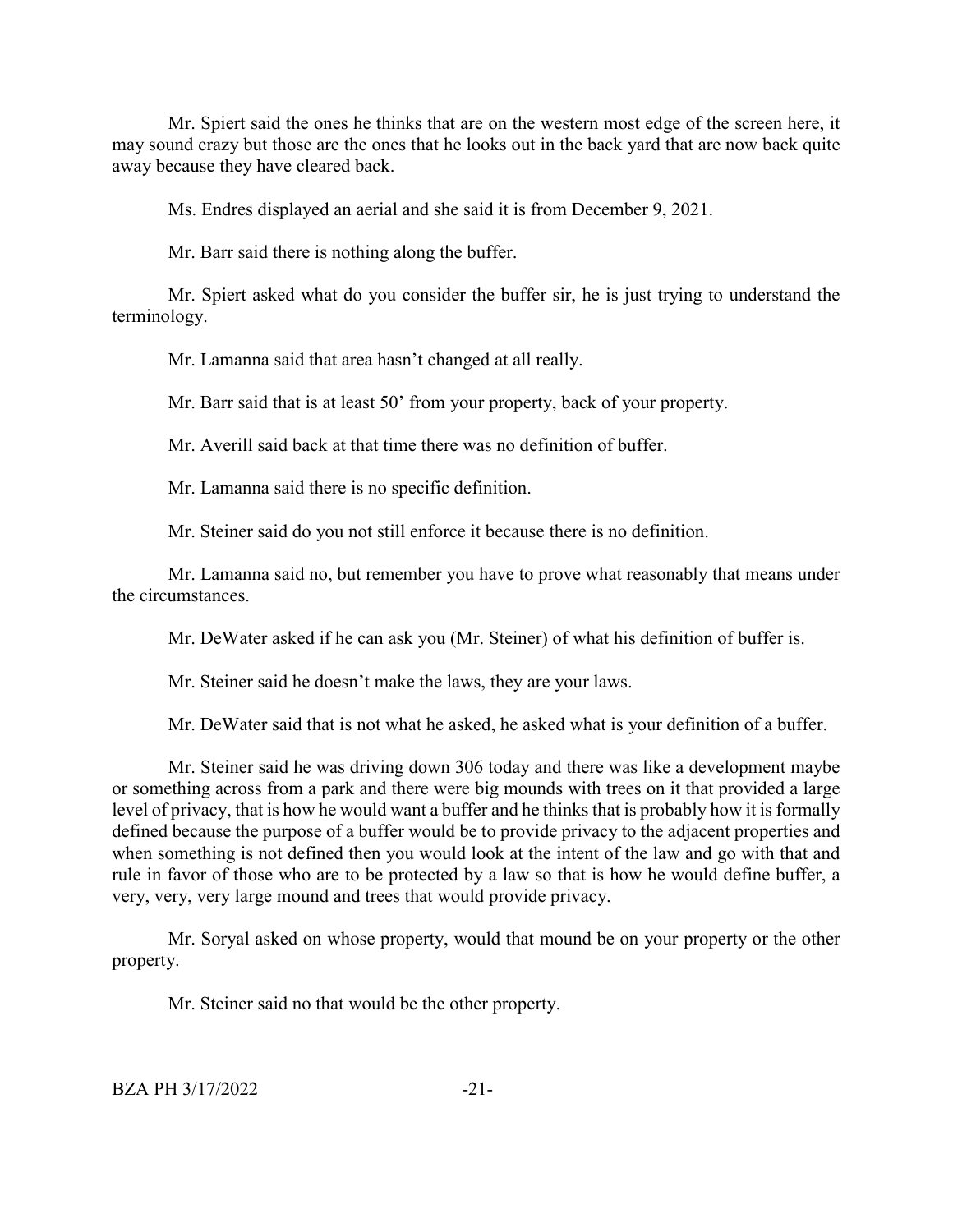Mr. Barr said a mound is a mound, we define a mound as a mound, we don't define a mound as a buffer.

Mr. Steiner said you tell me what a buffer is, these are your laws.

Mr. DeWater asked could somebody else's definition of a buffer be 40' of grass with no structures.

Mr. Barr said we are protecting you and the builder of this house who also falls by the zoning and is protected by the zoning.

Mr. Steiner said he gets that you guys are protecting the builder of this house 100%.

Mr. Lamanna said you have to step back here when you start looking at what buffer means. He said cluster development, the idea of the buffer in cluster development was that you were going to have a higher density area of houses so to allow that higher density in area of houses there would be a separation between that and the other properties that might be developed with the normal three or five acre development, right, so it was to maintain a certain amount of character of open space and the like and lower density development to separate it so that it wouldn't look like all of a sudden you have a larger more dense housing development here, that is not the case here, this is a gigantic lot, this is not a one acre lot which is what cluster developments allow and if you typically look at the cluster developments that is what they are 1 and 1-1/4 acres so when you are talking about a buffer here, a buffer here means something different than a buffer if I've got five houses on that lot.

Mr. Steiner asked if that is in the code somewhere.

Mr. Lamanna said no it is not in the code, everything is not in the code, everything is not defined, there is not something that says a buffer means this thing 30' wide by 50' long, you just can't do it, you can't write a code that way, there are too many situations, every situation is different, you have to look at the intent and the history, that is why he is saying, you have to look at the intent, the history and the particular pieces of property involved. He said so the issue here is to him, the only possible issue here is where two houses abut one another because that is where these things are designed to affect, is there a sufficient buffer there so all of the rest of the stuff is kind of immaterial, it is what it is at the point of attack here.

Mr. Steiner said we could bring that photo back up.

Mr. Lamanna said okay, bring the photo back up.

Mr. Lewis said he didn't see anything in the minutes, how far the houses are apart.

Mr. Steiner said probably 70.

BZA PH 3/17/2022 -22-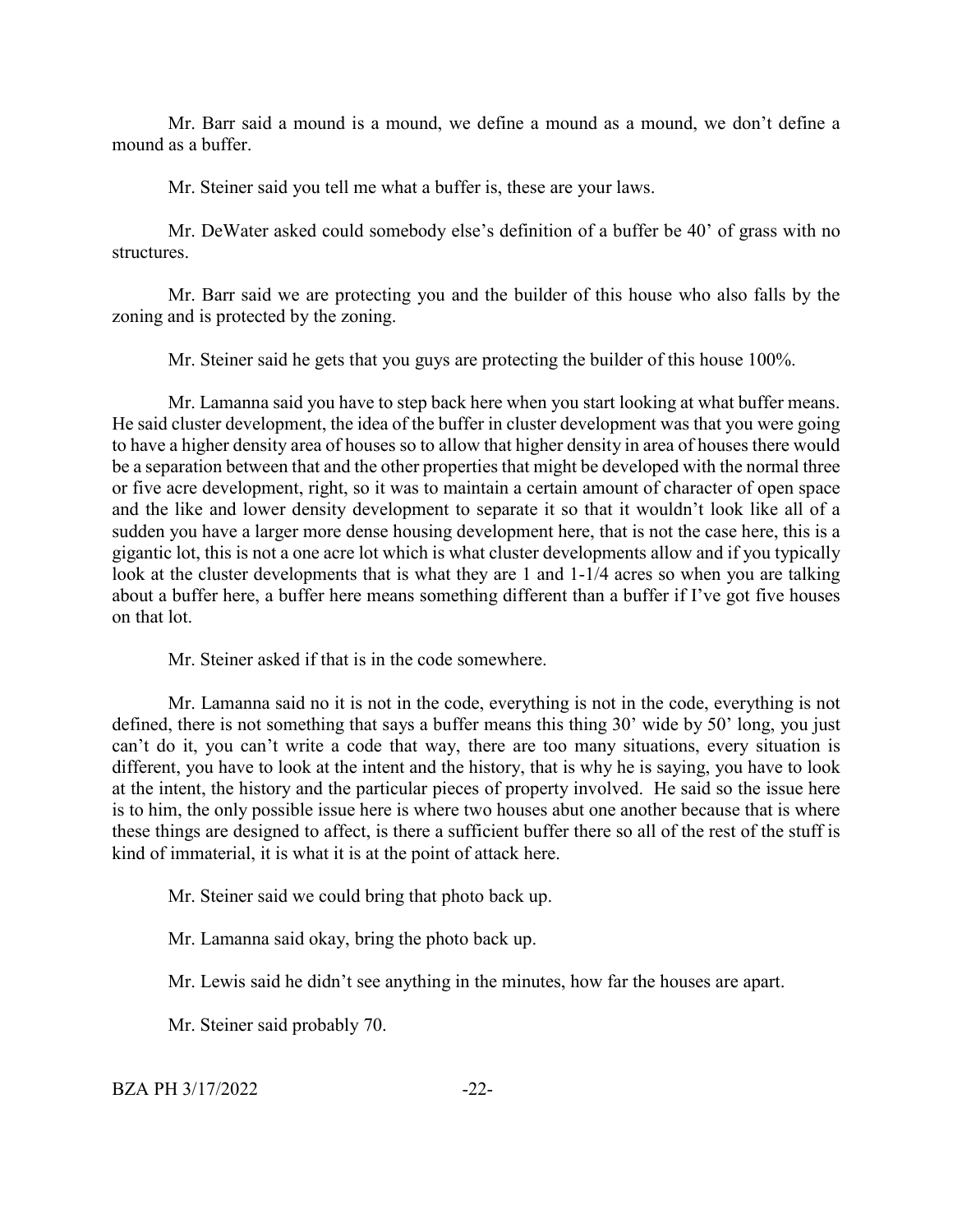Mr. Soryal asked Ms. Endres if she can measure the distance to the property line for Mr. Steiner.

Mr. Steiner said from Access Geauga it is about 70 he thinks.

Mr. Lamanna asked how big is this lot.

Mr. Joyce said 4.3 acres.

Mr. Lamanna said if this was just developed as a straight up lot, the side yard line is 50'.

Mr. Steiner said but the law says it has got to be more than that.

Mr. Lamanna said right, I know.

Mr. Steiner said because it is a perimeter.

Mr. Lamanna said 90' because it is the perimeter of a cluster development but you understand that this is kind of not the normal structure of a cluster development.

Mr. Lamanna swore in Mr. Bill Joyce and he let the record reflect that Mr. Joyce was duly sworn.

Mr. Lamanna asked Ms. Endres if she has those pictures and if we have had contact from the purchaser.

Mr. Bill Joyce testified that he is on the line and he would like to speak. He stated that this is Mr. Jim Kenyon, the purchaser of the property and the owner of the house. He told Mr. Kenyon that he needs to be sworn in but he is on microphone right now.

Mr. Jim Kenyon said he is ready to be sworn in.

Mr. Lamanna swore in Mr. Jim Kenyon via telephone and he let the record reflect that Mr. Kenyon was duly sworn.

Mr. Kenyon testified by saying his name and said his wife here is Patrice Kenyon, most recently they are at 8120 Woodberry Boulevard, Bainbridge Township, 44023.

Mr. Lamanna said so you (Mr. Kenyon) would like to say something.

Mr. Kenyon asked who is speaking to please.

Mr. Lamanna replied this is Michael Lamanna the Chairman of the Board of Zoning Appeals.

BZA PH 3/17/2022 -23-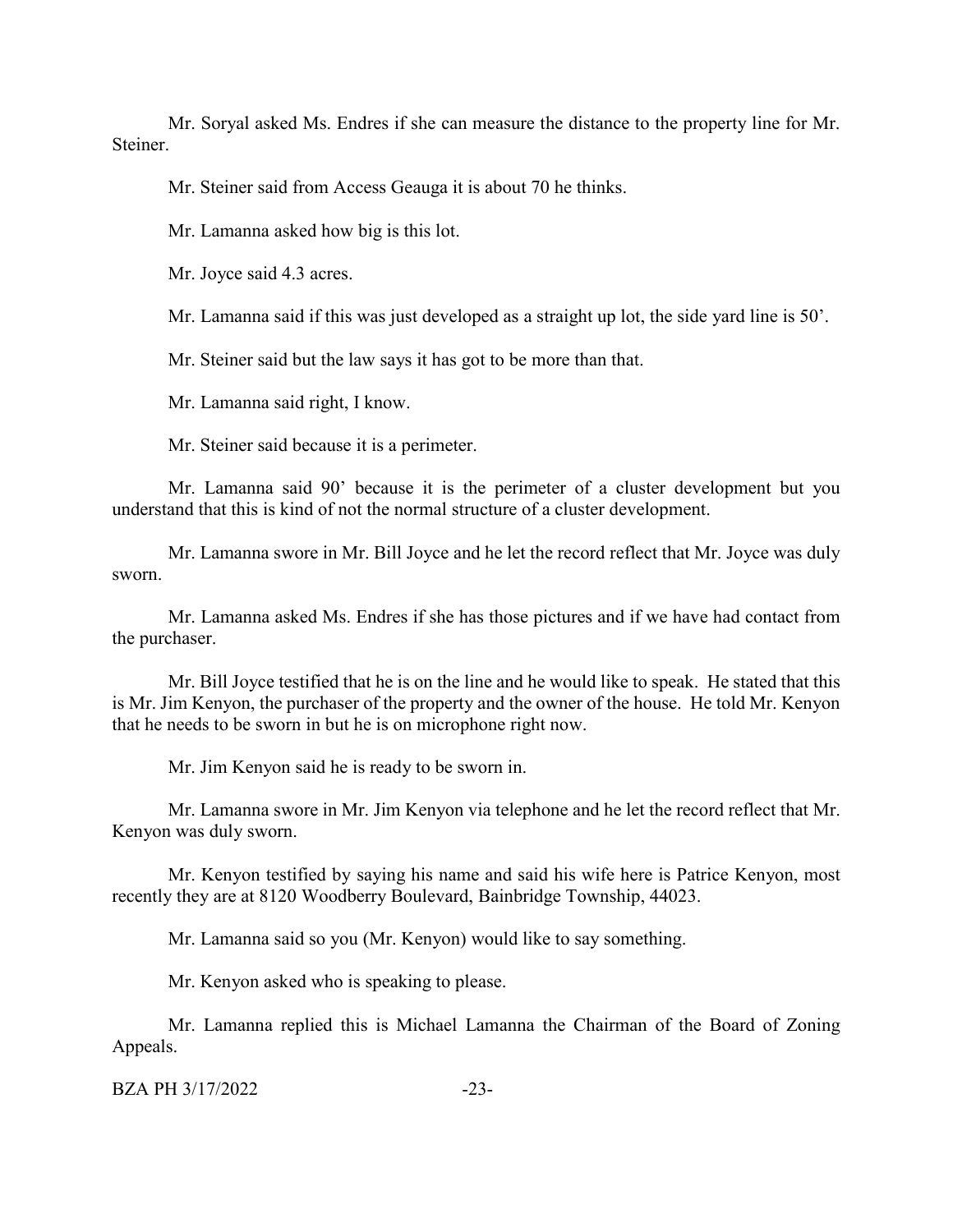Mr. Kenyon said thank you Michael and thank you Vice Chair Todd and the rest of the Board of Zoning Appeals for listening to our testimony and specifically he would like to thank Linda Zimmerman for helping us through this process, you have been very kind and patient and he asks a lot of dumb questions and she answered them very smartly so, she is the smartest bulb in the room, so thank you Linda. He said he thanks you for taking them telephonically, he appreciates that too, okay. He said so their background, we are not attorneys, never been an attorney, never desired to be an attorney, he is not an attorney. He said his wife is the matriarch of their family and has been the foundation of that for 35 years and per your guidance he knows that this is public record so if he needs to speak louder or slower please let him know.

Mr. Lamanna said he thinks we are doing alright here.

Mr. Kenyon said great and they have lived at 8120 Woodberry Boulevard for 12 years until July of 2021, they have been Bainbridge Township residents during that time, they have raised their family in Bainbridge Township and they love Bainbridge Township. He said they sold their home at 8120 Woodberry Boulevard with a plan to build their forever home nearby. He said they have a contract that they signed in September of 2020 for the property at 17320 Corban Drive so it is a year and a half since they signed that contract and the developer and their builder is Bill Joyce who is there now, okay. He said they have been working on plans that whole entire time, okay, and it is to build their forever home because they will retire there, live there forever as well as bringing his 90 year old mother-in-law to live with them. He said we developed plans with Mr. Joyce and this was a perfect site, why, we love Bainbridge, we are residents of Bainbridge and we want to remain residents of Bainbridge which we have been for 12 years. He said they at this 4. whatever acre site and said it is a beautiful site, a lot of trees, a lot of area to have a, it could be expansive to enjoy the walks, those kinds of things. He said we could have lived anyplace else but we chose to live in Bainbridge we targeted to specifically to remain in Geauga County. He said they spent much time siting this house and when they sited it initially there was some assumptions that were about buffers and setbacks so our builder and our surveyor came to look at those siting's or the siting of the house and then went to the Bainbridge Township Zoning and they found out that that siting was incorrect and they were disappointed to say the least so they got new information, a new understanding of what the buffers had to be and they really thought about how can we make this happen, right, within the laws, within the zoning requirements and actually as you know they are not asking for any variances whatsoever on this property so we got a call from our builder and they were disappointed of course, right, so they learned more about the situation, they looked at the setbacks, he explained to us how far it had to be from each one of the property boundaries, they moved the house physically back of couple hundred feet to adopt to what they knew was the zoning laws, to follow the zoning regulations, it is exactly what they did, they had the building inspector out there, that building inspector from the best of his knowledge on secondhand from our builder approved where our foundation should be for the house and they followed that and that took us multiple months, oh by the way, they don't have a home right now, they are not homeless but certainly moving between different locations right now, all of our worldly goods are in storage right now so they tried and are working and working hard at following the regulations as best they could and that is exactly what they want to do.

BZA PH 3/17/2022 -24-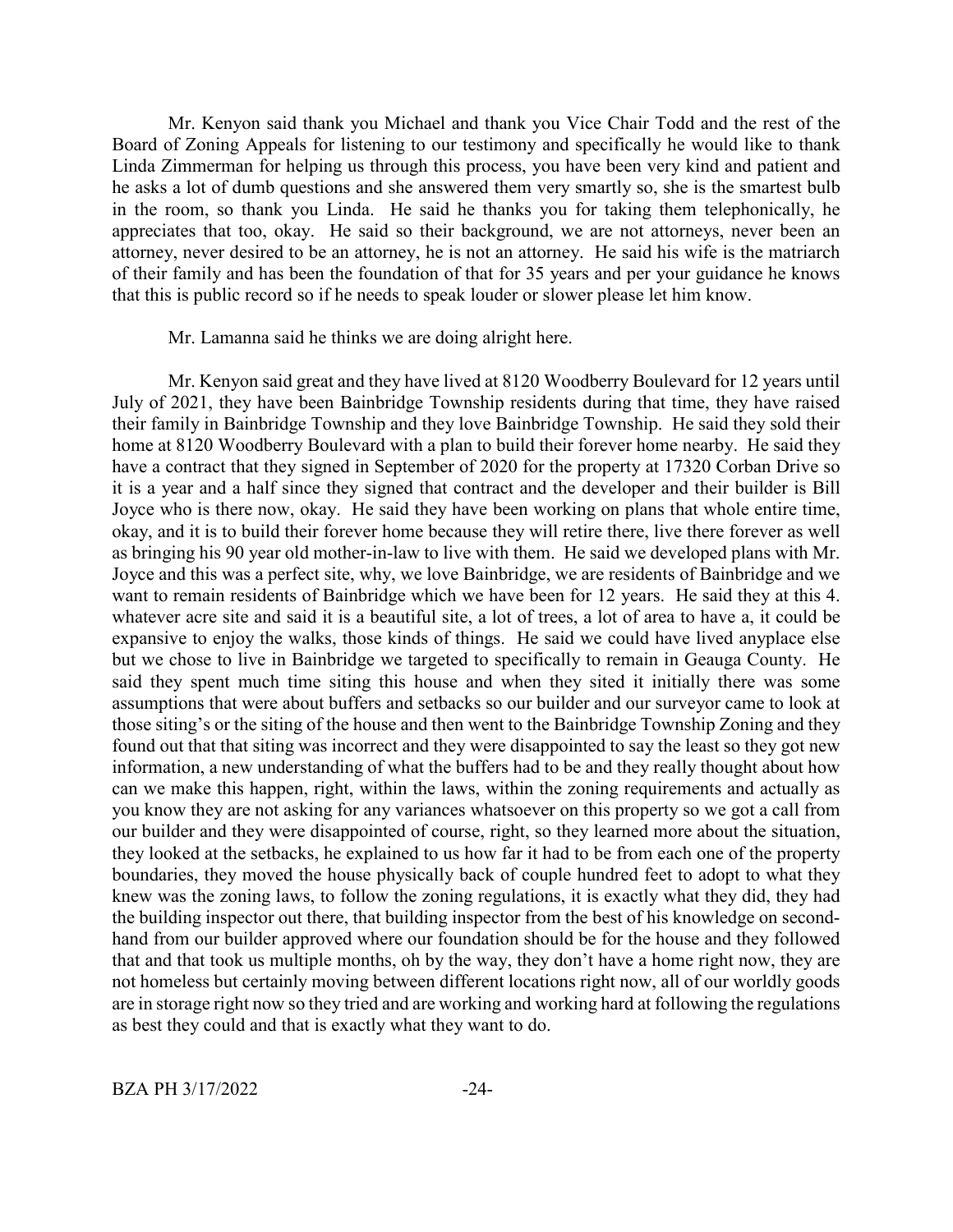Mr. Kenyon continued by saying he wanted you to hear their story and they wanted to tell you what their story is because the whole idea of this was that they want to follow the regulations, they had the right people out there, at least he thinks the zoning inspector is the right person to have out there, who else would you have out there, they got the approvals to do that, they are not asking for variances and oh by the way, the birds eye view between this monstrosity of a house, it is an interesting term but it is a monstrosity he guesses in some person's opinion, it is just a house and we are about 150' from whoever is talking on the other side of this phone, right, that is a little bit different than Canyon Ridge, a little bit different property of what you all have approved down the Aurora Bainbridge area right, we are 150' with a four acre lot in Geauga County, this is not close to anyone, not close to particularly whoever that other person is on the phone, we are moving and we want to move his 90 year-old mother-in-law as quickly as possible in our house so they can take care of her and any delay, because they followed the rules, they followed the regulations as best as they know how, all they want to do is they want to move into their house, they followed the regs, they changed the house, it wasn't their first choice and they are not asking for any kind of variance right, all they are asking is for the Board of Zoning Appeals to allow them to continue. He said allow them to move into their forever home, vote on the facts, make the decision based upon the law, make the decision based upon the zoning inspector and what that inspector said, right, because they followed what that inspector said, they moved their house and waited three or four months because they had to redo that, right, so he wants you to know and finally to think about it, so thank you for your time. He said he is not somebody who is a lawyer, you can tell, he is just a business person and a family man, all he wants to do is move his family into this monstrosity of a house, bring his 90 year-old mother-in-law there, continue raising their family, having them come to their home and following the rules and regulations that are set out by the Board of Zoning Appeals and he asks you to allow them to do that and thank you. He said as far as what the inspector says, they have followed the law and followed the rules.

#### Mrs. Kenyon said thank you.

Ms. Endres said she wanted to clarify a little bit. She said was he was referring to, we had a pre-application meeting where she saw the first proposed site plan that showed that sideline setback as 50' which is the normal 50' setback in a R-5A district and she pointed out to the surveyor that this is a cluster subdivision and this particular cluster subdivision was approved with a 90' perimeter buffer so they changed the plans, they re-worked their plans so that they could put the house onto the lot and still respect that 90' buffer and they were nothing but cooperative all the way through.

Mr. Steiner asked if we can see the photo that he submitted, the most recent one from today, to get back to what the buffer looks like from their perspective.

Ms. Endres said she showed the pictures that she has.

Mr. Steiner said yes, it was one of those, you put it up there earlier today.

Ms. Endres said it will be in this PDF.

BZA PH 3/17/2022 -25-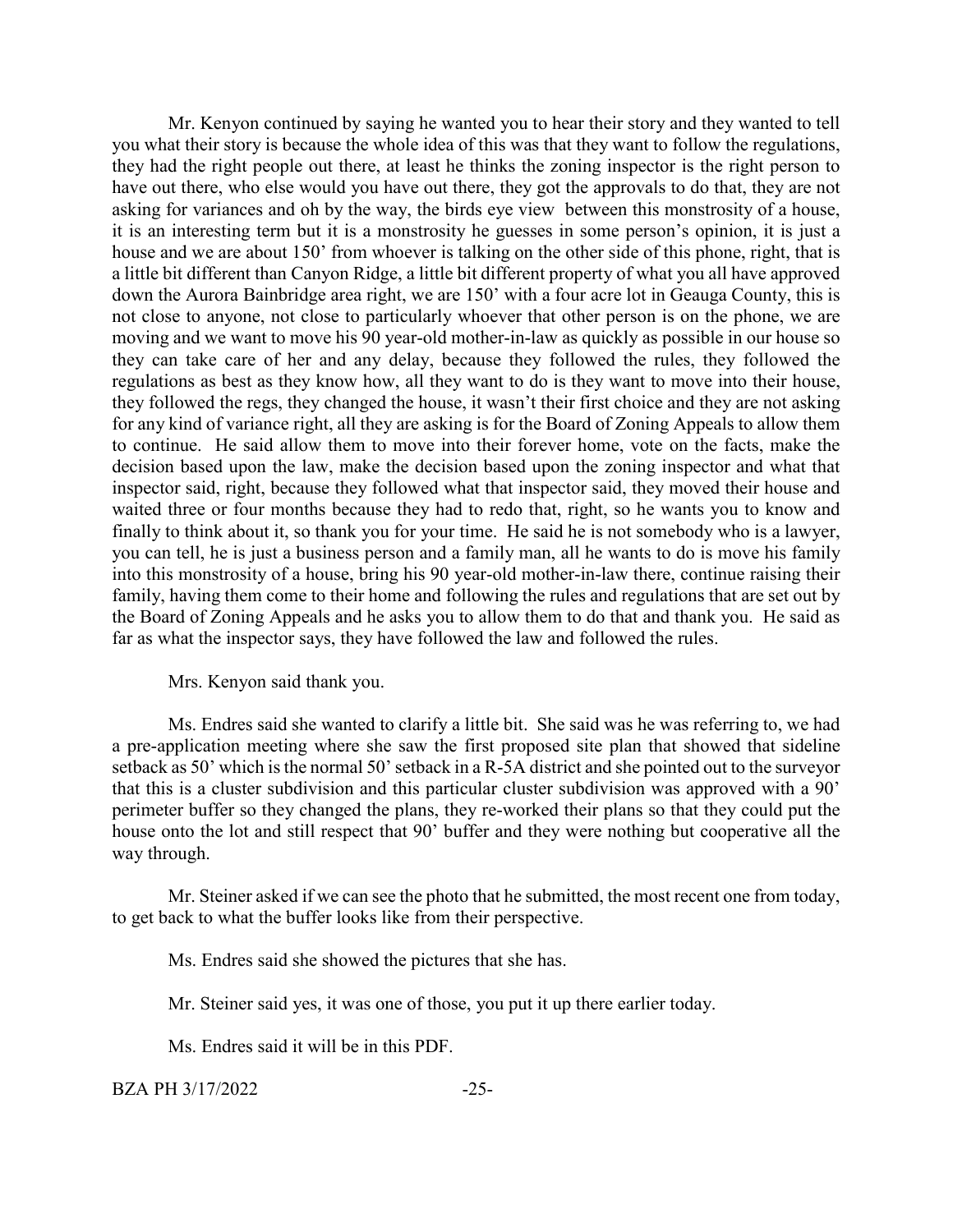Mr. Steiner said okay, there you go. He said that is the view from our property.

Mr. Soryal said from the property line.

Mr. Steiner said correct.

Mr. Soryal said you are 60' further from that, your house is, from that point of where you have taken the picture.

Mr. Steiner said yes.

Mr. Soryal said so when you are in your house you are not seeing this.

Mr. Steiner said he is just seeing that from a little further back.

Mr. Soryal said he understands.

Mr. Barr asked if you would like to see what it looks like from the other way.

Mr. Steiner said you just showed us.

Mr. Barr said no, he took a picture too, he went out there because he was concerned, because he cares, he went out there today and walked that and his family waited in the car and he walked through the mud and he saw the other side, because he cares so we care up here. He said he went to show this to Mr. Soryal and he said he has already been out there.

Mr. Steiner said he wants to make sure everyone is following the law. He said whatever dealings these purchasers have with Mr. Joyce he has no.

Mr. Barr said he doesn't know Mr. Joyce at all, he didn't know Mr. Joyce until the last meeting when he walked in here, he didn't know the people that built that house until they came on the phone, don't make assumptions, you are making assumptions that cuts into our credibility, people that volunteer their time to come here, he is skipping time with hisfamily to be here because he cares about Bainbridge and he has been a part of this community longer than you and these guys have all been here longer than you and they have been here longer than me, don't make assumptions.

Mr. Steiner said you seem upset about my statement that this township has bent over backwards for Mr. Joyce but he gave you five examples.

Mr. Barr said no he is upset when you said he didn't care because those people that you say bent over backwards was not him.

BZA PH 3/17/2022 -26-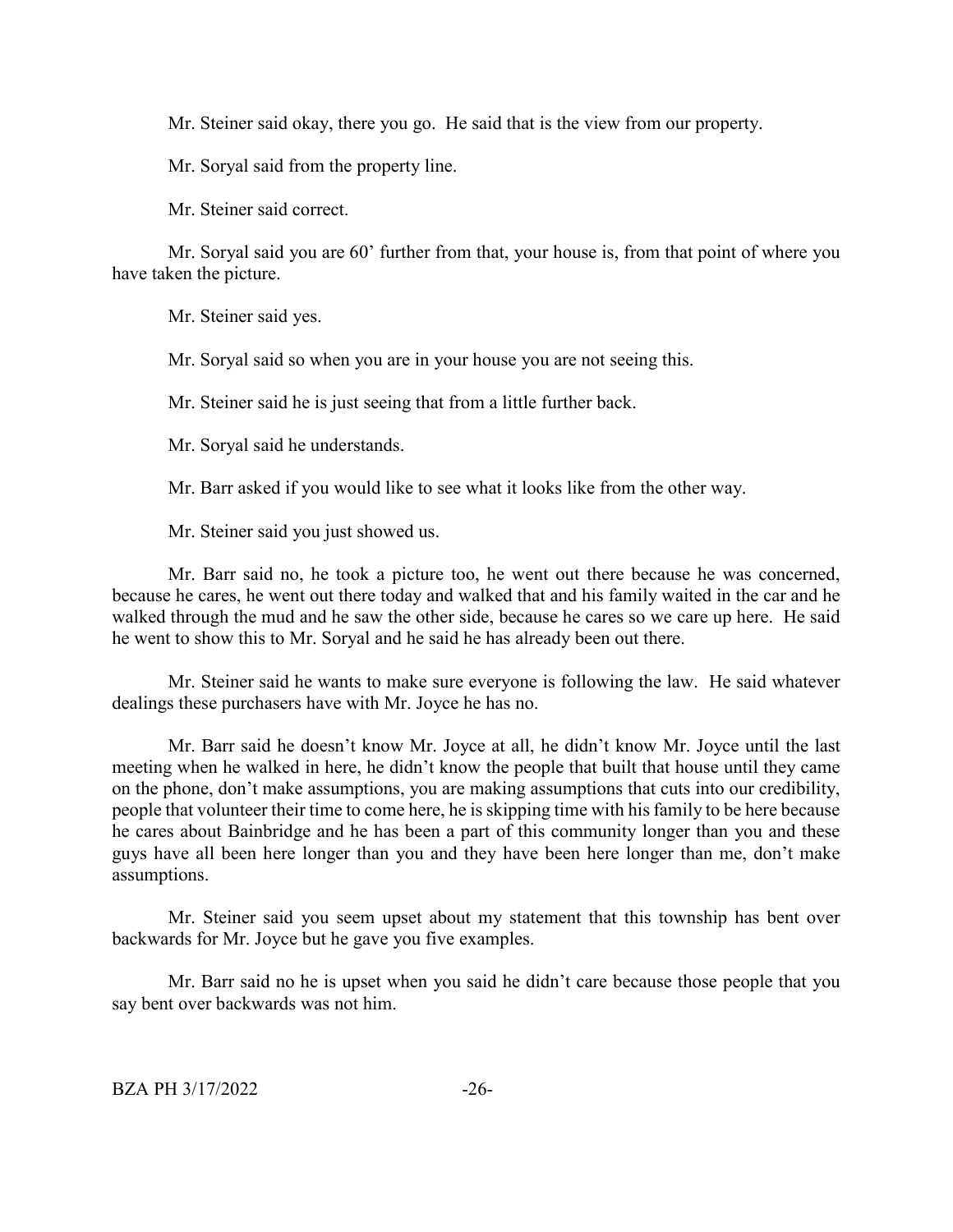Mr. Steiner said the township has and he wants to see that they are long-time residents too, this is our dream house, they bought this house knowing that there is a lot there but we figured that Bainbridge would follow the law when it came to if someone ever wanted to build there, so his family lives there too, his family and they have been here for over 10 years, we are taxpayers and they do a lot for this community and he doesn't know these people who are buying the house and he has nothing against them but this is Mr. Joyce's problem and you have an obligation to follow the law as it states. He said sure, there might be legal room over the definition of what a buffer is but some of these things there is no legal room, it is in the law, if you don't like it, change it but until then you've got to follow it.

Mr. Lamanna said we have the power to grant variances anywhere so.

Mr. Steiner said you can still pull any of them and make them go through the process and have a variance and have a hearing on the variance.

Mr. Spiert asked Mr. Lamanna what he would consider an appropriate buffer for that property, he just wants to know so he can understand what the requirements are. He said that is his primary practical concern because he can see straight to his house from his backyard and from his kitchen he can see right into that house. He said he appreciates you coming out to take a look at the property, it was nice to do but his question is he is sure these are fine people that were on the phone but he would like them to not be able to see his children when they are in their backyard playing. He asked would it be his responsibility to plant trees at the rear of his property so he would have to reestablish some of the privacy.

Mr. Lamanna said at some point when you get two or three hundred feet away.

Mr. Spiert said that is a bit of a.

Mr. Lamanna said there are trees in-between you and.

Mr. Spiert said our house sits at an angle and that house is pitched on a hill and he is down in a depressed area so, while you are right, the distance as a crow flies, is that front, but the fact that they are looking down at an angle, it eliminates all of that privacy that we once had and he is okay to pay good money to put trees in because that is a concern to him, he just wants to know if that would be a requirement or expectation of the builder in this case to establish that buffer for privacy.

Mr. Lewis asked Mr. Spiert if he can see Mr. Steiner's house from his backyard in the dead of winter when there is nothing on the trees.

Mr. Spiert said it is a bit challenging because the trees while they don't have leaves it does break it up a bit, his children also want to play in the back.

Mr. Barr asked what about the other house that is right next to yours, is that another house.

BZA PH 3/17/2022 -27-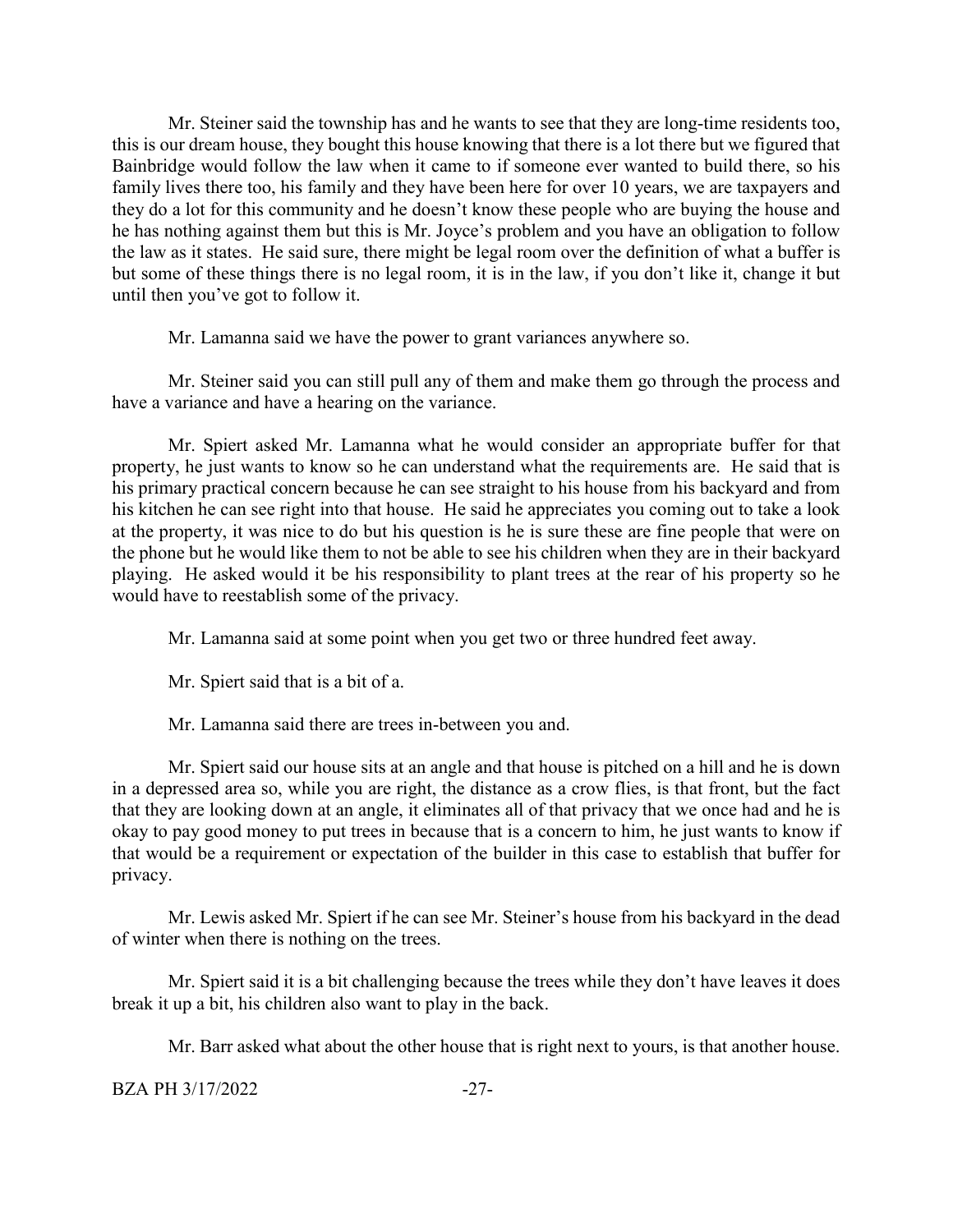Mr. Spiert said yes, the tall fence and big Oak trees that block that neighbor's view.

Mr. Soryal asked whose fence is it.

Mr. Spiert asked to the west of him.

Mr. Soryal asked if it is on his property or his neighbor's property.

Mr. Spiert said it is his neighbors.

Mr. Soryal said assuming the neighbors have a fence for their privacy from you.

Mr. Spiert said he would have built one himself and he will do whatever here.

Mr. Barr said the definition according to our book, "Buffer" means open spaces, landscaped areas, fences, walls, berms or any combination thereof, which are used to physically and visually separate one use or property from an abutting property in order to mitigate the impacts of noise, light, or other nuisances, so an open grassy area could be considered a buffer. He said thorn bushes that were removed could have been a buffer, trees can be a buffer, any of those are a buffer.

Mr. Spiert said okay.

Mr. Barr said that is the definition as read.

Mr. Spiert said he appreciates it.

Mr. Lewis said he would like to hear some comments from Mr. Joyce please. He said it came up in conversation that Mr. Steiner tendered an offer on this property at one point.

Mr. Joyce said yes.

Mr. Lewis asked how much was that for.

Mr. Joyce said he believes the lot was for sale for \$125,000 and he offered \$40,000.

Mr. Lewis asked if you have done any lot clearing in the 90' buffer zone on this parcel.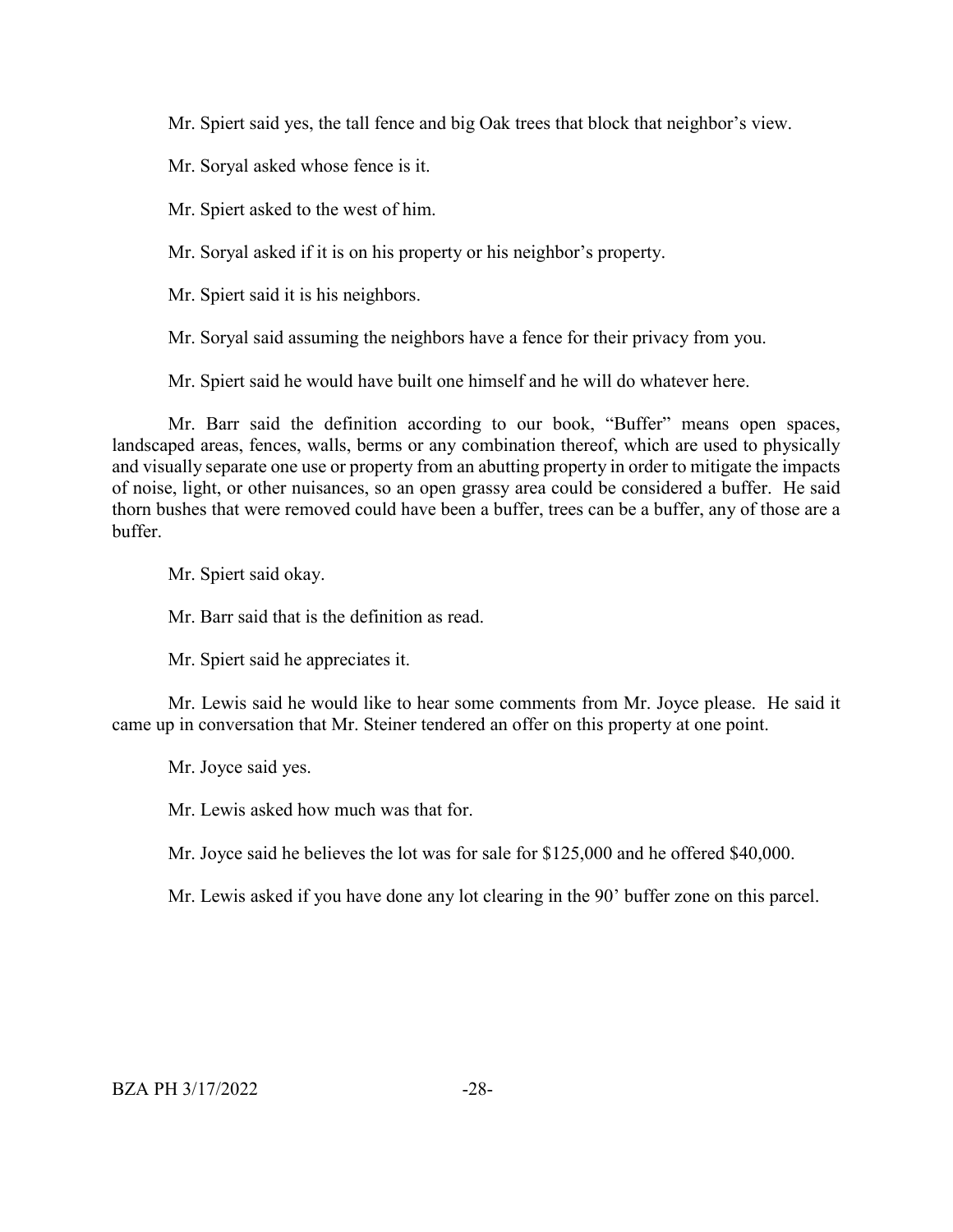Mr. Joyce said yes, it is a 90' setback to the corner of the house, there is a 32' minimum of undisturbed vegetation which shows in the pictures, (he referred to the displayed photos) 32' is along the side of the house and then it increases from there. He said right where that icon is or was, the triple Maple which is close to the house, that silt fence is approximately right at the edge of the disturbed vegetation area that is approximately 45' from the property line and then the brighter picture where it is a little more scant that measures 32' from the property line. He said that is the view from, where the icon is, the first floor window at the closest point of the house to the neighbor's property, that is the view with not a leaf on a tree.

Mr. Lewis said it was always his understanding that a buffer like in a side yard or rear yard area was a no-build zone, no structures within it. He said if it is supposed to be maintained as a buffer his presumption was it is left in its natural state or it is improved so if you go into a buffer you need to replenish the buffer with something and he was just trying to see if a buffer had been cleared and as Mr. Barr pointed out it could of just been anything from thickets to grass, very plain, no trees or whatever.

Mr. Lamanna said a buffer does not have to be 90', it is the setback.

Mr. Soryal said you have to look at the buffer from the other side too and combine them.

Mr. Lewis said there is a lot of space.

Mr. Joyce said he sent those pictures to Linda and she downloaded them and would you add to those as evidence as a formality.

Mr. Lamanna said okay. He asked if the evergreens that we see in those pictures, whose property are they on, do we know.

Mr. Steiner said mine.

Mr. Soryal said regardless of the buffer, his understanding is Mr. Steiner doesn't care where the house is regardless of how many trees or how big a buffer there is, is he right.

Mr. Steiner asked he doesn't care where the house is.

Mr. Soryal said no, no you care where the house is more so than any buffer or anything.

Mr. Steiner said he cares about both.

Mr. Lamanna said you care where the house is, you don't like where the house is.

Mr. Steiner said he cares where the house is, yes and that is a live issue here, 100 versus 90.

| BZA PH 3/17/2022 |  |
|------------------|--|
|------------------|--|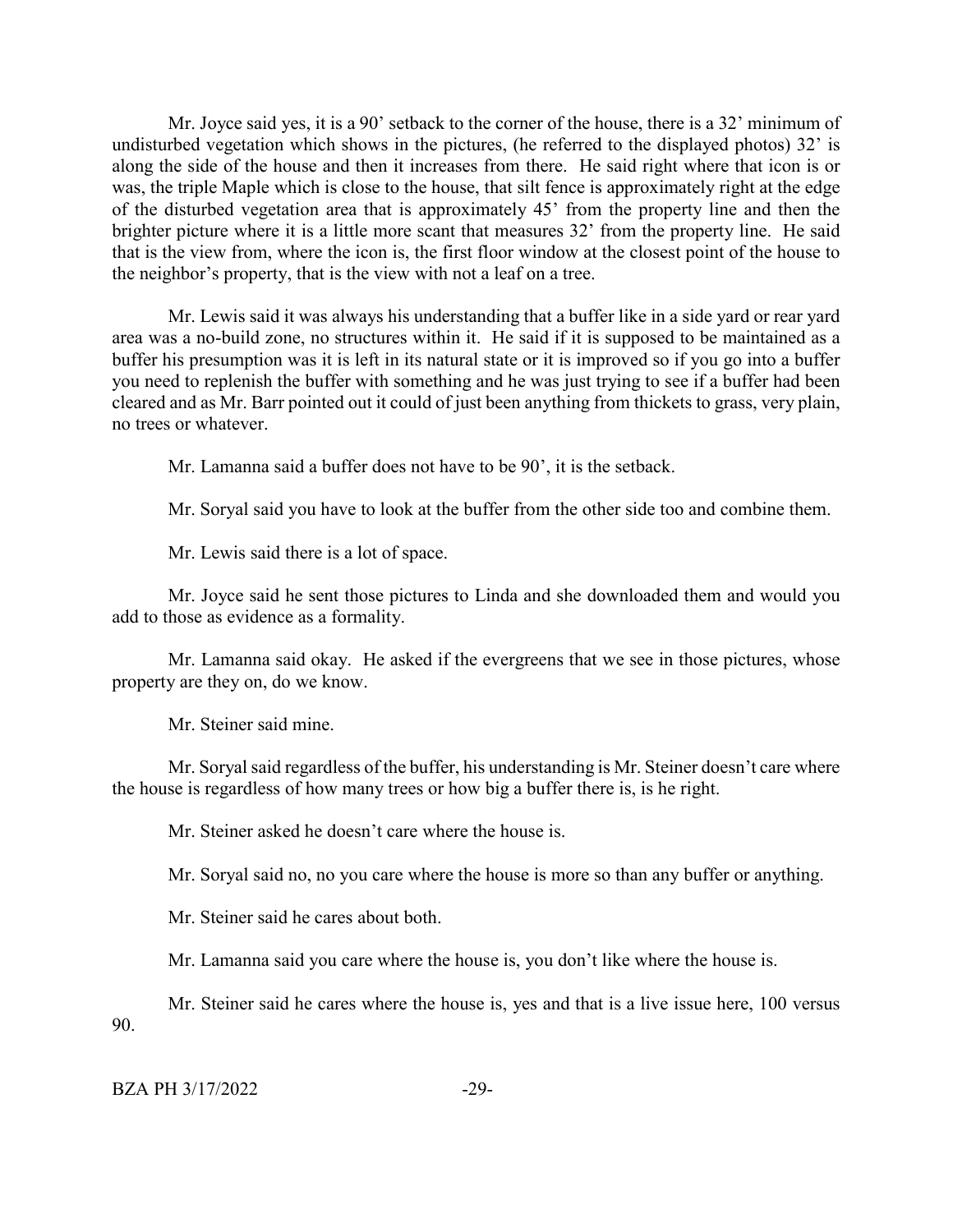Mr. Soryal said if Mr. Joyce had left 90' of trees you would still have an issue with where the house is.

Mr. Steiner said that is a counter factual, if he left 90' of trees maybe there would be more privacy.

Mr. Soryal said we talked about that last time how many trees etc. but your issue here is you are demanding to stop the building.

Mr. Steiner said it has got to be 90'.

Mr. Lamanna said there is not a requirement, this is not a privacy fence, the buffer requirement is not a privacy fence, it is not meant to block out all view of it, it is meant to break up and provide separation between what normally is two very different developments, here that is not the case, there really is not any difference between the development over here and the development over here, it is all pretty much the same density as a practical matter, it is the same density so that is part of what is considered when you are looking at a buffer, is what is the density, is this development different than this development here and it is not very much different and there is a pretty good, at least a fair amount of natural vegetation left between the two properties, 30' is a lot of natural vegetation. He said it would be nicer if there were some more evergreens in there.

Mr. Steiner said there is no buffer.

Mr. Lamanna said he doesn't know whether he would be willing to say that do we need more evergreens to have a buffer or not, there is a substantial amount of trees in there.

Mr. Steiner said there is no buffer on the application in 99 or in 2021, there is no buffer on the plans that he sees at least.

Mr. Barr said a buffer is vegetation or grass.

Mr. Lamanna said it can be natural vegetation.

Mr. Barr said there were grass or vegetation there in 1999, he is sure that wasn't a bearing for a third lot in 1999 so there was a buffer there, if you'd like he can read you the definition again.

Mr. Steiner said he rests on the record here, all he wants to say though is that he objects to Mr. Lewis voting, the individual who sat on this board last month has been actively saying that she disagrees with some of the stuff that you guys have been saying up here and Mr. Lewis came at me pretty intensely showing his bias already so the fact that we had part one of the hearing last month the individual who was there is now sitting in the audience actively disagreeing with what some of you are saying, this is not a fair proceeding so he wants that to be on the record.

Ms. Lori O'Neill asked if she can be on the record.

 $BZA PH 3/17/2022$   $-30-$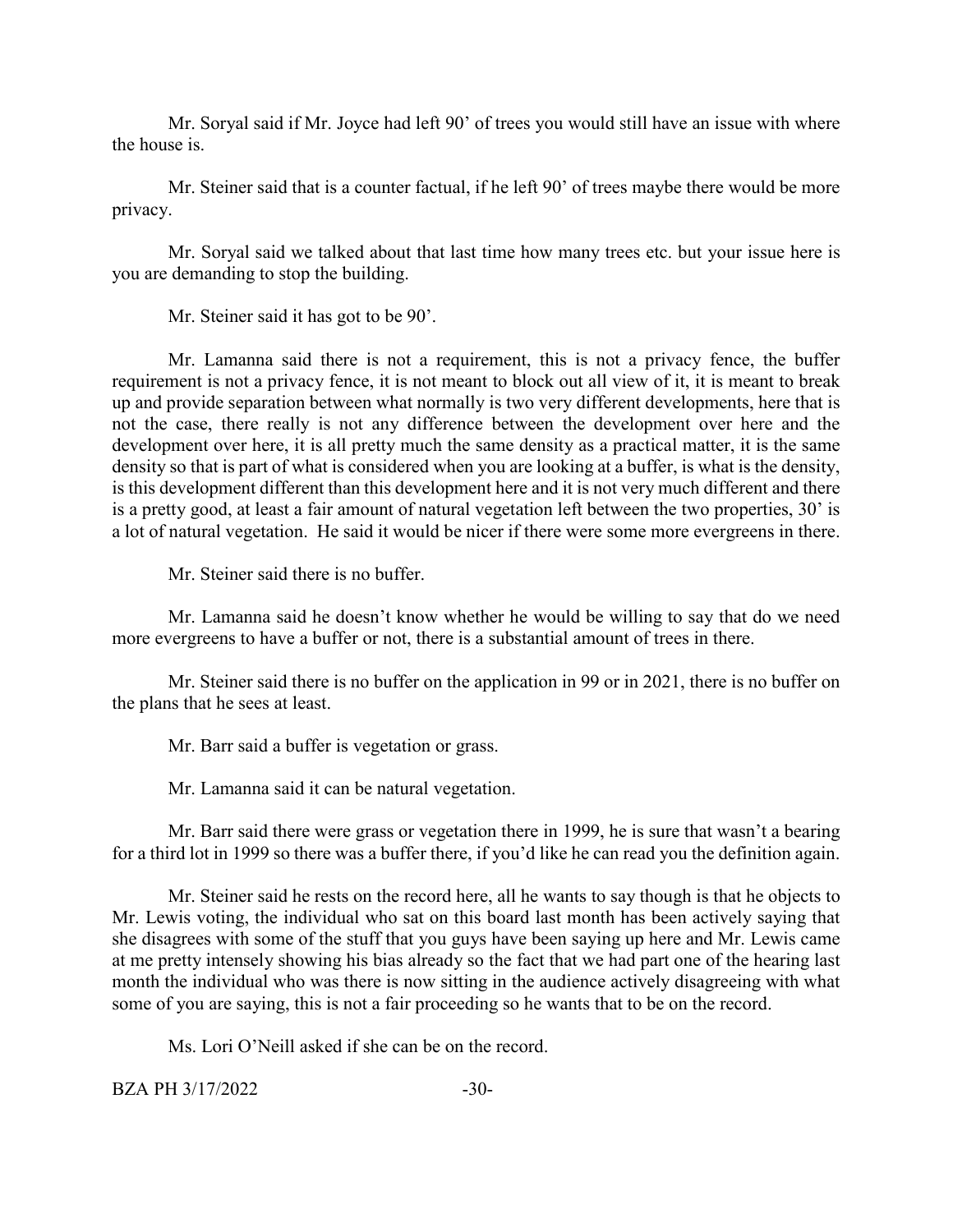Mr. Lamanna said yes.

Ms. O'Neill said thank you.

Mr. Lamanna swore in Ms. Lori O'Neill, Alternate on the Board of Zoning Appeals and he let the record reflect that Ms. O'Neill was duly sworn.

Ms. O'Neill testified that first of all with all due respect Mr. Steiner, she expressed no opinion of agreement or disagreement with any of these proceedings so let's be on the record with that. She said the last time she was part of the hearing simply due to the fact that Mr. Lewis was on vacation and she is the alternate so in the event that one of the regular members cannot appear or be here one or both of the alternates, Mr. Barr is the other alternate on the board so last month Mr. Lewis was not available that is why she sat in, so just for clarification for you. She said secondly she has never expressed to you personally, to anyone else, or in this proceeding that she disagreed with anyone, she simply asked a question, you may have inferred her beliefs but she did not express any so please at least be clear about that. She said if she believes you created doubt about her conduct so be careful how you characterize what you believe other people think.

Mr. Steiner said he saw you over there going like this in response to something that was said.

Ms. O'Neill said that is not in any way an indication to you or anyone else what she thinks and asked do you agree with that.

Mr. Steiner said he is just saying what he saw, he saw.

Ms. O'Neill said you may have interpreted it as you feel, you may not say it publicly what she thinks and cast doubt on her as a professional.

Mr. Steiner said he would never do that.

Ms. O'Neill said okay, be careful. She said she was earlier sympathetic to certain things that you had to say, she thought that there was some people that perhaps overreacted a bit but now that she is the subject of it she would also caution you to be careful what you say, that is all.

Mr. Steiner said inaudible.

Ms. O'Neill said no sir.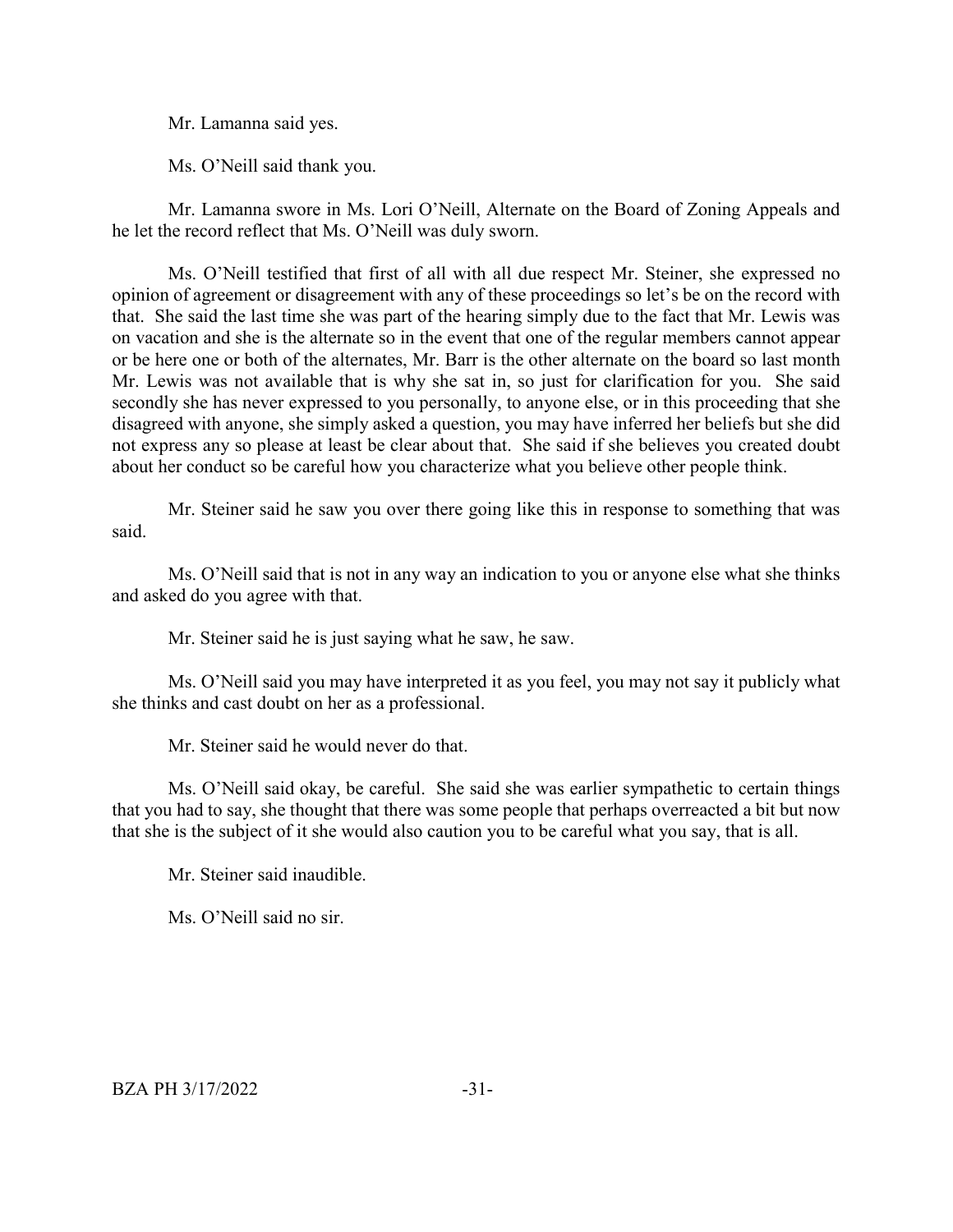Mr. Lamanna said excuse me, you (Mr. Steiner) have been extremely disrespectful and out of bounds here, your behavior and conduct as an attorney before a tribunal is reprehensible, it is out of line. He said now if you want to continue on this way he has the recourse of filing a complaint against you for your behavior, you have been impugning without any justification, you misrepresented what she was doing or saying as being, making some statement that she disagreed with the board, you can ask the question of whether or not Mr. Lewis can sit on in judgment on this application but our practice and rule has been if the person can come in, read the record and familiarize themselves with the record of the facts that were previously presented in the case and understand those facts that they can sit and complete the processing of the appeal so he has made that statement that he has read the record and understands the issues that have been raised, you have also been given an ample opportunity to restate those matters tonight so let's please conduct yourself in a civil manner and let's move forward and finish the discussion of your case, okay, thank you.

Mr. Steiner said he was not trying to impugn anybody.

Mr. Lamanna said we don't need a response.

Mr. Steiner said no, please.

Mr. Lamanna said he is just asking, please go forward with that understanding, we are not going to rehash what has happened up to this point in time.

Mr. Lamanna asked Mr. Joyce, do you have anything you would like to add.

Mr. Joyce said no.

Mr. Lamanna asked Mr. Joyce if his buyer has any landscaping plans for that area.

Mr. Joyce asked Mr. Kenyon if he had any plans for landscaping.

Mr. Kenyon said they are going to have landscaping and that is for sure, what those plans are, they are working on those plans but they will have landscaping.

Mr. Lamanna said the one thing that could help in our consideration of this is if we could at least in the area between the houses perhaps increase the buffer primarily by adding some kind of evergreen trees because there are some spots that are not a lot of year-round cover.

Mr. Kenyon asked could you explain that a bit more to him and how that applies to our situation and the objection that is going on right now, he is not an attorney.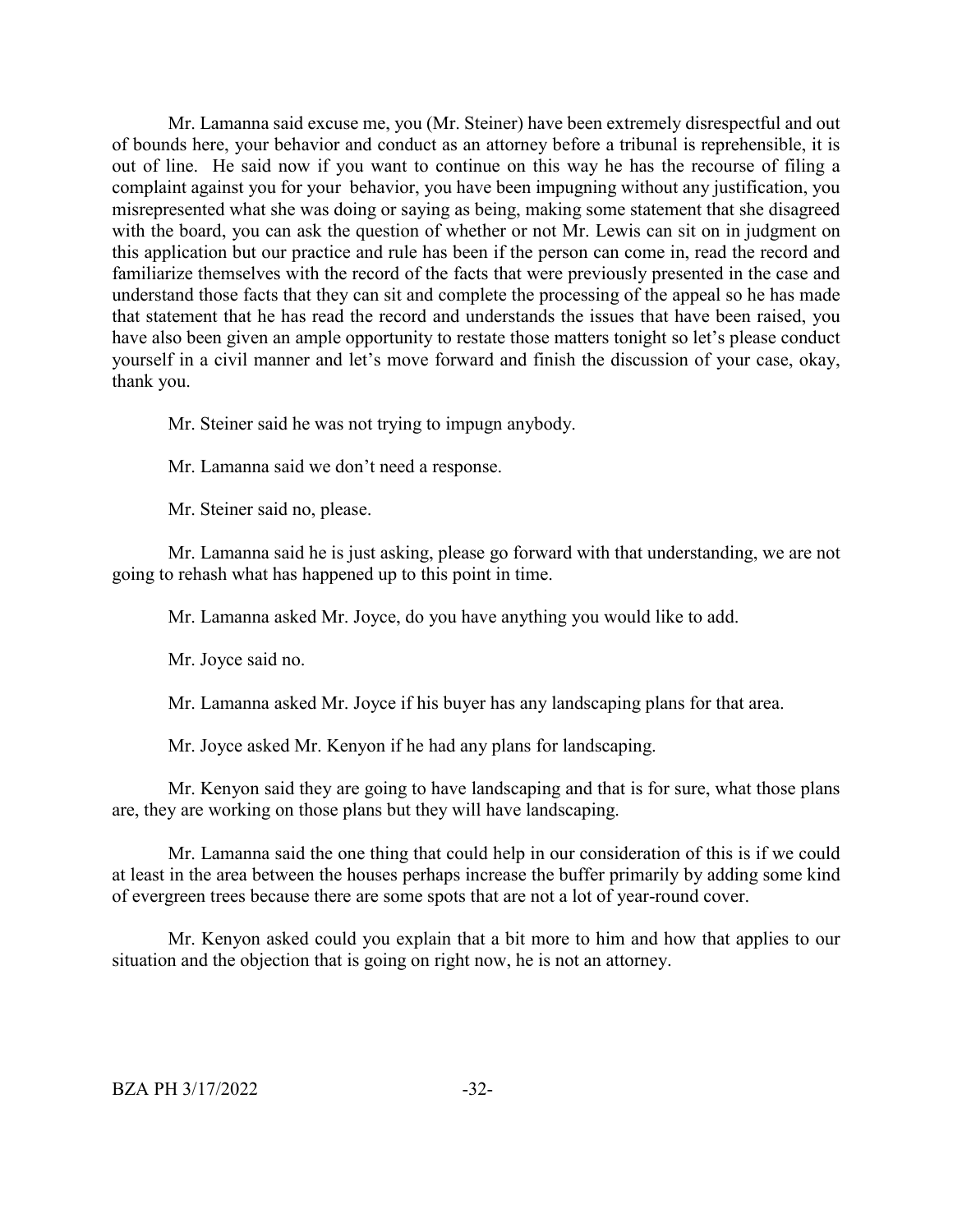Mr. Lamanna said it is more a matter of fact than of law but one of the issues before us is a question of the buffer and it is not a hard and fast defined thing, it has got to be 20' wide and this many feet high and have this many trees of this kind or that kind, it is a little more fluid than that but certainly anything that is added in that increases the buffering effect is helpful to making a determination that the buffer is adequate. He said from his view as he explained last time is the only real issue here is whether at the point between the two houses we have a sufficient enough buffer to meet the requirements of the statute so anything that adds to that certainly helps the case that the buffer is adequate is what he is saying, improves.

Mr. Kenyon asked how does one determine that if you put something there it is adequate, is there a count like you have got to put four 10' trees in, they are 30' wide, they are evergreens, they are of this species, how does he know, he is not an attorney, he doesn't know.

Mr. Lamanna said this is something, he is not saying by the seat of the pants, but it is kind of an eyeball test, just kind of looking at it and saying okay, you add a few more things in here, does that improve the situation and therefore provides better screening.

Mr. Kenyon asked who makes that, who is the judge, who makes the determination of that.

Mr. Lamanna said initially the zoning inspector makes the determination based on their reading of the ordinance and their experience and their judgment.

Mr. Kenyon said okay.

Mr. Lamanna said whether it is satisfying the intent of the zoning ordinance.

Mrs. Kenyon said she believes they got approval for that.

Mr. Kenyon said when they went to the zoning inspector do we have approval, we brought the zoning inspector out, for this site plan of the property, yes or no.

Mrs. Kenyon asked if they are approved.

Ms. Endres said they are approved.

Mr. Lamanna said you are approved but another party has raised an issue of zoning inspector error.

Mr. Kenyon said okay.

Mr. Lamanna said so ultimately we have to determine whether that approval is acceptable.

Mr. Kenyon said so let's go along the logic train here in saying if we would agree to add some buffer, some trees he is guessing, which you are asking for, right.

BZA PH 3/17/2022 -33-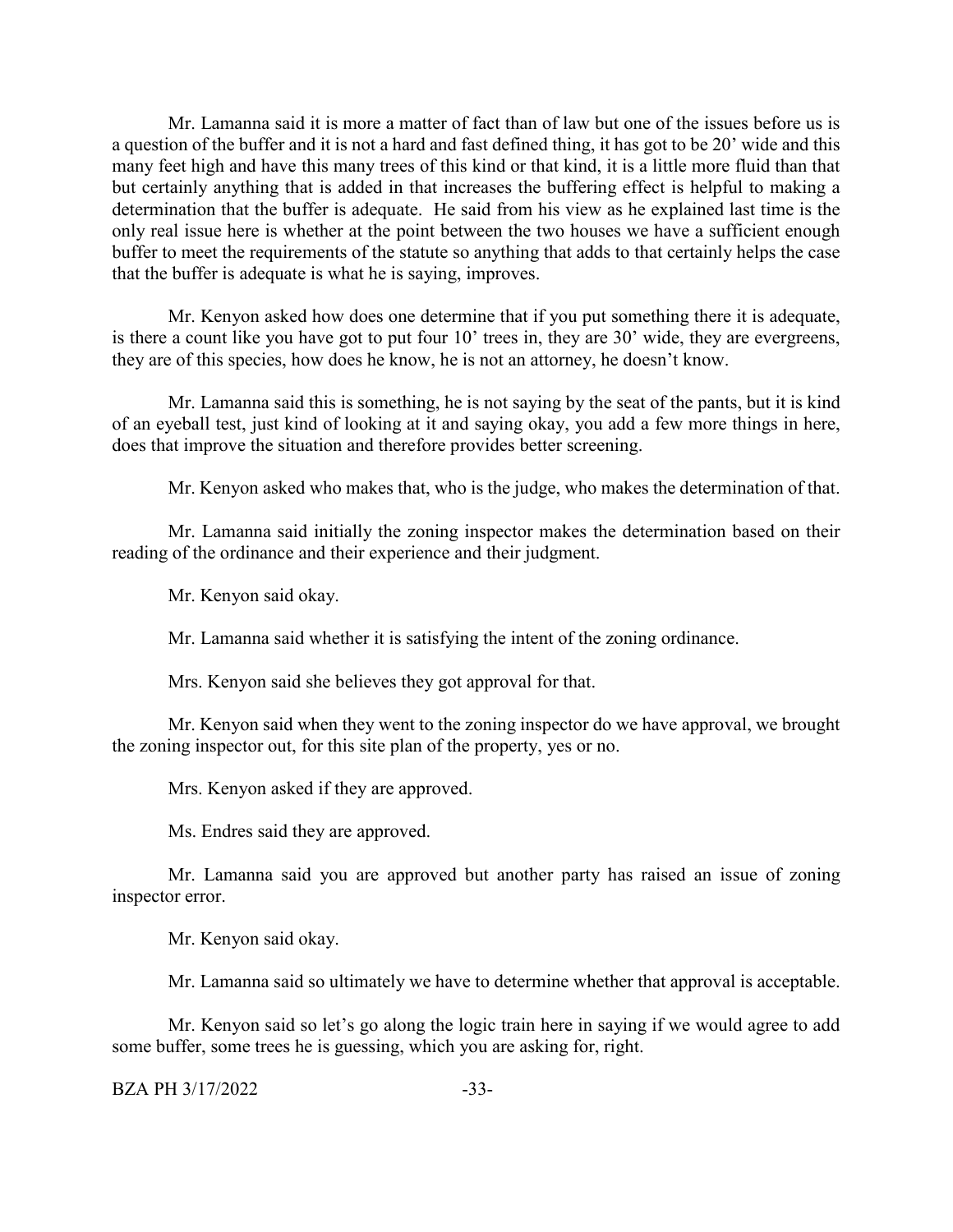Mr. Lamanna said yes, probably evergreen trees.

Mr. Kenyon said what he heard is evergreen trees is what he is hearing, right, okay, some kind of evergreen trees, the zoning inspector would make that determination whether those are sufficient enough but this is, we are not determining yes or no on the trees, he thinks what you are asking for if this would help the situation, is he getting that clearly or is he misunderstanding.

Mr. Lamanna said yes, what he is saying is, if you are agreeable to adding some additional buffering trees in there we would look at that favorably in making a decision as to whether or not the buffer was sufficient.

Mr. Kenyon said conceptually they agree to that, he doesn't know what it means from a tactical perspective like 4' trees, 6' trees but conceptually to build our forever home they are open to having that discussion and hoping to make that happen.

Mr. Lamanna asked the board members if they had any thoughts on that particular aspect.

Mr. DeWater said when people are building barns the board usually have 6 or 7 trees from 8' to 10' tall so looking from this picture here, the big windows are over here, if it came down probably the same way, the issue is that the basement is on that side of the house so they may have to be a little taller.

Mrs. Kenyon asked if she could ask one more question please.

Mr. Soryal asked Ms. Endres if they are to apply for a fence permit, what is the tallest they can go.

Ms. Endres said they can go as tall as 8' but not in the front required yard.

Mr. Barr said they have another question.

Mr. Kenyon said he has another question for the board, the question is is there a partnership here, in other words, does the persons making the complaint also put up trees so that we have a larger buffer or is it only ours.

Mr. Lamanna said well normally it is the person seeking the approval who is the guy to do that, in all fairness to the other property owner, he does have at least 4 or 5 pretty good size evergreen trees already on his property in that location so he has already got some trees that are helping.

Mr. Kenyon asked how far is the house from the other house about, do you have any knowledge of that, how far the distance is.

Mr. Lamanna said 60 to 70 feet from the property line so it would be 150' total roughly.

BZA PH 3/17/2022 -34-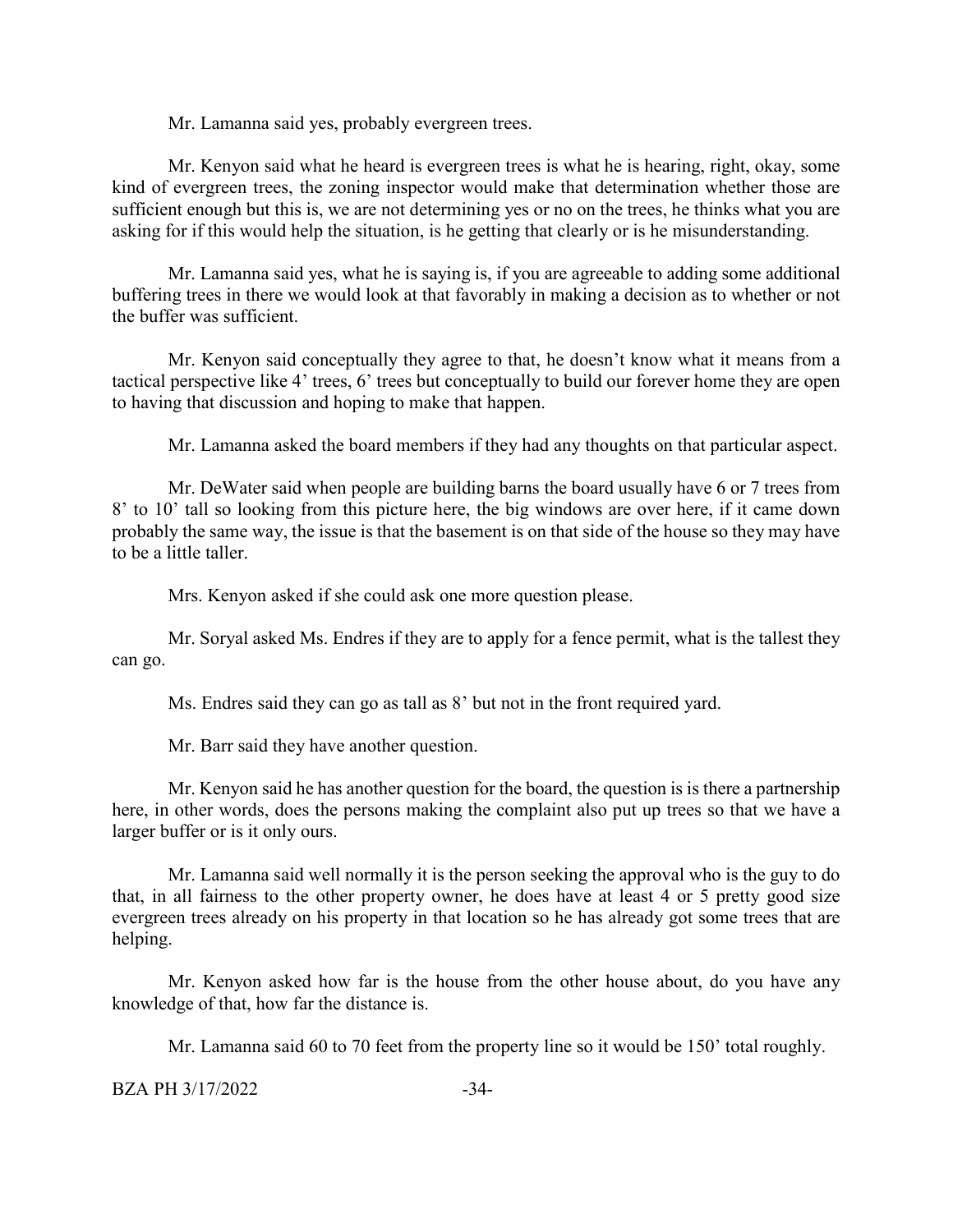Mr. Kenyon said so in your experience 150' between two homes, in your experience the long tenure that you have on these boards, right, is 150' close, not close, far, what is from your experience level with that kind of distance.

Mr. Lamanna said not close, it is not close that is why he thinks we are talking here about 8 trees or something like that just to add a little bit to fit in and he thinks the place where you would want to make the placement in a strategic way because he thinks depending on the topography, the house, where the existing evergreens are there are strategic places to place them where they are going to do more good but he thinks if we could do something like that it would ease our minds a lot.

Mr. Kenyon said so we are 150' apart, right now we are following all zoning regulations as well we know, okay, we have approvals and you are asking us to consider putting in 6 to 8 trees, he just wants to make sure that is the ask, that is the request.

Mr. Lamanna said yes.

Mrs. Kenyon asked who is asking that.

Mr. Lamanna said the board is proposing that to help make its decision easier.

Mrs. Kenyon said a decision for what.

Mr. Lamanna said the decision to determine that there is an adequate buffer there.

Mr. Kenyon said so there is an inadequate buffer right now is what you are saying.

Mr. Lamanna said no, he is not saying there is an inadequate buffer.

Mrs. Kenyon said okay.

Mr. Lamanna said he is saying the issue is up in the air.

Mrs. Kenyon said okay, they are trying to understand.

Mr. Lamanna said this would help make that decision clearer to them.

Mr. Kenyon said let him ask a very technical question. He said if we put these trees in how will the board vote.

Mr. Lamanna said we can't tell you that.

Mr. Kenyon said oh okay so, we put the trees in with some faith about what the board is going to do.

BZA PH 3/17/2022 -35-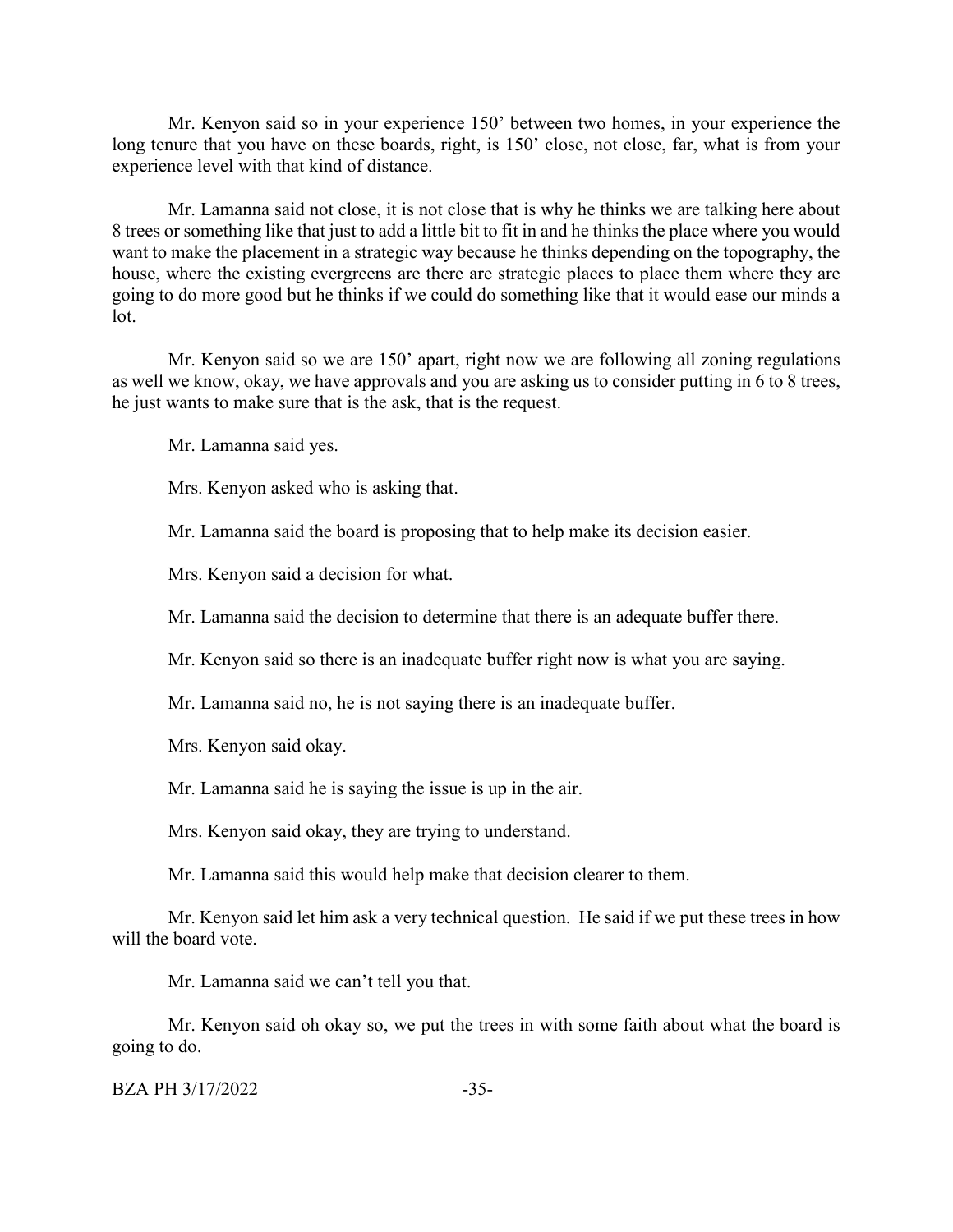Mr. Lamanna said if the board goes against you it doesn't matter at that point in time, if the board goes for you obviously you've got what you wanted but he can't sit here and speak and we can't really, we are not going to take a straw poll on that.

Mr. Kenyon said okay. He said it is their forever home, they are looking at the big picture, right, which is that house is not a monstrosity, no matter what that complainant has to say it is quite an addition to the neighborhood and to the tax base as well as to Bainbridge. He said looking at the big picture they are certainly willing to work with the zoning inspector and to address the situation so that they can get a positive result.

Mr. Lamanna said okay, so you are willing to do.

Mr. Kenyon said you asked us to put in some trees that are based upon a decision of the zoning inspector is what the ask is, right, and the intent of it.

Mr. Lamanna said the zoning inspector will look and help you select a location to place the trees.

Mrs. Kenyon asked who does that.

Mr. Lamanna said how about six trees 8' high.

Mrs. Kenyon said say that again, she is sorry.

Mr. Lamanna said six trees 8' high.

Mrs. Kenyon said six trees 8' high.

Mr. Lamanna said yes.

Mrs. Kenyon asked and who decides where they go.

Mr. Lamanna said the zoning inspector will determine the location for them.

Mrs. Kenyon asked if they are going to have objections from the neighbor about where they are going to go or appeal that they don't like where they are at.

Mr. Lamanna said theoretically yes it is possible he supposes somebody could procedurally do that but he thinks that the likelihood of success would not be very great.

Mr. Kenyon said so you have spent as a board, so thank you first of all, he thinks you've spent over an hour last month and he thinks you are closing in on two hours, he is guessing that what you have to do in Aurora and Bainbridge down there and Geauga Lake is this is like an amazing amount of time you are spending on this so he wants to thank you.

BZA PH 3/17/2022 -36-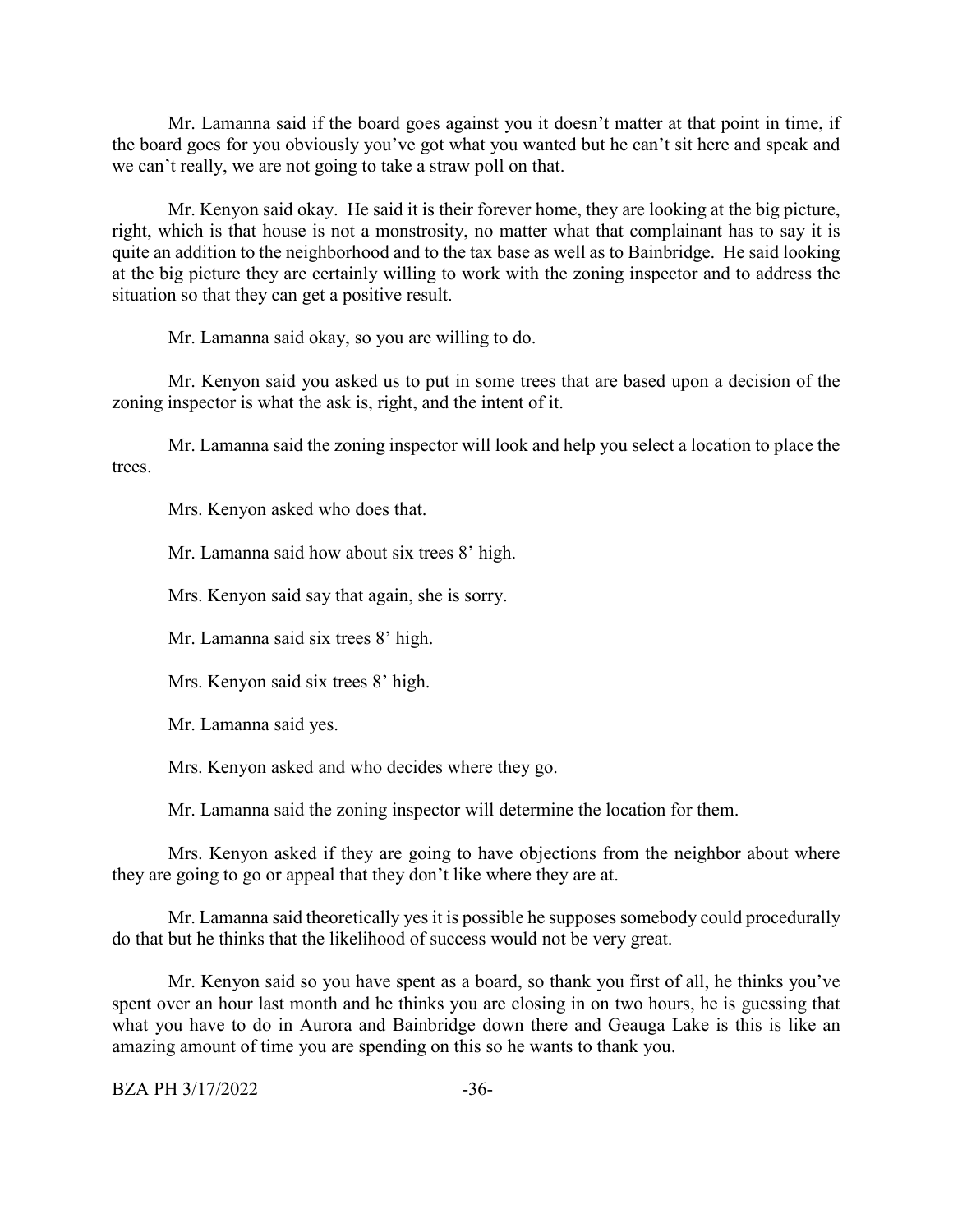Mr. Lamanna said we have six more applications to do here and it is 9:30 already.

Mr. Kenyon said what he is saying to you is thank you for your time, most importantly, he doesn't want to be argumentative here he just wants to build their forever home, they are willing to work with the building inspector, they are willing if that is what the determination is to put those trees in and they are willing to do that, they were asked, that is what they are willing to do, obviously there is a little bit of interpretation in there, size, something 7'8 versus 8' whatever but with a reasonable.

Mr. Lamanna said that is at the discretion of the zoning inspector.

Mr. Kenyon said they are reasonably ready to do that yes.

Mr. Lamanna asked if there is anybody else out there that has anything they want to say on this application.

Mr. Steiner said he just asks that you follow the law.

Mr. Soryal asked Mr. Steiner if some of these trees are to be erected or a fence would that make that go away or are you still not going to be satisfied.

Mr. Steiner said the 8' tall trees are not going to do anything.

Mr. Barr said it is going to grow.

Mr. Steiner said it will grow and then when will it be tall enough to draw in privacy from the God knows how high it is from the line.

Mr. Lamanna said again the purpose of the buffer is not to provide privacy, it doesn't say that it is for privacy, it is to provide separation and it is to provide a break between one density of development what was contemplated in the cluster development to be a higher density development, there is not a higher density development here so the need for separation is much less therefore the requirements for a buffer are much less. He said frankly we could easily say that the existing buffer is perfectly adequate but we tried to make some accommodation here to improve your situation so that is where we are, okay, so we have to move on at this point in time so you can have one last say or he guesses you had your last say.

Since there was no further testimony, this application was concluded.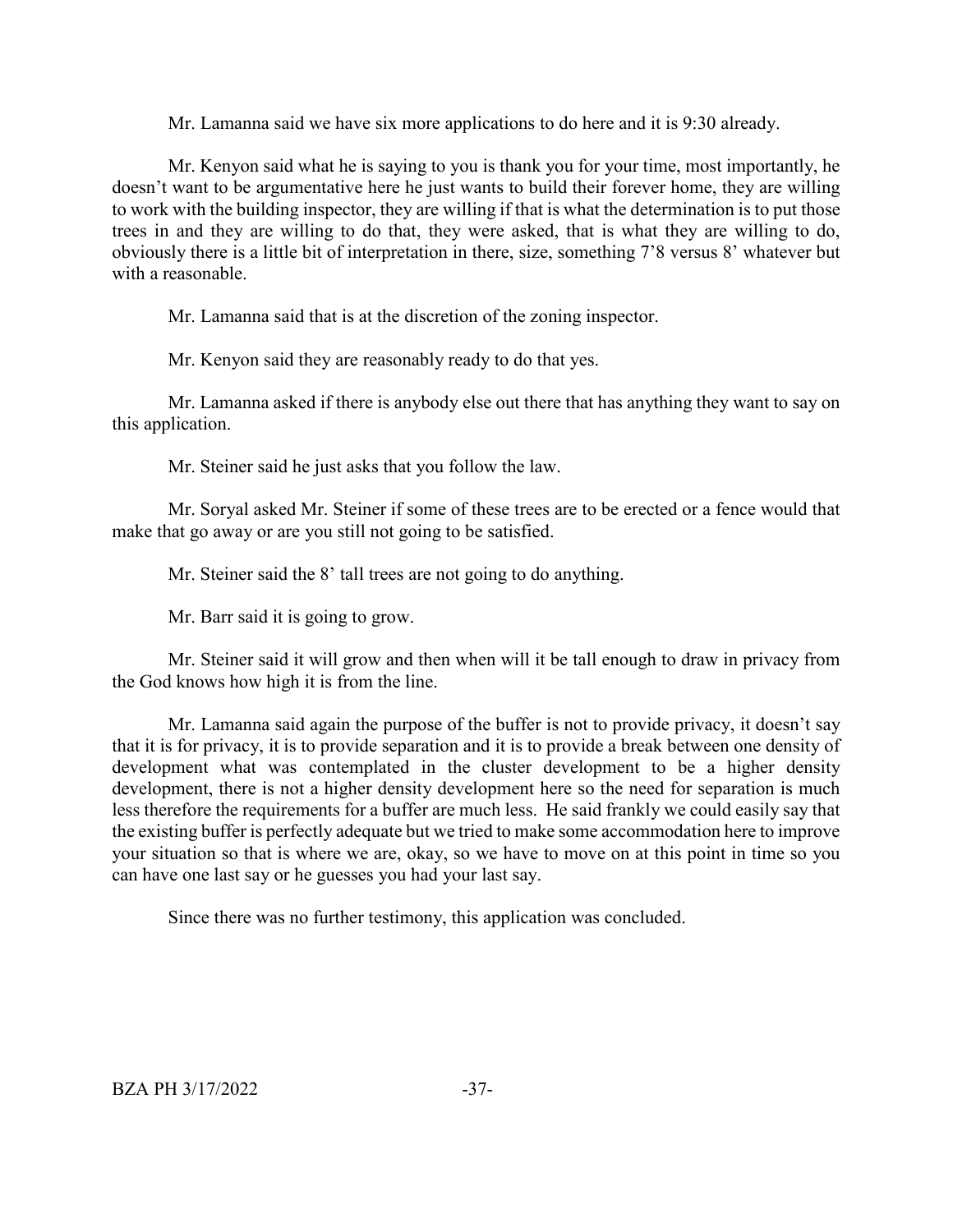## Motion BZA 2022-2 – 17320 Corban Drive

Mr. Lamanna moved as follows:

The applicant has asserted five errors of the Zoning Inspector. The board denies the application and determined to be the Zoning Inspector was correct.

- 1. This application was filed at a time when the requirement under the existing zoning regulation was 90', this current house location is 90' from the property line.
- 2. The issue with respect to a plan showing a planting buffer is moot because with respect to the actual plan for the house construction the planting buffer or the buffering between the property have been determined and in addition the applicant has agreed to add six 8' evergreen trees in a location to be determined by the Zoning Inspector at the Zoning Inspector's discretion as to the location which will satisfy the intent of the zoning regulation with respect to creating a buffer and the board will note that the density development inside the cluster is not much different from that adjacent to the cluster so the 30 some feet that was left by the builder with the addition certainly of these additional plantings will satisfy that requirement.
- 3. With respect to Soil and Water, that issue is moot because they have implemented the appropriate requirements.
- 4. Whatever irregularity there may have been in 1999 would have been cured by the submission of the application with respect to this particular lot. In addition these requirements have to be administered in a practical way and it is within the Zoning Inspector's discretion to determine that at that time of the application process that it is not necessary to have all of the information with respect to location of the proposed structures especially when the structure is unlikely to be able to be determined at that time as opposed to the usual situations in cluster developments where there is a much smaller lot.
- 5. The question with respect to city water is not a matter that is a part of cluster development approval. There would be no reason for any requirement for city water service on a development of this size so this is an irrelevant point to the approval of the original cluster development.

Mr. Steiner asked what about the height issue, he raised a height issue at the last hearing. He said he wasn't privy to the, he wasn't provided with the plans apparently.

Mr. Lamanna said the zoning inspector has testified that they have done a calculation on the maximum height of this property as required by the code and then based upon their calculations and determinations that it does not exceed the height and frankly by looking at the pictures it would be his estimation that there is nothing certainly there that would indicate that it is likely that they would be in error just from experience of seeing these houses. He said there is nothing about this house that seems to make it extraordinarily large, we see a lot of houses go by so you know what the ones are that say hmm this guy is pushing the limit, it just doesn't look like that right now so that is the evidence in the record so.

BZA PH 3/17/2022 -38-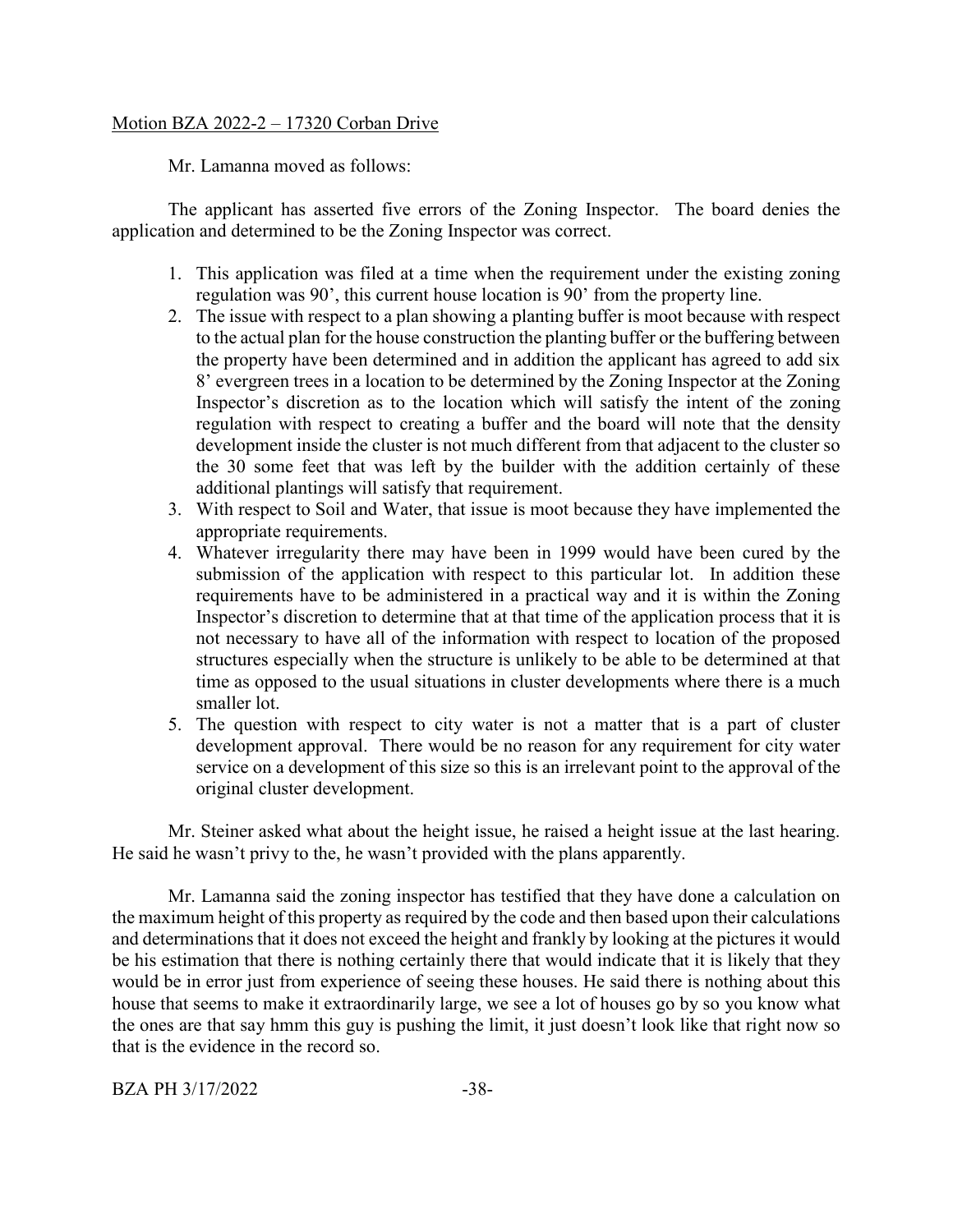Mr. Steiner asked if those plans will be in the record that you are looking at because those aren't in the record, he didn't see them.

Mr. Lamanna said the board will add the plans to the record right now, we will include those, they should be in the record, they will be made part of the record so make sure we put a set of plans in.

Mr. Steiner said not just the footprint plans.

Mr. Lamanna said no, the entire set of building plans. He said it is a little weird here because normally the application that is being made would include all of these in it, it is odd when you have an adjacent property owner making an application, it is out of the natural flow of things so unless somebody says hey, put all of those in, okay, but now they are in and they are relevant and they should be.

Mr. Steiner said that is why he brought up that issue because it wasn't in there.

Mr. Lamanna said he understands but that is how these things happen so if you don't ask the right question, these things would normally be included in something else that came in but because of the way your application came in since you didn't actually attach those to your application somebody would specifically have to ask but we have included them in the records.

Mr. Barr seconded the motion.

Vote: Mr. Barr, aye; Mr. DeWater, aye; Mr. Lamanna, aye; Mr. Lewis, abstain; Mr. Soryal, aye.

Mr. Steiner asked when this will become a final appealable order.

Mr. Lamanna said when we approve our minutes next month.

Mr. Steiner said okay so until then it is not.

Mr. Lamanna said it is not.

Mr. Steiner thanked the board.

Mr. Barr departed the meeting.

Mr. Gutoskey returned to the meeting.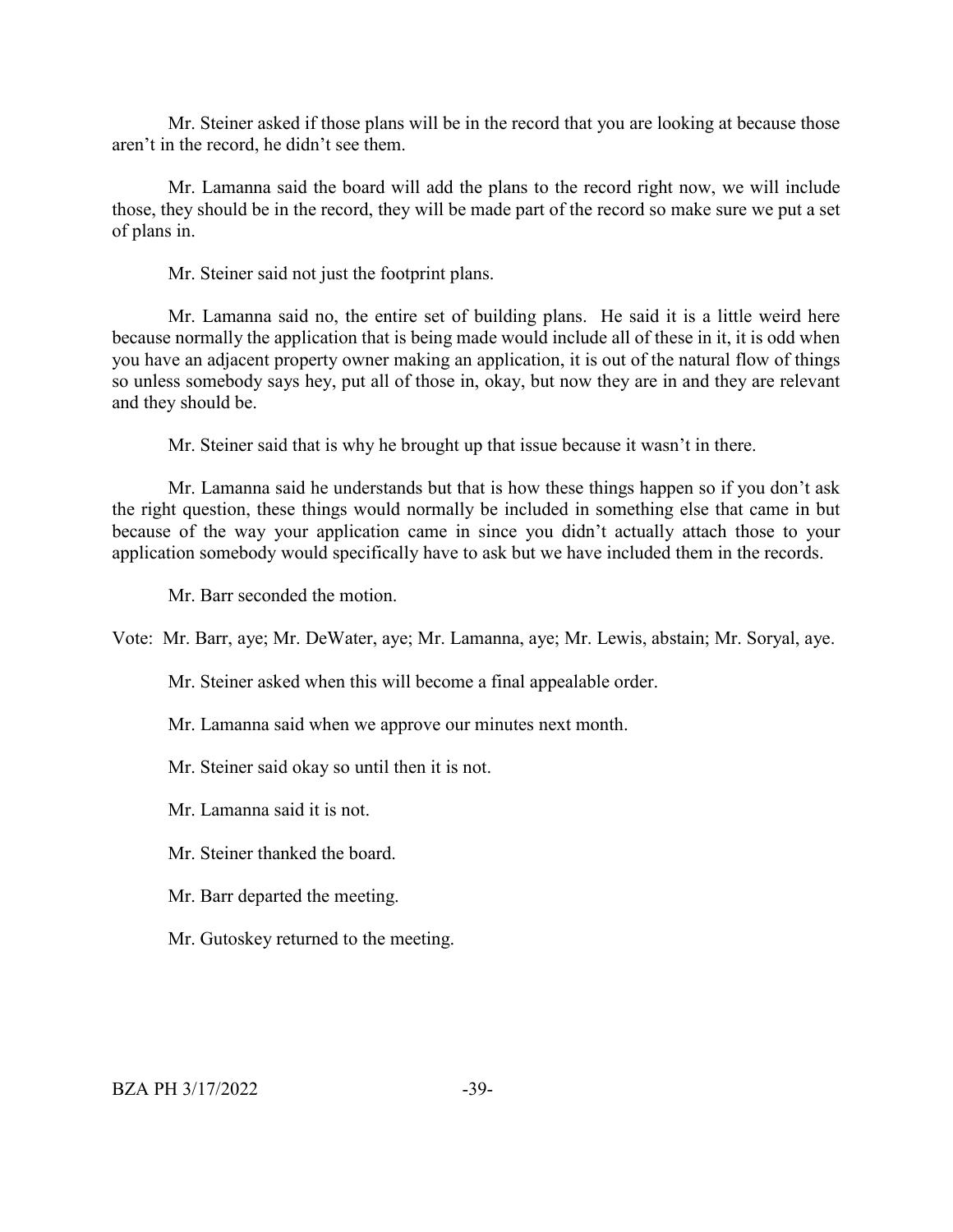## Application 2021-29 by Joyce Taylor for property at 9125 Taylor May Road

The applicant is requesting area variance(s) for the purpose of constructing a pole barn. The property is located in a R-5A District.

Mr. Jack Carson of 18489 Haskins Road was present to represent this application.

Mr. Lamanna swore in Mr. Jack Carson and he let the record reflect that Mr. Carson was duly sworn.

Mr. Lamanna asked how this relates to 2021.

Mr. Carson testified that we originally brought it up and we decided to move it and you guys said move it over but we determined that it is 6' of fall because his brother-in-law can't read a transit and when he went over there you could never get your fifth-wheel into the thing so they moved it over and he doesn't know where, he referred to the displayed aerial and said this is his son's property and described the property. He referred to a structure and said this is coming down and there will be another barn eventually, an agricultural barn put up. He said this driveway from the street up to here is up about 4' and this has all been cleared out and we just want to move it back to the original variance that we had because this is 3' higher, the back would be 6' just to the back of the barn.

Mr. Lewis asked if the whole property slopes down.

Mr. Carson said it actually crowns the front of that garage, it goes like that so the garage has a concrete floor and it goes up.

Mr. Gutoskey said where the garage is now, where is that relative to the asphalt because when he looked at this this afternoon, no matter where you move that relative to the driveway you are going to have to put in fill unless you are setting that building.

Mr. Carson said they are bringing that building over where it is more level.

Mr. Gutoskey said okay but are you setting the building lower than the driveway or higher.

Mr. Carson said a little bit lower so they have to dig it out anyway.

Mr. Gutoskey said basically the water is going to roll under the building.

Mr. Carson said there will be a drain across the front of it in the asphalt.

Mr. Gutoskey said when he looked at it and when he eyeballed it, it didn't look like the grade changed that much.

#### $BZA PH 3/17/2022$   $-40-$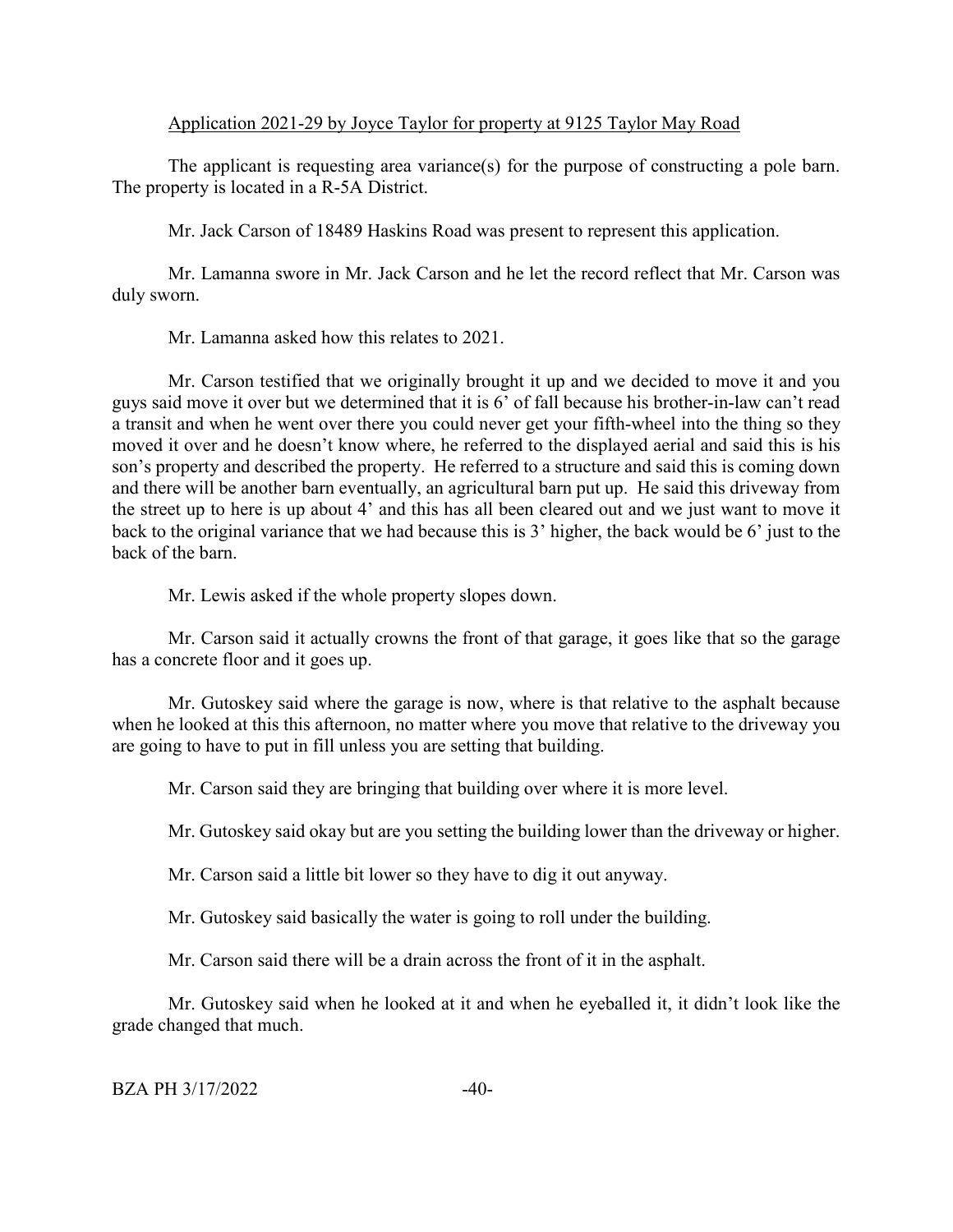Mr. Carson said from the back of the garage it is about 18" right now and the barn is 48' long.

Mr. Gutoskey said you are going to have the same problems when you move it over.

Mr. Carson said no it is actually more level.

Mr. Gutoskey said you are going to be way lower than the drive.

Mr. Carson said yes, but that is going to come down a little bit that is why it was going to get extended straight into the barn so as you drive in. He said there is going to be a 14' door for an RV or a fifth-wheeler, originally it was moved over but we can't do it because of the fill. He said the back corner will have 6' of fill and there will be a 30' post to the center and then you got to go at least 3 to 1, it would take a million truckloads of fill and dirt, that whole property drops to the back.

Mr. Lewis said the whole property falls off so we didn't approve it at 25' and the reasons for that being moved to 38' are in our motion with all of the findings of fact and everything related to it. He said either way this property falls off, either way he is going to have to put fill in.

Mr. Carson said absolutely.

Mr. Lewis said and either way to set your poles or footers, either way it is going to happen.

Mr. Carson said yes but it is 6' on this side and when he moved it over it would only be about  $2-1/2$ ' of fill.

Mr. Lewis said you get into this procedural thing also where if you were heard, the board comes up with a motion and there is a vote, that becomes finalized a month later at our next regularly scheduled meeting so somewhere in this timeframe where after it has been finalized or inked there is a 30 day area to file an appeal so in this particular case the applicant hasn't filed the appeal and we are hearing a case we have already heard.

Mr. Carson said yes we had to resubmit.

Mr. Lewis said that is a problem.

Mr. Lamanna said let me explain to you. He said here is the issue, once you come before us and we make a ruling on something when that ruling becomes final that ruling binds forever, you can't come back and relitigate the issue unless you can just demonstrate that there has been a change of circumstances.

Mr. Carson said the change of circumstances is he didn't know how to read a transit.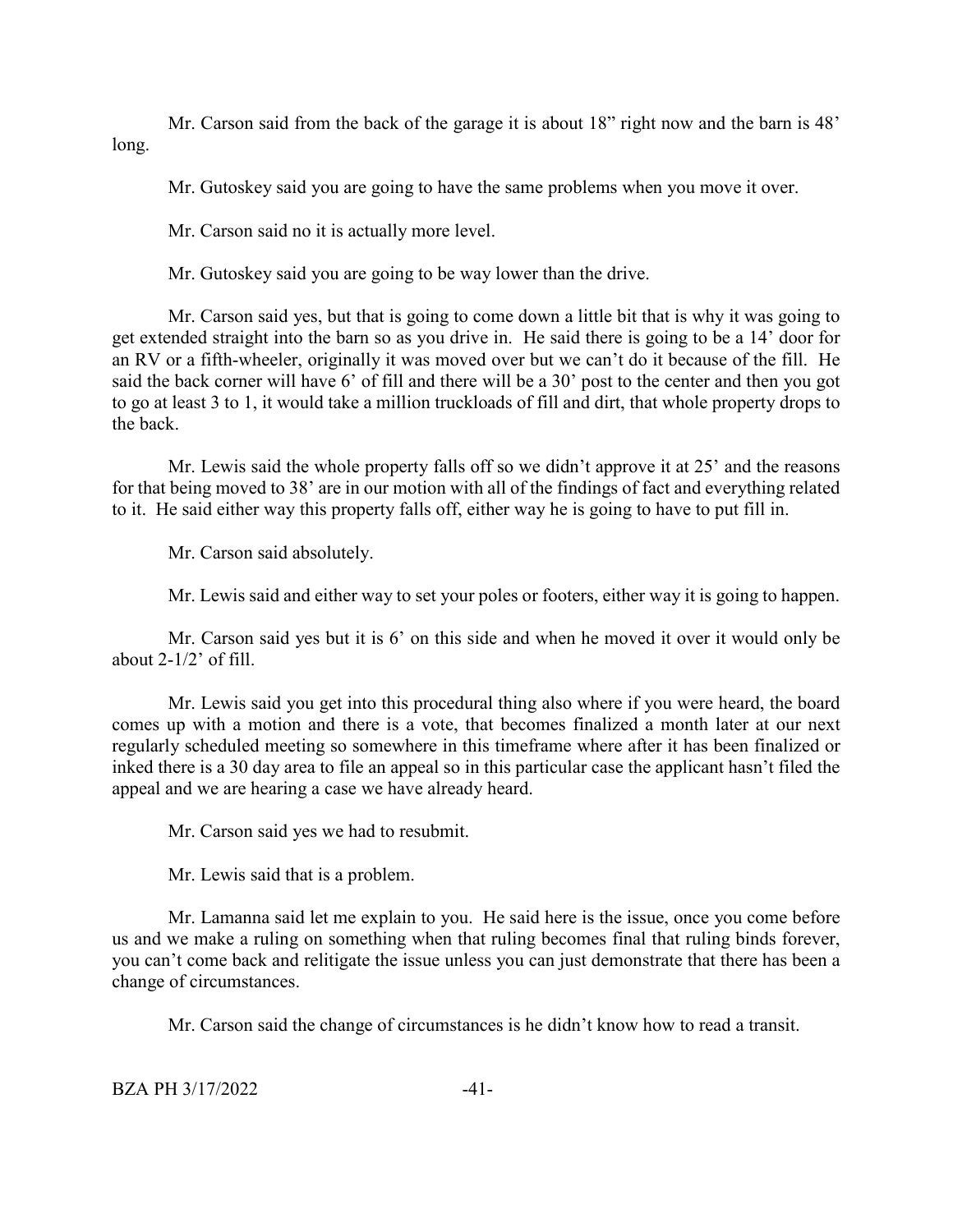Mr. Lamanna said well it has got to be something that you could not have reasonably known at the time so if you didn't adequately look at your property.

Mr. Carson said he didn't obviously until I went over there.

Mr. Lamanna said he is sorry, that is too bad. He said if somebody said hey, a large casim opened up here or I went to dig in the ground and suddenly found out there is a gigantic rock here that I didn't know about, then we would say that is changed circumstances, we'll address your issue but when you come back and say well, you know, I did some more investigating and now I decided, this will be a little expensive, you have to put in more fill, we already spent our time going through this thing so he thinks this doesn't seem to be something that either developed in the interim like suddenly you found out that a new drainage stream is making its way through, somebody just decided well, I did a little more careful work and it is not quite as level as I thought it was.

Mr. Carson said it is what it is, is what you are saying. He said they were trying to get it at least somewhat similar to the garage which you know, if it is, it is, no way of arguing, thanks.

Since there was no further testimony, this application was concluded.

#### Motion BZA 2021-29 – 9125 Taylor May Road

Mr. Lamanna moved that this application is being dismissed on the basis of res judicata. The board previously had ruled on this application and the applicant has not demonstrated there are any changed circumstances or new circumstances that weren't known at the time with respect to the change they are requesting.

Mr. DeWater seconded the motion.

Vote: Mr. DeWater, aye; Mr. Gutoskey, aye; Mr. Lamanna, aye; Mr. Lewis, aye; Mr. Soryal, aye.

#### Application 2022-7 by Steven Huckabee for property at 16716 Geneva Street

The applicant is requesting area variance(s) for the purpose of constructing a covered front porch. The property is located in a R-3A District.

Mr. Steven Huckabee was present to represent this application.

Mr. Lamanna swore in Mr. Steven Huckabee and he let the record reflect that Mr. Huckabee was duly sworn.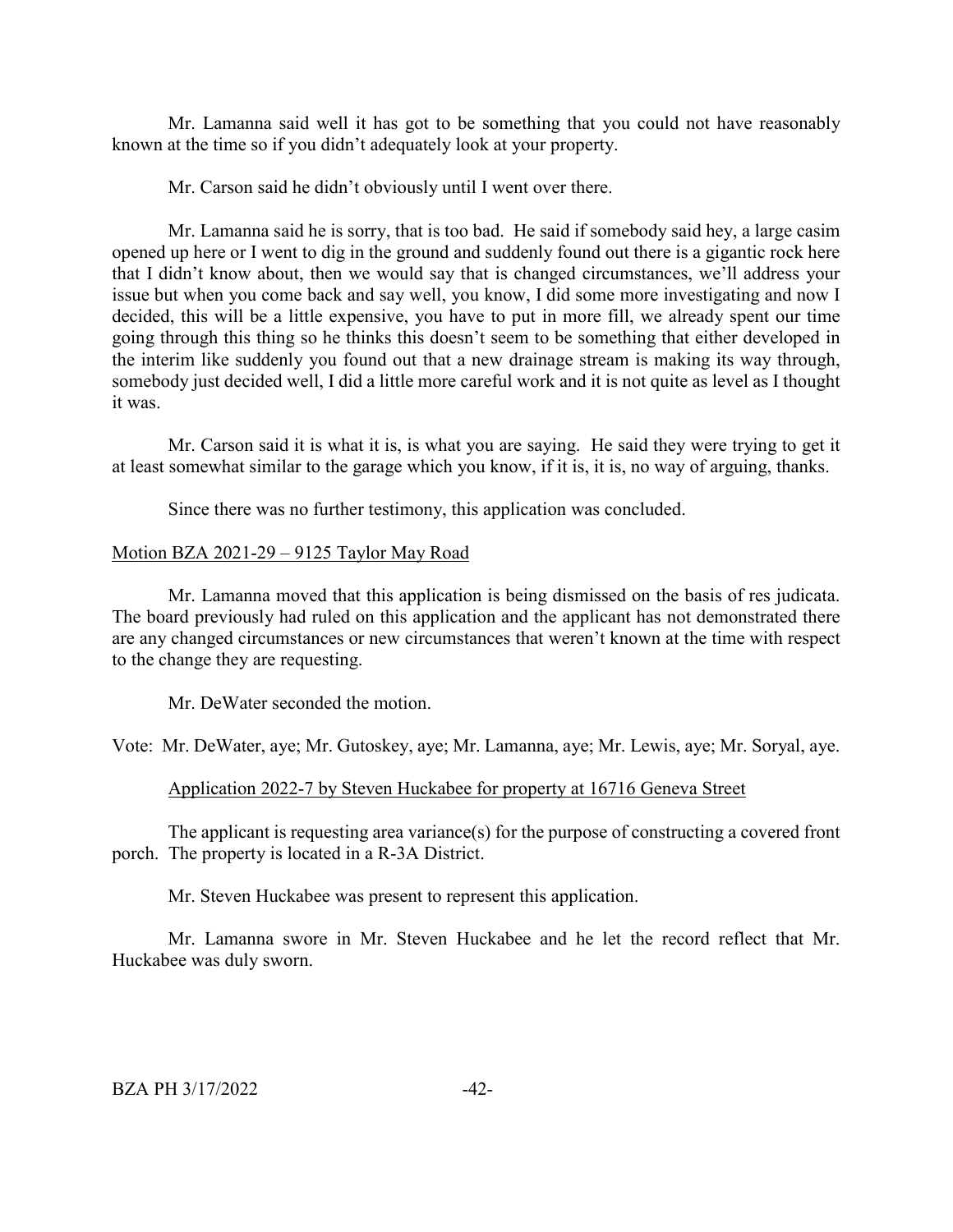Mr. Steven Huckabee testified that he would like to enclose his front porch. He said the house was built a long time ago and the porch has been there, he is not extending the porch he is just building it up and enclosing it.

Mr. Gutoskey asked where the dimensions come from as far as where the house was relative to the side yard and the front yard.

Mr. Huckabee said from the plan when they did the garage, they had a garage built.

Mr. Gutoskey said so you previously had some survey work done so you took the dimensions from there.

Mr. Huckabee said yes when they built the garage.

Mr. Gutoskey said he likes to get a handle on that when we are looking at doing variances when we have dimensions that are close.

Mr. Huckabee said the porch has been there since the house was built, it just wasn't enclosed.

Mr. Lamanna said okay.

Mr. Gutoskey asked if the height is 18' on the porch so is it two stories.

Mr. Huckabee said no it is just one story, the house is two stories.

Mr. Gutoskey said it just says the height is 18' on the porch on this plan here.

Mr. Lamanna said the existing porch is there already.

Mr. Huckabee said yes.

Mr. Lamanna said you are just going to enclose that so it is not getting any wider or any closer than it already is.

Mr. Huckabee said no, not at all.

Mr. Lamanna asked Ms. Endres if he is looking at that correctly.

Mr. Gutoskey said because of the pitch it is probably 18.

Mr. Lamanna said they are just enclosing the porch.

 $BZA PH 3/17/2022$   $-43-$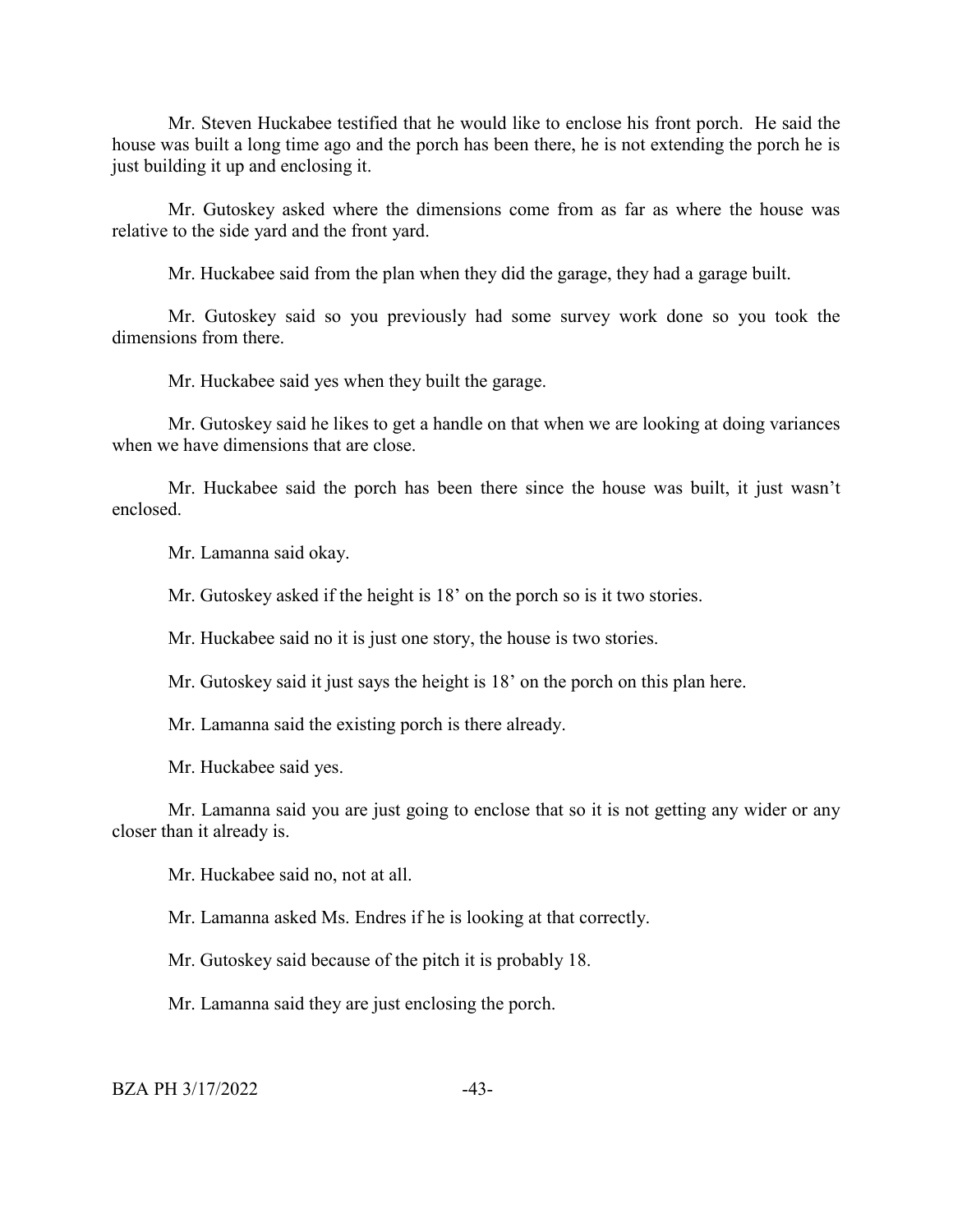Ms. Karen Endres, Zoning Inspector testified by saying that is correct, they are enclosing an existing front porch and her understanding is it is not going any closer to Geneva Street than the existing uncovered porch.

Mr. Lamanna said and no closer to the side line to the east, north side yard. He asked if there is anyone here interested in this application.

Mr. Gutoskey asked about doing an affidavit on this to combine the lots.

Ms. Endres said Mr. Huckabee is agreeable, we talked about that, instead of doing a replat.

Mr. Huckabee said he is agreeable.

Since there was no further testimony, this application was concluded.

# Motion BZA 2022-7 – 16716 Geneva Street

Mr. Lamanna moved to grant the applicant the following variances for the purposes of closing in an existing porch/pad.

- 1. A variance to 4.5' from the road right-of-way versus the required 15' setback.
- 2. A variance to 7' from the north side property line versus the required 15' setback.

Based on the following findings of fact:

- 1. A practical difficulty exists because it is an existing lot and the house is on a series of small lots.
- 2. This is an existing porch so it is not increasing the existing encroachment of the building onto the lots.
- 3. It also will not adversely affect the neighboring properties nor will it affect the character of the neighborhood.
- 4. The board notes that the applicant has agreed to provide an Affidavit of Fact effectively joining the five lots that he has so that we can ignore all of the potentially existing questions with respect to the internal lot lines and this will be consistent then with the other properties in the area.

Mr. Gutoskey seconded the motion.

Vote: Mr. DeWater, aye; Mr. Gutoskey, aye; Mr. Lamanna, aye; Mr. Lewis, aye; Mr. Soryal, aye.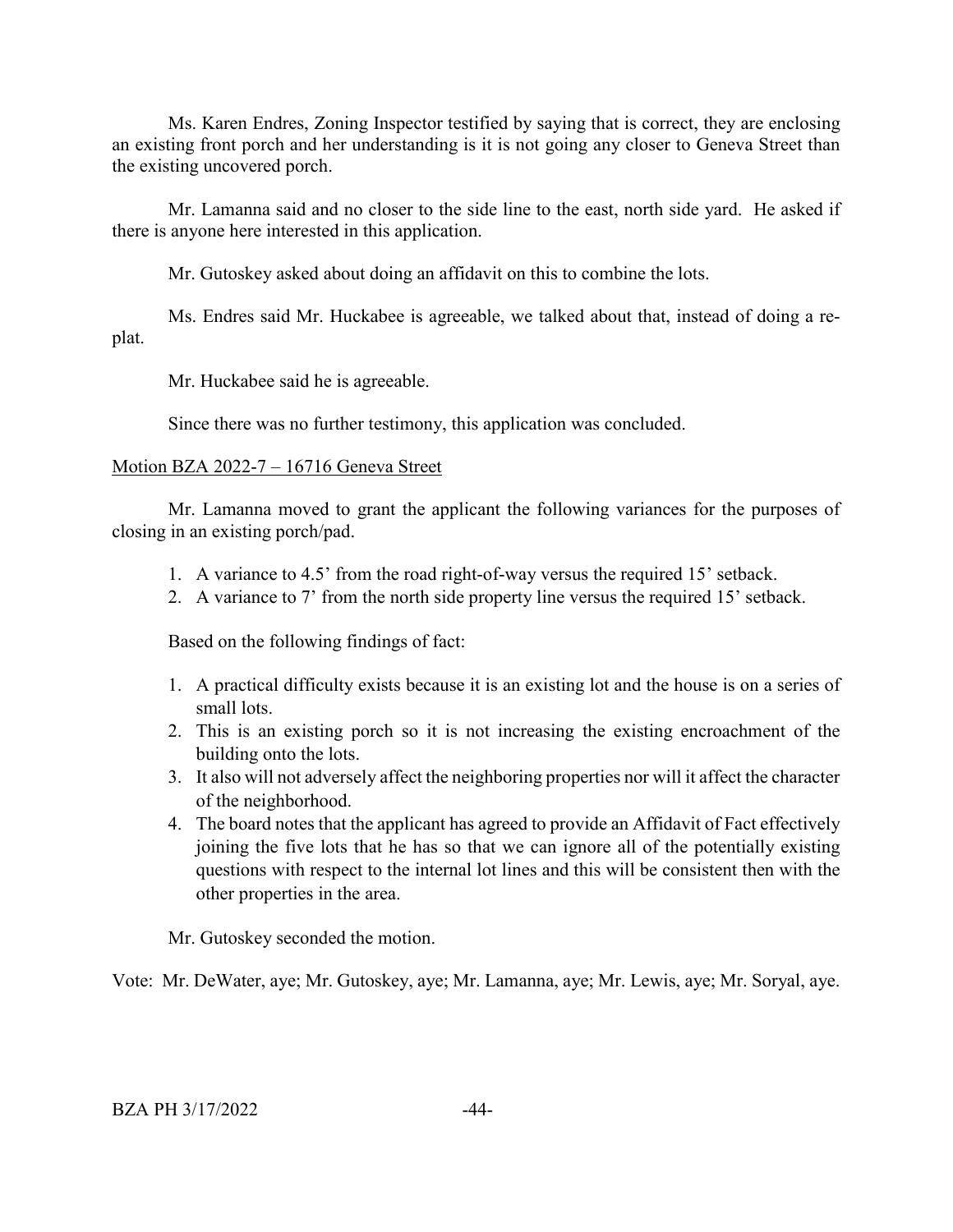## Application 2022-8 by David Jansen, Architect for Patrick and Aubrey Joyce for property at 7021 South Street

The applicant is requesting area variances for the purpose of constructing two additions. The property is located in a R-3A District.

Application 2022-9 by David Jansen Architect for Patrick and Aubrey Joyce for property at 7021 South Street

The applicant is requesting area variances for the purpose of constructing a detached garage. The property is located in a R-3A District.

Mr. Patrick Joyce, Mrs. Aubrey Joyce and Mr. David Jansen were present to represent this application.

Mr. Lamanna swore in Mr. Patrick Joyce, Mrs. Aubrey Joyce and Mr. David Jansen and he let the record reflect that Mr. and Mrs. Joyce and Mr. Jansen were duly sworn.

Mr. David Jansen testified that for the house they have designed to put a front porch onto the existing house, he is sorry, he is old school and didn't know they would have a presentation, he has pictures with him but if Ms. Endres can swing that around to look at the front of the house (he referred to the aerial displayed).

Ms. Endres said she can swivel it to show the view you would like to reference.

Mr. Jansen said this is the house right here and he has some pictures but here is the front door, it kind of sits out by itself, they since lost that storm door because the wind just tore it right off the hinge so what they would like to do is put a porch across the front, they are keeping it behind the corner of this house and he is sure you are familiar with these lots, you go through the zoning and he does the calculations and technically for their piece of property up there they are only allowed to use 38% by zoning and that seems a little unfair and then this garage is ironically has two cars but there is no way to fit two cars in there unless you just want to pull them in and never get out of your car.

Mr. Lamanna said it looks a little narrow, unless you have a very small car.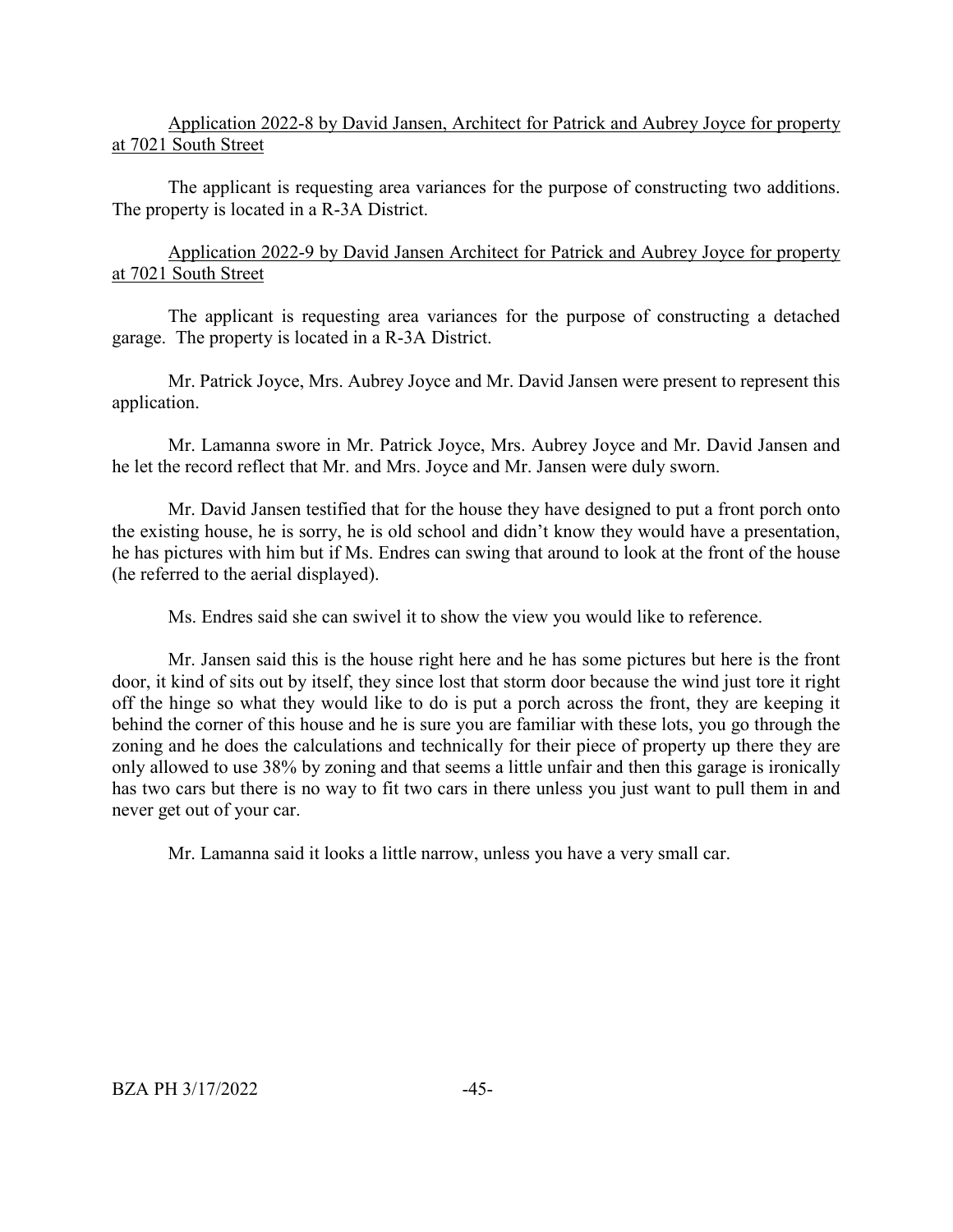Mr. Jansen said right so they want to take that out and they want to add a mudroom and a standard kitchen so that house will work a little better and then take down this garage and their next submission is to put the garage in the back with access on Cedar Street. He said in the application technically this new side entryway is going to be just 4" into the side yard setback. He said the variances are for this porch to encroach into the front yard, the house already encroaches into the front yard so he is hoping that since we are doing an open structure, it is not like building the house that much closer at least it will be open and a flat roof is not imposing towards the street and he knows it has nothing to do with Bainbridge but insofar as the neighborhood the houses on the other side of the street which he knows is Chagrin Falls but everything kind of gets close, it is a higher density neighborhood.

Mr. Gutoskey said yes, we are familiar with it.

Mr. Jansen said and all of the neighbors are fine with it, we have the signed statements from them, they all looked at the drawings and are all good with it so that is it.

Mr. Lamanna said you have two back to back lots.

Mr. Jansen said two back to back, yes.

Mr. Gutoskey said two lots.

Mr. Lamanna asked if an affidavit of fact will be done here too.

Mr. Gutoskey said he would say yes, probably.

Mr. Jansen asked what does that mean.

Mr. Lamanna said it means you basically file with the Recorder's Office, it is called an affidavit of fact and it basically says that these two lots are being used together and basically have to travel together in the future.

Mr. Jansen said so you just file it with the recorder, so it is a nominal fee.

Mr. Lamanna said it is \$28.00, it is usually only a couple of pages long, it is a small filing fee. He said what it does is that way it ensures that you can't undo these lots and nobody can get title to one of them and not the other one and that way we can treat it as a single lot so if you agree to do that then we can dispense with dealing with any of the internal lot lines if you do that.

Mr. Jansen said yes.

Mr. Gutoskey said on the east side of the house the porch is going to be 7' and the existing house is about 4'7".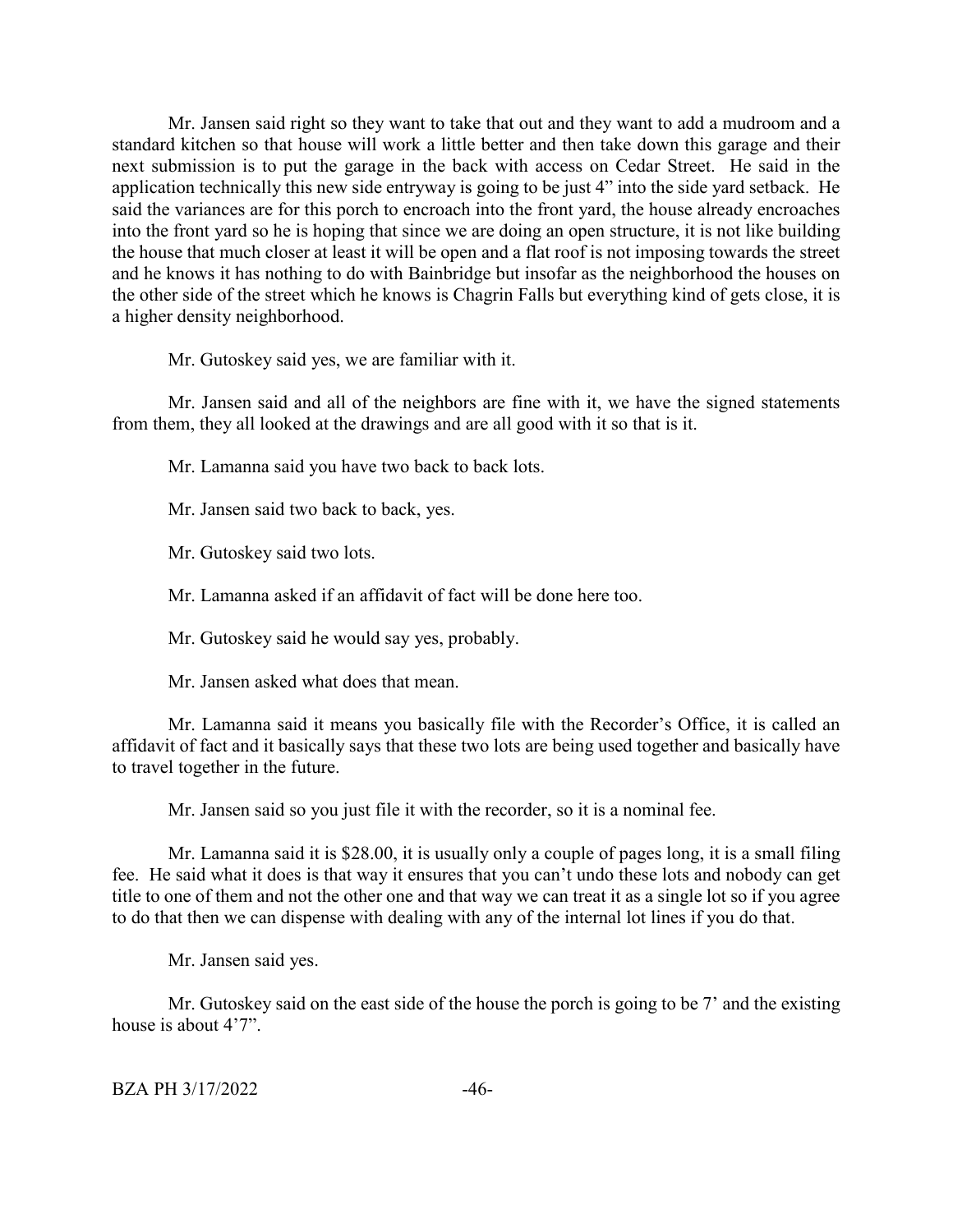Mr. Jansen said it is already sitting a lot closer.

Mr. Gutoskey said so basically the porch is going to be in from the property line from what the existing house is.

Mr. Jansen said yes.

Mr. Gutoskey said that is the adjoining house so your porch is still going to be behind this house here.

Mr. Jansen said and that house, he had done a project on that house so he actually had a survey for it so he feels pretty confident that that house is right where it is and if you ever drive past it you can't even park in front of that garage it is so close to the road so we intentionally did that and he knows they are only subject to side yard but still the streetscape they are trying to make sure they weren't making anything harder on the neighboring residents.

Mr. Lamanna said so the using garage is going to go.

Mr. Jansen said yes, it is for sale if you want it.

Mr. Gutoskey said if it was in Chagrin Falls it would be historic, you couldn't tear it down.

Mr. Jansen said you couldn't touch it.

Mr. Gutoskey asked Mr. Lamanna if he wanted to talk about the garage and do them as one.

Mr. Lamanna said yes we will do them as one.

Mr. Jansen said again, we are looking at this as one property, the problem with the garage is that technically that is a forward facing front yard setback, it is another front yard but we are in the backyard obviously so the garage is located in what seems to make the most sense so that it is next to the neighboring garage, it sits further back than their garage and it is really oriented so it accesses to the new mudroom and then they already have this deck here so it keeps all of this open for them to use as their backyard and then there was a height issue with the garage as well. He said he thinks the garage permits 15'.

Ms. Karen Endres, Zoning Inspector testified that 15' is the maximum size on nonconforming lots.

Mr. Gutoskey said and the building size because it is an accessory, it is 300 sq. ft. versus 816 sq. ft., the front setback and then the height.

BZA PH 3/17/2022 -47-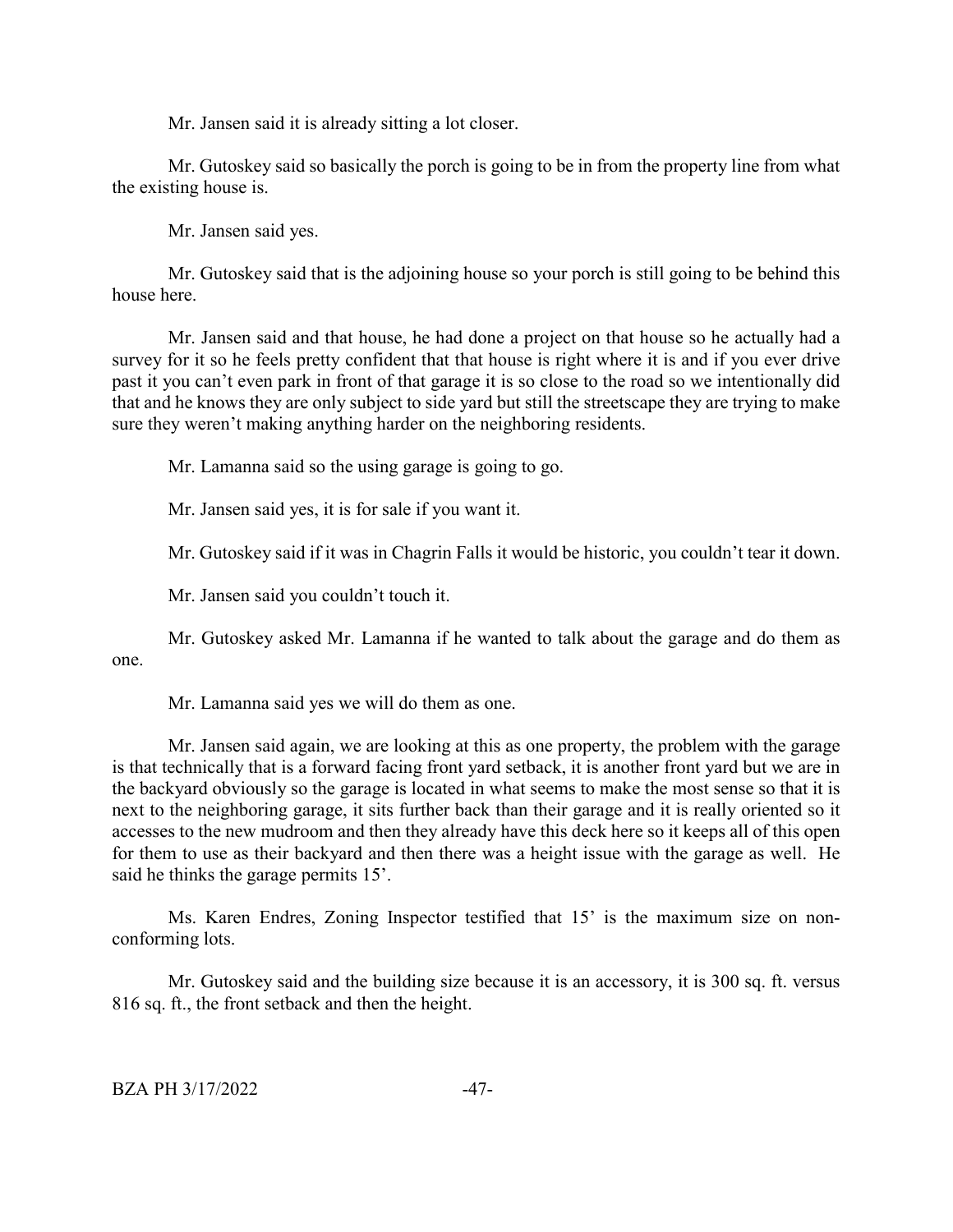Mr. Jansen said originally it was designed under R 135 which allows 21' and then the neighboring garage is over that height as well so he thought they must be okay but then to find out it is not okay so the garage next to the neighbors is a larger garage, it is comparable in height to what we are proposing and that is a newly built garage too, so actually it is not going to be a detriment to the neighborhood, he thought that condition already exists.

Mr. Gutoskey asked if there will be storage in the garage, that is because of the height.

Mr. Lamanna asked how much distance is there from the front of he garage to the actual, is there a sidewalk there.

Mr. Jansen said no, there is no sidewalk.

Mr. Lamanna asked how about the actual street, can you park a car in front of the garage and not have it hanging into the street.

Mr. Jansen said yes, that is how we situated it.

Mr. Lamanna said that is a key thing.

Mr. Jansen said right, the neighbors can get one car and wished they had a little more space so we said let's push it back a little further and have more space.

Mr. Gutoskey asked if these are to scale.

Mr. Jansen said no, he has a site plan though and he thought he had the dimensions on there.

Mr. Lamanna asked to go back to the aerial view.

Mr. Jansen said he is 10' from the property line.

Mr. Gutoskey said he has a scale.

Mr. Jansen said that is 10' and then whatever it is here to the street, here is the pavement, it is 10 yes.

Mr. Lewis said when your teenagers come of age can park their cars there.

Mr. Lamanna said so the house immediately adjacent is the same distance.

Mr. Gutoskey asked Ms. Endres to bring up the aerial view on South Street so we are looking at the view from where the garage is going to be.

```
BZA PH 3/17/2022 -48-
```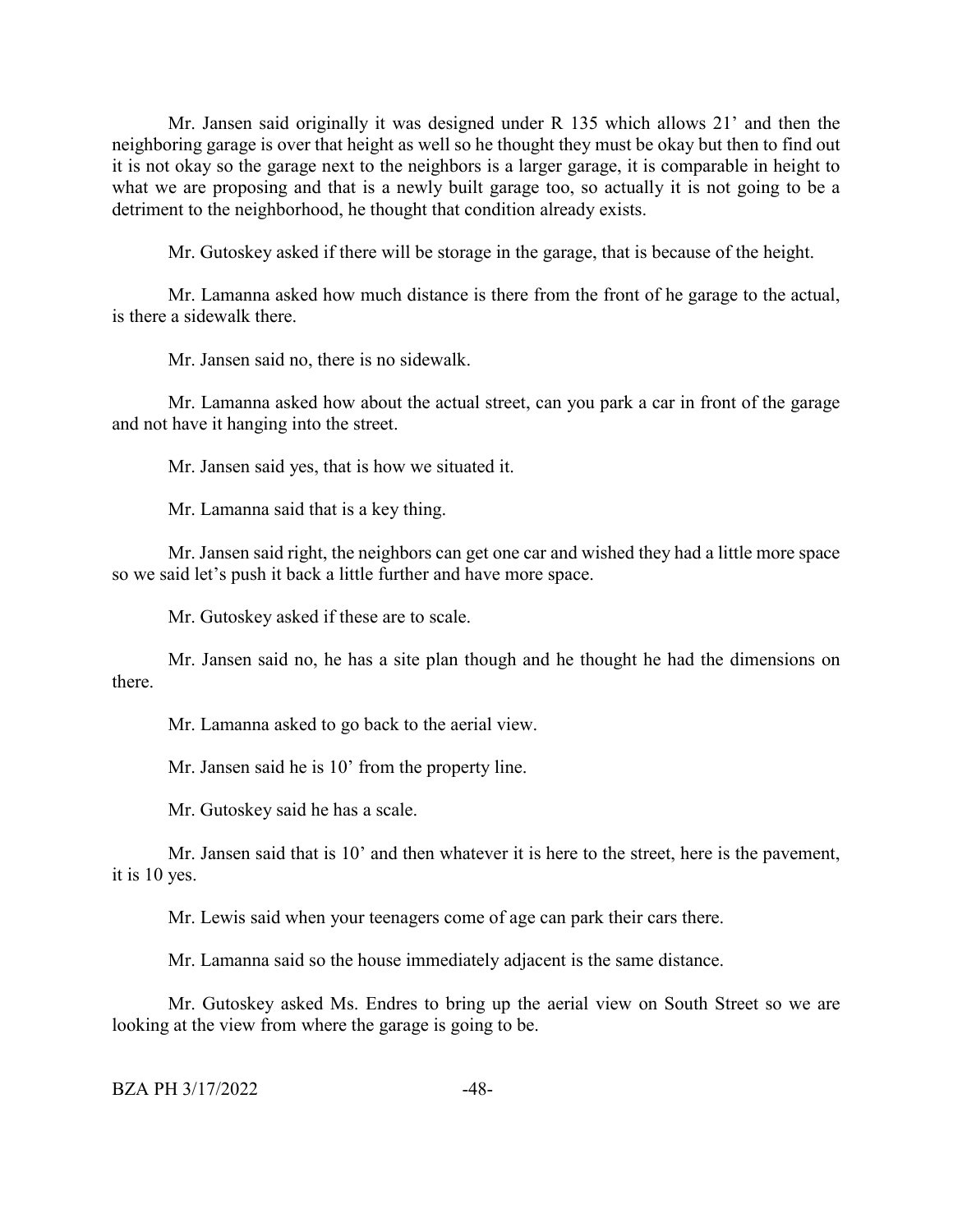Mr. Lamanna said that house there already has about the same, it is about even with them pretty much.

Mr. Jansen said we are sitting a little further back than them and we are highly comparable in height too.

Mr. Gutoskey said it looks like there is a sidewalk in front of their house or is it landscaping bollards or something.

Mr. Patrick Joyce testified that it is a stone wall.

Mr. Gutoskey said there are no sidewalks.

Mr. Jansen said no.

Mr. Gutoskey said he sees no problems on this site, it is totally consistent with the neighborhood.

Mr. Lewis said it is a congested area.

Mr. Jansen said it is a congested area and they pay extra for that.

Since there was no further testimony, this application was concluded.

## Motion BZA 2022-8 and BZA 2022-9 – 7021 South Street

Mr. Lamanna moved as follows:

1. The board is going to treat these applications as a single application and the applicant has agreed to provide an Affidavit of Fact that will join these two lots together and therefore the board will dispense with any internal lot lines between the two lots and they will not be henceforth considered as lot lines for the purposes of determining satisfaction in setback requirements.

With respect to the application for an addition of a front porch the board will grant the following variances.

- 1. A variance to the front setback to 17.8' versus 30' for a variance of 12.2'.
- 2. A variance to the east side lot line to 7' versus 10' for a variance of 3'.
- 3. A variance to the west side lot line to 9.6' versus 10' for a variance of .4'.
- 4. A variance to the existing house setback from the east side lot line of 4.7' versus 10' for a variance of 5.3'.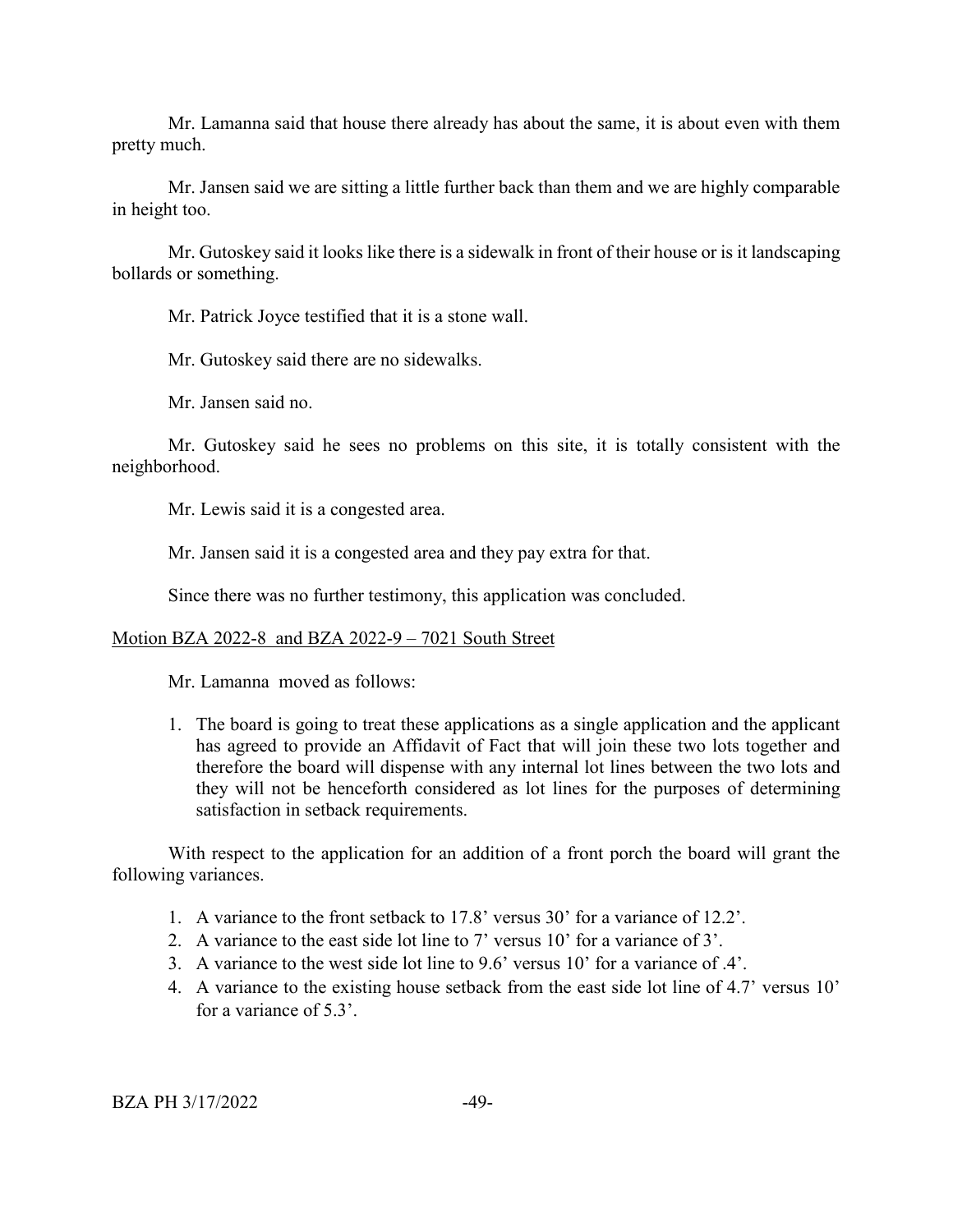# Motion BZA 2022-8 and BZA 2022-9 – 7021 South Street - Continued

With respect to the request for adding a garage facing Cedar Street the board will grant the following variances.

- 1. A variance to the front setback from Cedar Street to 10' versus 30' for a variance of  $20^\circ$ .
- 2. A variance to the increase in the accessory building size to 816 sq. ft. from 300 sq. ft. for a variance of 516 sq. ft.
- 3. A variance to the accessory building height to 20.44' versus 15' for a variance of 5.44'.
- 4. The variances are granted with respect to the structures as shown in the applications submitted by the applicant.

Based on the following findings of fact:

- 1. A practical difficulty exists due to the high density development here and the fact that the existing properties already encroach upon the required setback.
- 2. The addition of a front porch is consistent with the structures in the neighborhood and the character of the neighborhood and it is also consistent with the other setbacks that exist in this area and therefore it will not adversely affect the adjacent property owners or change the character of the neighborhood.
- 3. With respect to the garage, the additional size, since this is actually being used as the only garage for the house it is reasonable to have a larger size since this is not just an extra storage building but actually used as a full two-car size garage.
- 4. The same with the height of the building, in this case this height will be consistent with the adjacent buildings as will the setback.
- 5. For the adjacent property which this building will abut so it will not adversely affect that property owner and it will also be consistent with the neighborhood.
- 6. The setback is already short in that area and the applicant has set it back far enough that a car can be parked in the driveway and not encroach into the actual portion of Cedar Street there.

Mr. Lewis seconded the motion.

Vote: Mr. DeWater, aye; Mr. Gutoskey, aye; Mr. Lamanna, aye; Mr. Lewis, aye; Mr. Soryal, aye.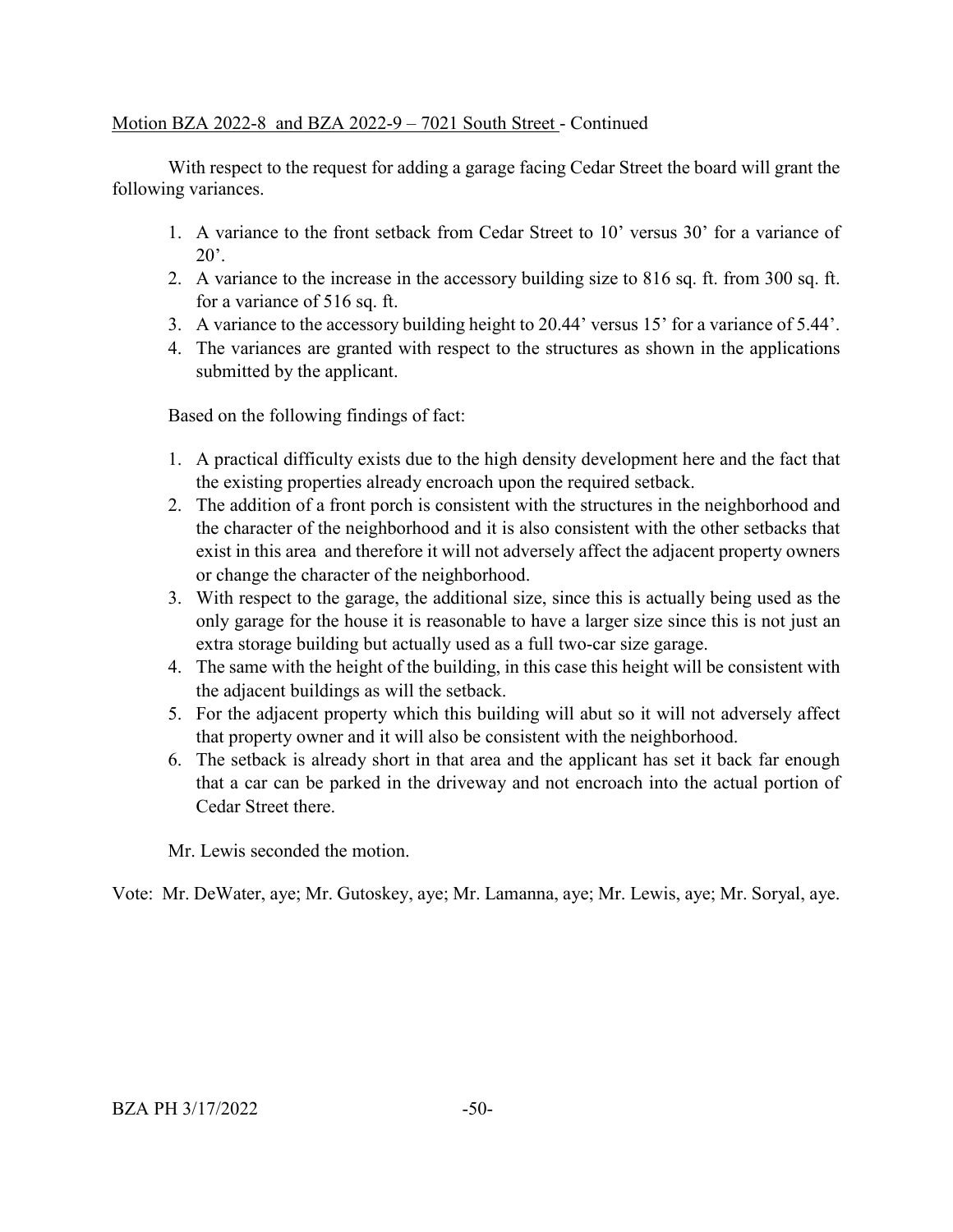Application 2022-10 by Stephen Keary/Keary Contracting for Thomas and Kathleen Supan for property at 8346 Summit Drive

The applicant is requesting area variances for the purpose of constructing additions to the existing house and hardscaping. The property is located in a R-3A District.

Mr. Stephen Keary, Mr. Thomas Supan and Mrs. Kathleen Supan were present to represent this application.

Mr. Lamanna said thank you for your patience tonight.

Mr. Stephen Keary said thank you for what you do because and he was going to say this afterwards but he has been here in Bainbridge since 1971 and he has been through a few of these for various reasons but he can't imagine what you just went through and thank you.

Mr. Lamanna swore in Mr. Stephen Keary, Mr. Thomas Supan and Mrs. Kathleen Supan and he let the record reflect that Mr. Keary and Mr. and Mrs. Supan were duly sworn.

Mr. Lamanna said you want to construct a rear covered patio, a new front walk and a new front porch.

Mr. Lewis said and we've got the HOA stamp of approval on this, right.

Mr. Stephen Keary testified that the rear patio is already existing, they are going to replace the concrete and build an overhang above it, hopefully.

Mr. Lamanna said so it is an existing patio and asked if this is going to be open, just a roof over it.

Mr. Keary said yes, right.

Mr. Gutoskey said he has the same question as he did on the other one, the dimensions where the house is located relative to the property line, where did those come from.

Mr. Keary said those are both measured and also from the original addition that was done in 2000.

Mrs. Supan testified that it was 2002.

Mr. Gutoskey said so you had a previous survey done on it or a mortgage ID survey.

 $BZA PH 3/17/2022$   $-51-$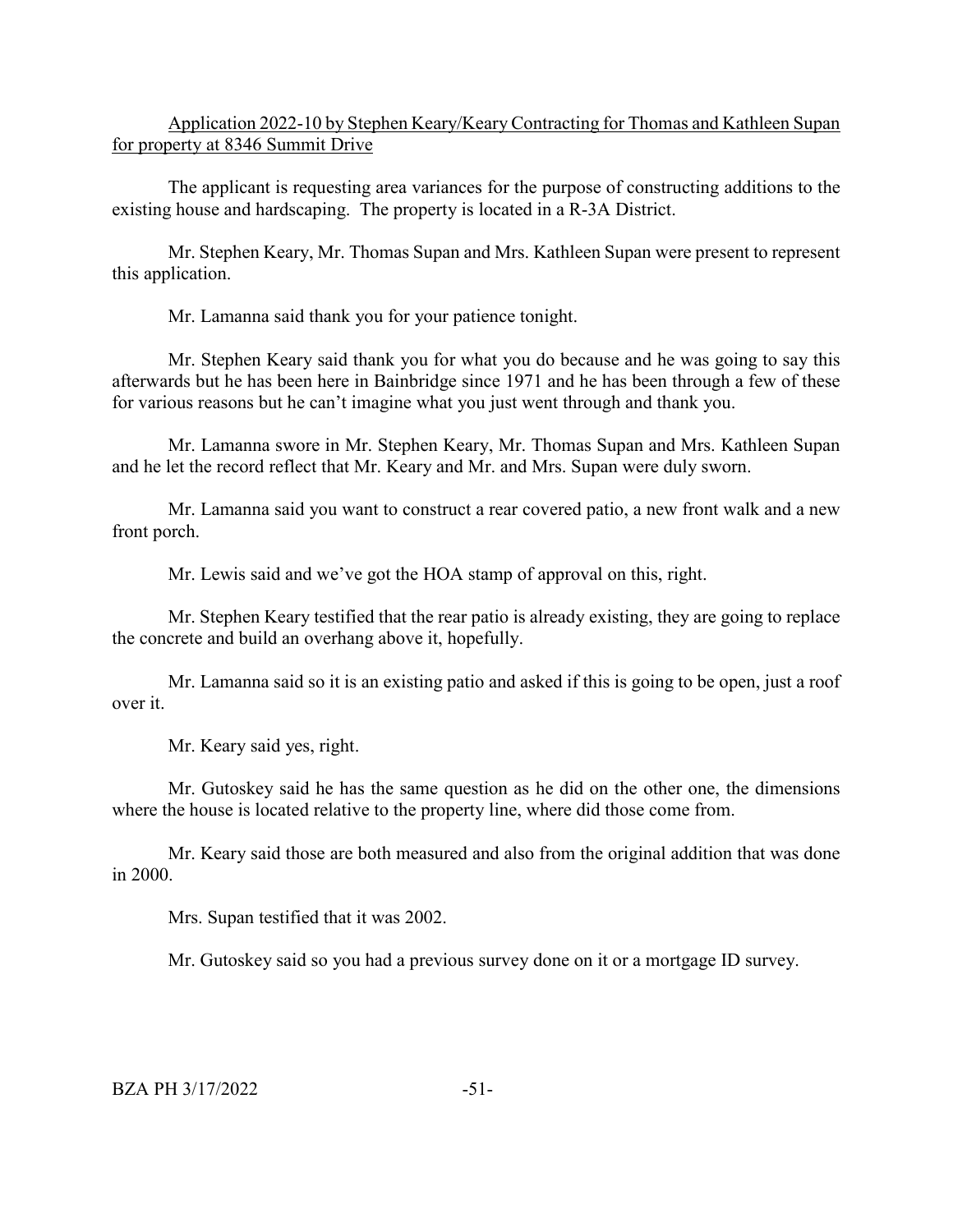Mr. Keary said the previous owner did yes and he measured and double checked on the side lot but it wasn't done by a surveyor but this was on the blueprint that was original and the front porch, they wanted something a little more accessible for if you notice the steps off the driveway but when there is inclement weather people can come right off the drive onto the front and then the front walk is instead of going to the small little front stoop that they had, people would be at the door and getting wet so instead of having that walk go out to the driveway we are taking it around a giant Oak tree right there and we didn't want to interfere with it so that is why the walk is going around the front.

Mr. Gutoskey asked if there is a porch on there now, anything on the front now.

Mr. Keary said there is a small stoop.

Mr. Lewis asked Mr. Keary if he is referring to this elevation.

Mr. Keary said yes.

Mr. Lewis said and before there was just kind of like a stoop here with a walk coming up to it so you are going to put a real porch on it.

Mr. Keary said yes, we are going to rebuild it.

Mr. Lewis said and go around and save the Oak tree.

Mr. Keary said yes.

Mr. Soryal said so you put in storage underneath of the porch.

Mr. Keary said they are going to have access.

Mr. Soryal asked like a door.

Mr. Keary said the door will be on this side actually, there is no door there now accessing the basement there, there is a window there.

Mrs. Supan said there is a door.

Mr. Lamanna asked how wide is the porch.

Mr. Keary said it is 8' deep.

Mr. Gutoskey said then you have a 3' overhang on that it looks like. He said there is a little side elevation here.

Mr. Lamanna said so it is really 11'.

 $BZA PH 3/17/2022$   $-52-$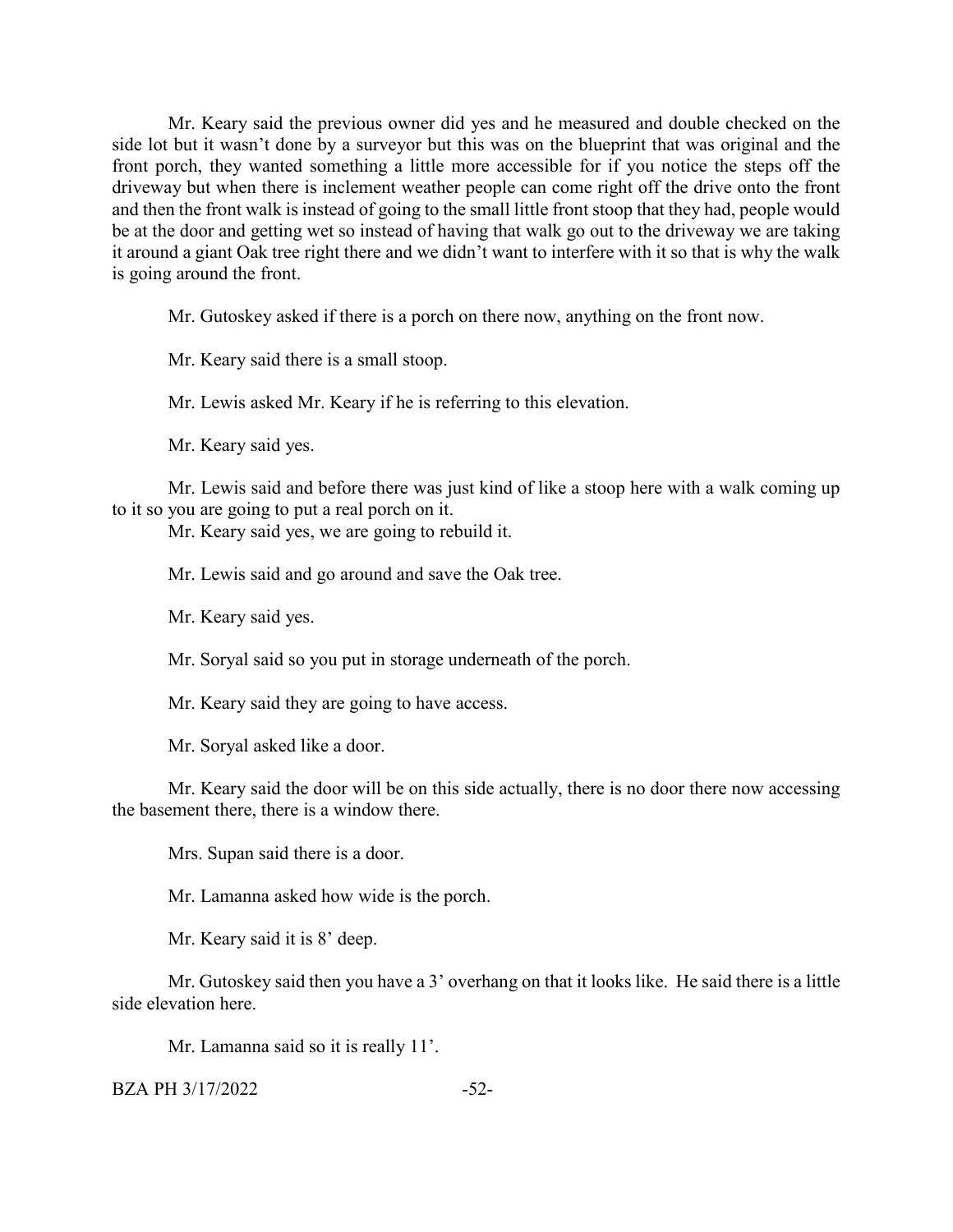Mr. Gutoskey said yes.

Mr. Lamanna said so they are already encroaching by 9' or so with the existing house.

Mr. Keary said when they went to the Lake Lucerne board they had 50' and until they came here he wasn't sure, he didn't know about your setback for Bainbridge.

Mr. Gutoskey said you might have to adjust the front setback because you have 3' to the roof so probably make it 51.84' or 51.5'.

Mr. Lamanna said we are increasing it by 11'.

Ms. Endres asked the board if they are talking about the steps going out.

Mr. Lamanna said no the overhang, it is an actual structural bump-out.

Mr. Keary said he apologizes for that, they originally weren't going to have that roof over the stairs because of snow and ice.

Mr. Lamanna asked Ms. Endres for a quick overview aerial of this and said there is nothing here that looks out of alignment.

Mr. Gutoskey said the drainage falls this way.

Mr. Keary said mostly this way.

Mr. Gutoskey said it falls to the side.

Mr. Supan testified that on the side they have a big culvert.

Mr. Lamanna asked if there are any more questions and added that he sees there is no one here for this application.

Mr. Gutoskey asked Ms. Endres when she looked at the coverage if she included that bumpout on the porch, it is 7'6' by 3'.

Ms. Endres asked if he is talking about this right here.

Mr. Gutoskey said no, the next one down.

Mr. Lamanna said it is not going to make any difference but we will make the lot coverage 4,800 sq. ft., we don't want to get things too tight.

Since there was no further testimony, this application was concluded.

 $BZA PH 3/17/2022$   $-53-$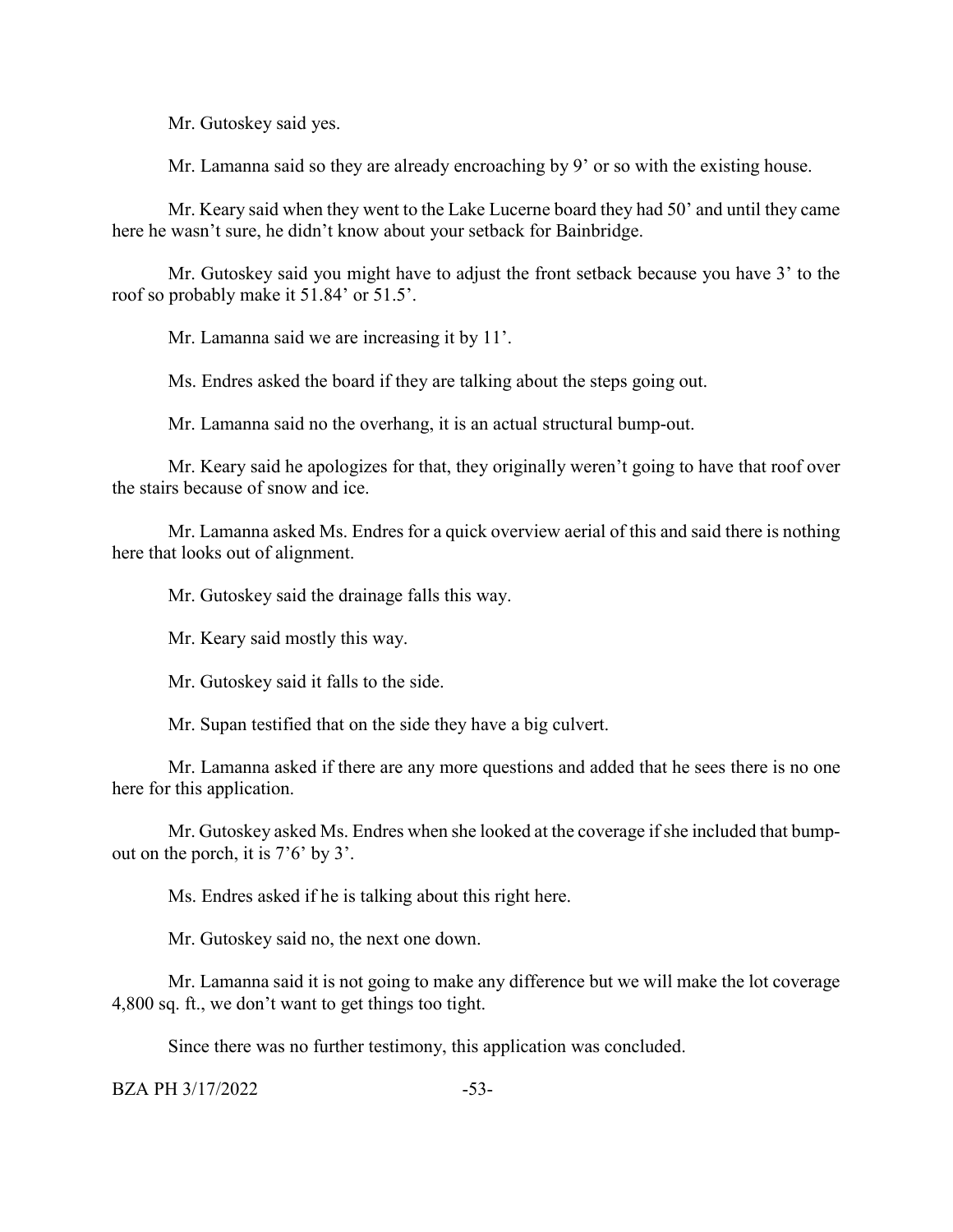## Motion BZA 2022-10 – 8346 Summit Drive

Mr. Lamanna moved to grant the applicant the following variances for the purposes of constructing a new front porch, a covering over an existing patio and modifying a front walkway in accordance with plans that have been submitted by the applicant.

- 1. A variance to the maximum lot coverage from 4,000 sq. ft. to 4,800 sq. ft. for a variance of 800 sq. ft.
- 2. A variance to the minimum front yard setback from 75' to 51.5'.
- 3. A variance to the minimum side yard setback (east) from 10' to 7.69'.

Based on the following findings of fact:

- 1. A practical difficulty exists due to the small lot sizes and there are already existing houses and there is already substantial lot coverage.
- 2. This increase to 4,800 sq. ft. is not unreasonable given the size of the lot of only being 15,000 sq. ft.
- 3. The porch is just covering over an existing porch so really it doesn't make any change with respect to that.
- 4. The minimum side yard (east) reflects where the existing house is already so that is not affecting anything.
- 5. The porch increased 11' so the house is already slightly less than 75' but will still be greater than the 50' that is typical in Lake Lucerne.
- 6. In looking at this none of these changes will adversely affect the neighboring properties nor will they be inconsistent with the character of the neighborhood.

Mr. Gutoskey seconded the motion.

Vote: Mr. DeWater, aye; Mr. Gutoskey, aye; Mr. Lamanna, aye; Mr. Lewis, aye; Mr. Soryal, aye.

Application 2022-11 by Timothy Alder, Jr. for property at 8686 N. Spring Valley Park Drive

The applicant is requesting area variances for the purpose of constructing an accessory building. The property is located in a R-3A District.

Mr. Timothy Alder, Jr. was present to represent this application.

Mr. Lamanna told Mr. Alder thank you for his patience.

Mr. Lamanna swore in Mr. Timothy Alder, Jr. and he let the record reflect that Mr. Alder was duly sworn.

# BZA PH 3/17/2022 -54-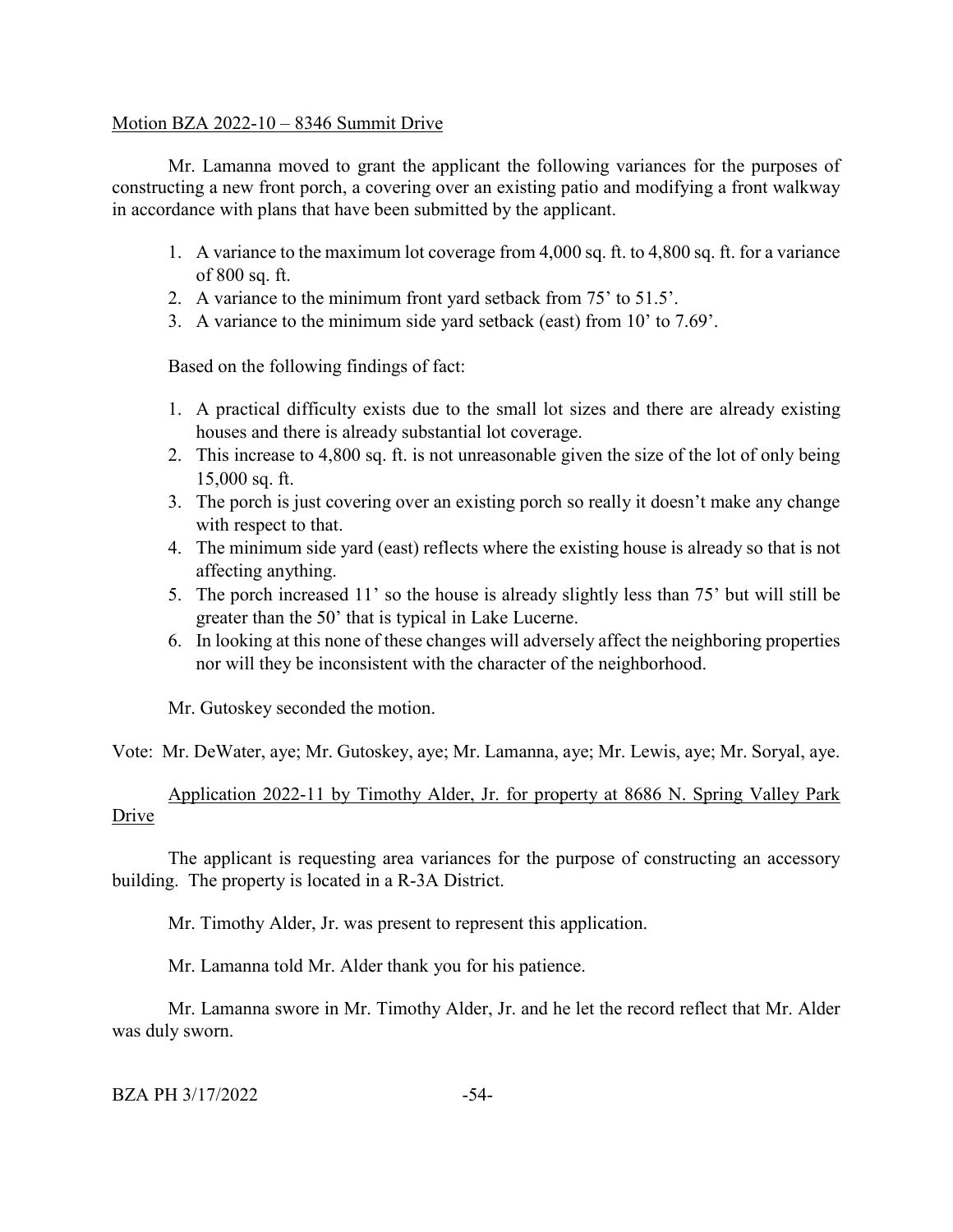Mr. Timothy Alder, Jr. testified that he has lived here all of his life.

Mr. Lamanna said you want an accessory building.

Mr. Alder said yes please, a big one.

Mr. DeWater asked if he was planning on putting a driveway out to the building at some time.

Mr. Alder said no, he is not, he would have to go through, if you see all of the dead stuff he cut because it was poison ivy and overgrown and thickets and that is now grass and he is going to replant with foliage but that is a riparian setback as he learned filling out all of this paperwork so absolutely there is not going to be a driveway going to it.

Mr. Soryal asked what the purpose of the building is.

Mr. Alder said the Spring Valley homes with the three-twelve pitch roofs don't have attic space and their two-car garage simply doesn't have any storage once you put two vehicles in it and now that they have a boy they have actually utilized the third spare bedroom in the house for stuff. He said they would like to make their family bigger and with this house, he lived with his dad for his entire life across the block, he loves the development, he loves the people, the township, he wants his kids to go to Kenston and this would assist us in being able to store all of the stuff that is currently at his parents and her parents house, they would like to just kind of have all of the extra clothes, the kayaks, the bicycles and be able to store everything at their house just to kind of maintain like a self-sufficiency.

Mr. DeWater said and you won't be using the building for any type of business.

Mr. Alder said absolutely not, it would be storage.

Mr. Soryal said so you would almost have to roll things in, you can't have a driveway so how are you planning to bring stuff in and out of this thing, just walking through.

Mr. Alder said yes.

Mr. Gutoskey asked Ms. Endres if there is a physical ditch through here.

Mr. Alder said no.

Ms. Karen Endres, Zoning Inspector testified that she has not been to this particular property.

Mr. DeWater asked if the riparian setback is mowable.

 $BZA PH 3/17/2022$  -55-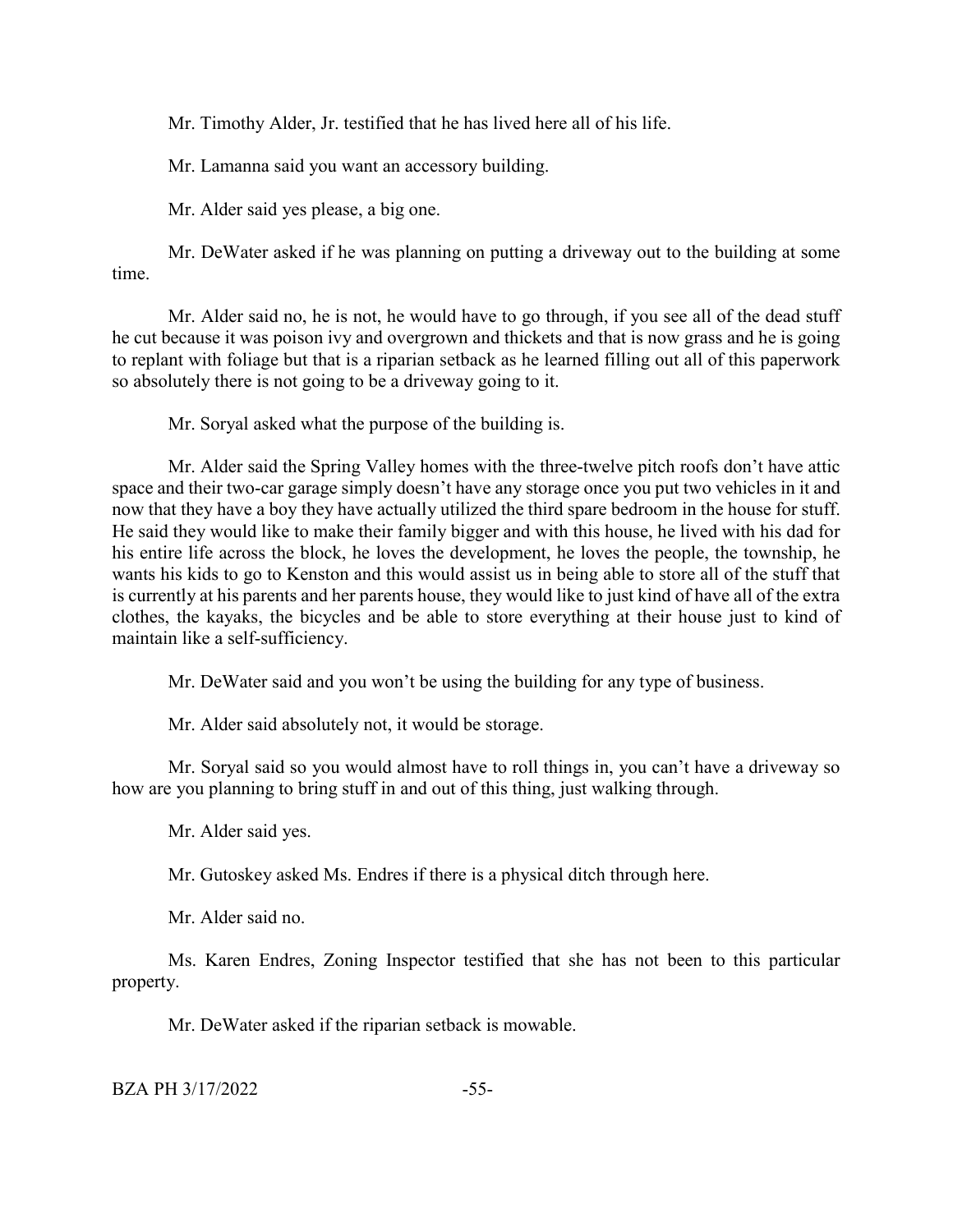Mr. Gutoskey asked if there is a stream there.

Mr. Alder said no, it is dry, when it is actively raining, a downpour, you get maybe a foot wide of water that comes from behind.

Mr. Gutoskey said but it is normally dry and it is grass.

Mr. Alder said 100% it is dry.

Mr. Gutoskey said he is wondering if this is one of those riparians that is kind of an error in just looking at it. He asked if that is a culvert that goes under the road there.

Mr. Alder said there is.

Mr. Gutoskey asked how big.

Mr. Alder said he believes it is 16".

Mr. Gutoskey said probably  $15" - 18"$  and you can kind of see a swale there.

Mr. Alder said the water is never rushing, it is never 8' wide of water even in the heaviest of rainstorms, it just slowly trickles through and probably three days after a rain it dries up. He said it would be storage for like he said miscellaneous kid's things, lawnmowers, bicycles, kayaks. He said it will hold one truck but that truck was given to him as a gift and it maybe gets two miles a year, it just sits on jack stands for the most part.

Mr. Soryal asked if he will be able to drive it in when it is dry.

Mr. Alder said yes.

Mr. Gutoskey said we did other out-buildings like this in here, we did one five or six years ago right up the street there.

Ms. Endres said it is a little over 170' to the houses from that back lot line.

Mr. Gutoskey said he doesn't see anybody here complaining. He asked if there is anybody who wants to talk about this item.

Mr. Alder said he will put in trees as a buffer.

Mr. Gutoskey asked how many evergreens.

Mr. Alder said he believes three  $6' - 8'$ .

 $BZA PH 3/17/2022$  -56-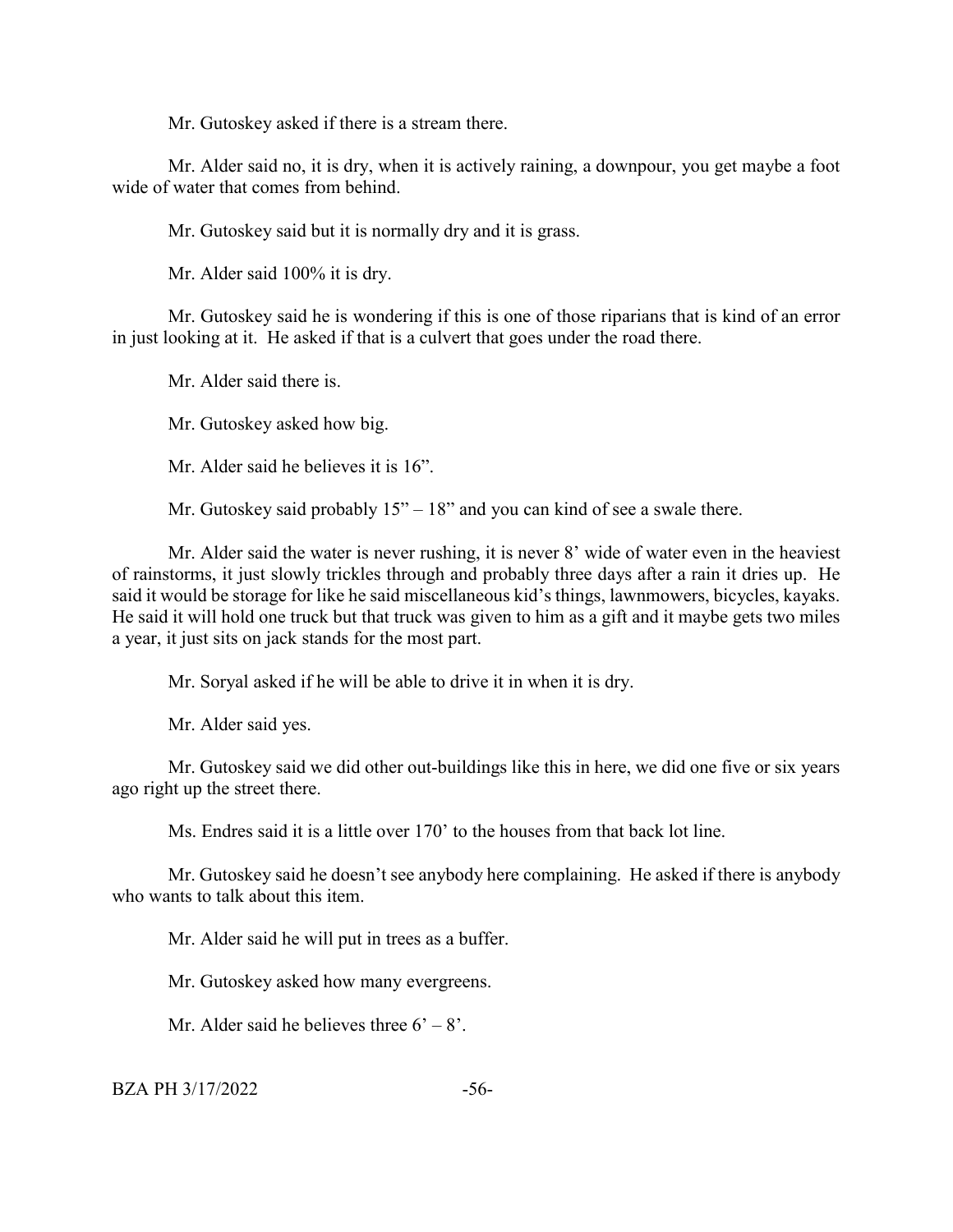Mr. Lamanna said it is going to be 27' off the back lot line.

Mr. DeWater asked what are the materials.

Mr. Alder said wood and as of the plan it was going to be a metal roof but now he is heading towards shingles because he would rather have it match the house and then when they build it it is going to match, they are going to re-side the house also to match to make it uniform from the street.

Mr. Lamanna said yes that is probably a better idea, no bright blue or red.

Mr. Alder said no.

Mr. Lamanna said although it would look good in some places but he thinks stuck in the middle of the woods you would have a lot of people complaining.

Mr. Alder said no.

Mr. Gutoskey said we have done these in here before and it is because there is no storage in these houses.

Mr. Lamanna said but they have 1-1/2 acres so it is not a tiny lot.

Mr. Gutoskey said this isn't a Lake Lucerne lot.

Mr. Lamanna said there is plenty of room back there and certainly given where the neighbors to the east are, they are so far up and this thing is so far back it is not even going to affect them.

Mr. Gutoskey said there is so much vegetation there.

Mr. DeWater asked Mr. Alder if he talked to his neighbors.

Mr. Alder said he has, he approached the three there in Spring Valley but he approached the two in the back in Peppermill and he didn't get any response at the door.

Mr. Soryal said you will get a response when you start building.

Since there was no further testimony, this application was concluded.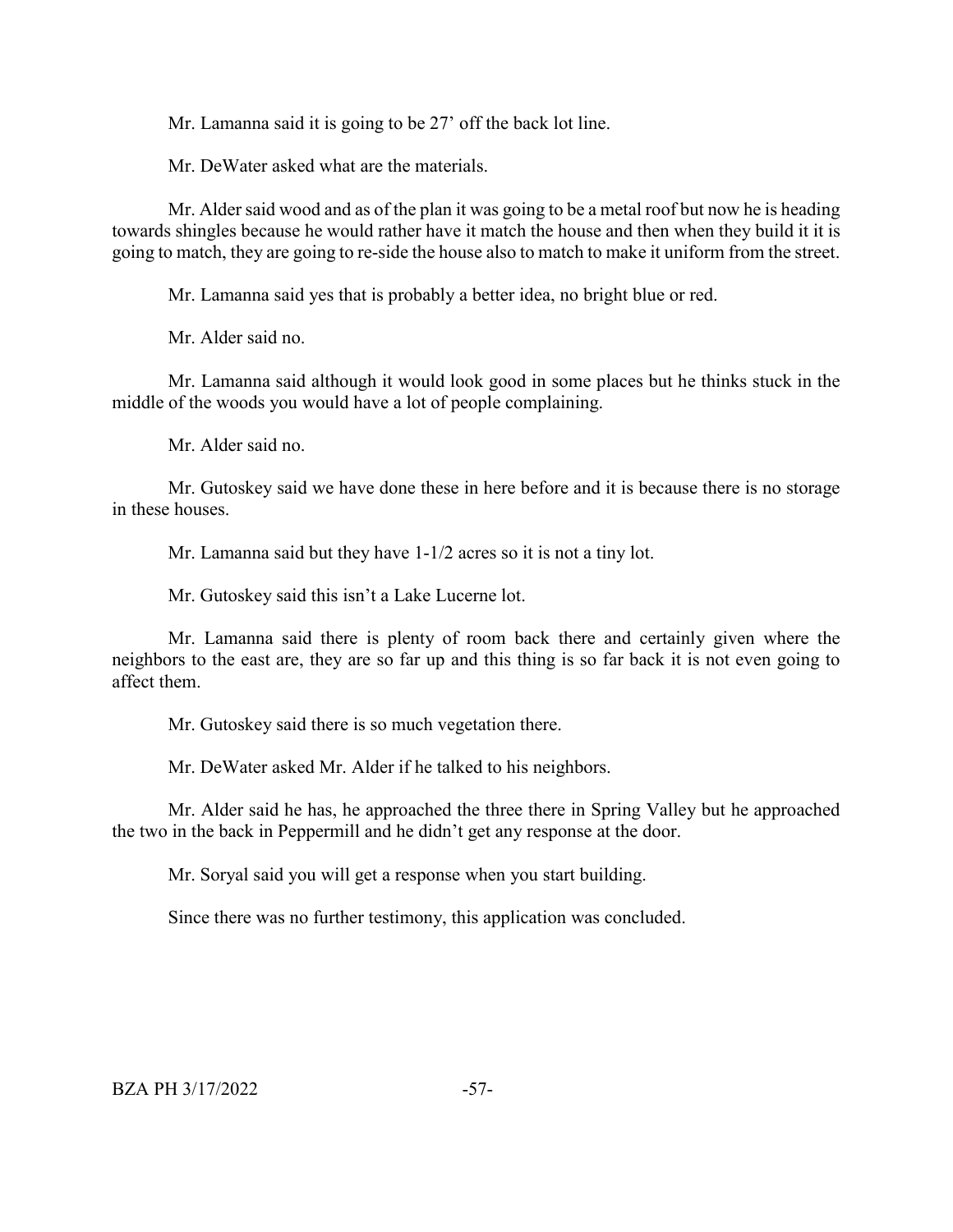## Motion BZA 2022-11 – 8686 N. Spring Valley Park Drive

Mr. Lamanna moved to grant the applicant the following variances for the purposes of constructing an accessory building.

- 1. A variance from the maximum size of 300 sq. ft. to 1,280 sq. ft. for a variance of 980 sq. ft.
- 2. A variance from the maximum height of 15' to 20'7" for a variance of 5'7" as shown on the plans submitted by the applicant.

Based on the following findings of fact:

- 1. The building is located to the rear of the property but there is a riparian that runs along the side of the house and then turns and runs along the back of the house so to get it out of the riparian it has to be set back farther.
- 2. The location is within the permitted setbacks.
- 3. Because of the fact of the setback it won't have any effect on the neighbor to the east and there will be a substantial distance from the properties behind so it should not adversely affect them.
- 4. The applicant is going to have a shingle roof and should blend in with the natural setting and therefor will be less obvious and less of a potential impact.
- 5. It is not inconsistent with other structures that have been built in Spring Valley.
- 6. The board also notes that in this case the lot size is 1.47 acres which is substantial and therefor an accessory building of this size will not be unreasonable on this property and likewise the height is only a small increase and the roof pitch is a normal roof pitch so that also would not adversely affect the neighboring properties.

Mr. Gutoskey seconded the motion.

Vote: Mr. DeWater, aye; Mr. Gutoskey, aye; Mr. Lamanna, aye; Mr. Lewis, aye; Mr. Soryal, aye.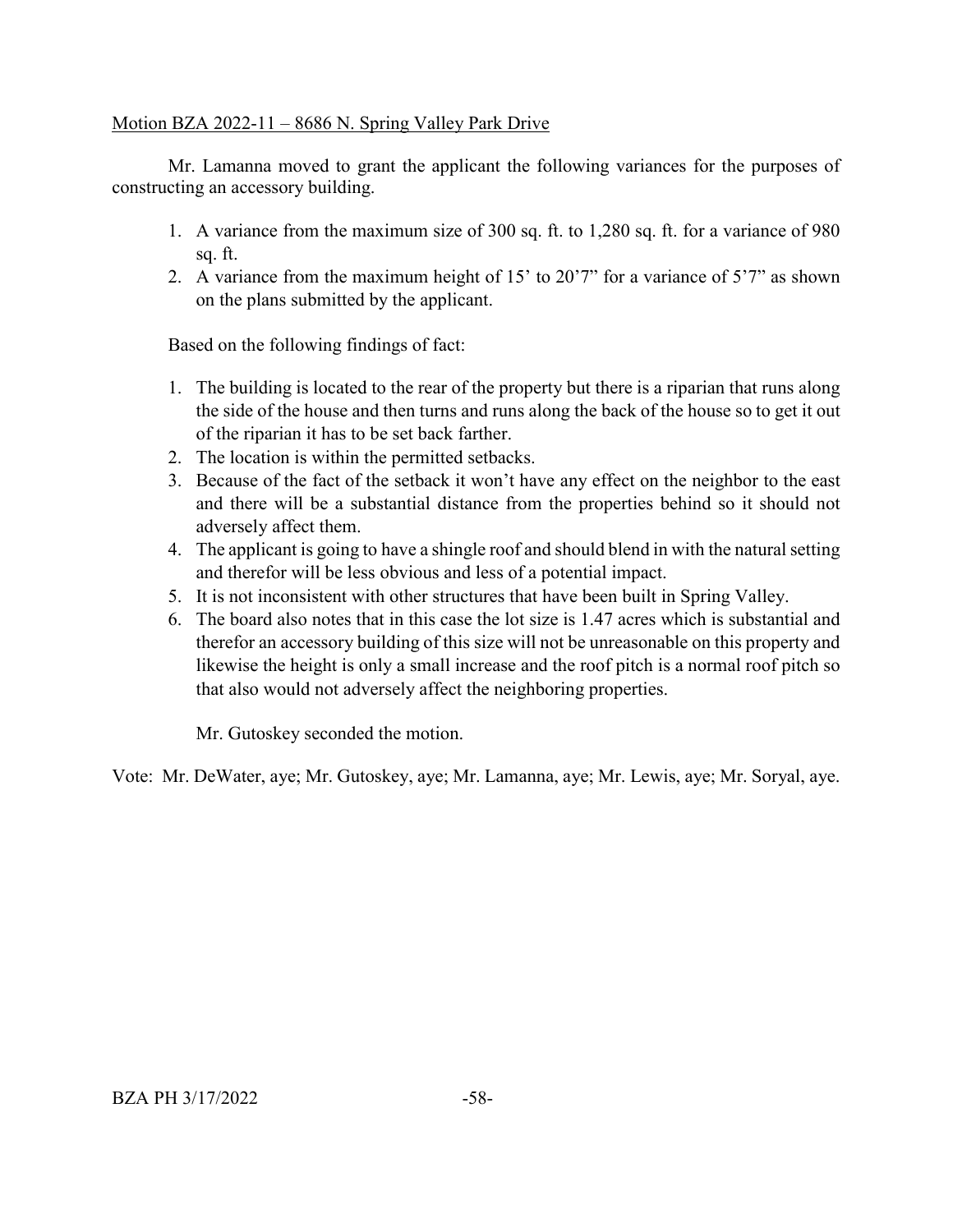#### Motion BZA 2020-35 – Sapphire Creek Winery Pavilion – 16965 Park Circle Drive

Mr. Lamanna made the following motion with respect to the disposition of this case.

- 1. The board finds the question of zoning inspector error raised with respect to the application of Section 530.11 as incorporated in the Agreed Judgment Entry has been properly raised before this board and is properly before us for consideration. This is based upon the following findings of fact and conclusions of law. (a) it is clear that under the terms of the judgment entry and the zoning ordinance the board can interpret and review the provisions of the judgment entry in the course of hearing any applications for variances or for allegations of error by the zoning inspector with respect to the interpretation of the zoning provisions of the Agreed Judgment Entry; (b) the board can sua sponte review open and obvious error made by the zoning inspector, as (i) it is inherent in its power as a quasi-judicial body, (ii) there is otherwise no adversarial party hearing and neighboring property owners would not be aware of the issue, (iii) if such matter were not considered in a board decision regarding a variance, such matter may be relevant to the variance and impact whether it should be granted thus possibly resulting in a decision that is contrary to the spirit of the zoning ordinance and/or would not do substantial justice; (c) the matter was properly raised during the course of the hearing by the legal representative of the adjacent landowners during the course of the hearing and ample opportunity was provided to appellant to respond to such claims, and such landowners had standing to raise such matter; (d) filing a separate appeal is not the exclusive method, since in this case the matter was already pending before the board and the adjacent property owners receive no notice that a decision was made by the zoning inspector to not apply the section in review; and (e) the parties have not advanced any case that specifically denies the authority of the board to hear this issue.
- 2. The board finds there has been zoning inspector error with respect to the use of the structure, specifically that the provisions of 530.11 (regarding that such use be "completely within and enclosed building" and "not create any offensive noise") applies to uses of the structure, whether considered a primary use or an accessory use. The provisions of this section are unambiguous and clear requirements. That there may be some uses permitted that would seem difficult to conduct within those strictures, or might have some different accessory use that might not be proscribed, does not affect the facts of this particular use or give it license to ignore the requirements of 530.11. First, most, if not all of the uses discussed in the hearing are in fact primary uses, that is, they are a principal permitted use of the property. Whether they are outside or in a secondary building rather than the "main" building does not make them "accessory". Accessory uses are 'customarily incidental' to the principal use, and are 'part of the permitted use' (See Art. 623 Ohio Planning and Zoning Law). Thus, the same requirements and prohibitions that apply to primary use also apply to accessory uses. Whether or not in some hypothetical or highly unusual situation they might not apply, that is not the situation at hand. It is clear that the uses that have been discussed must meet the requirements of the cited section.

BZA PH 3/17/2022 -59-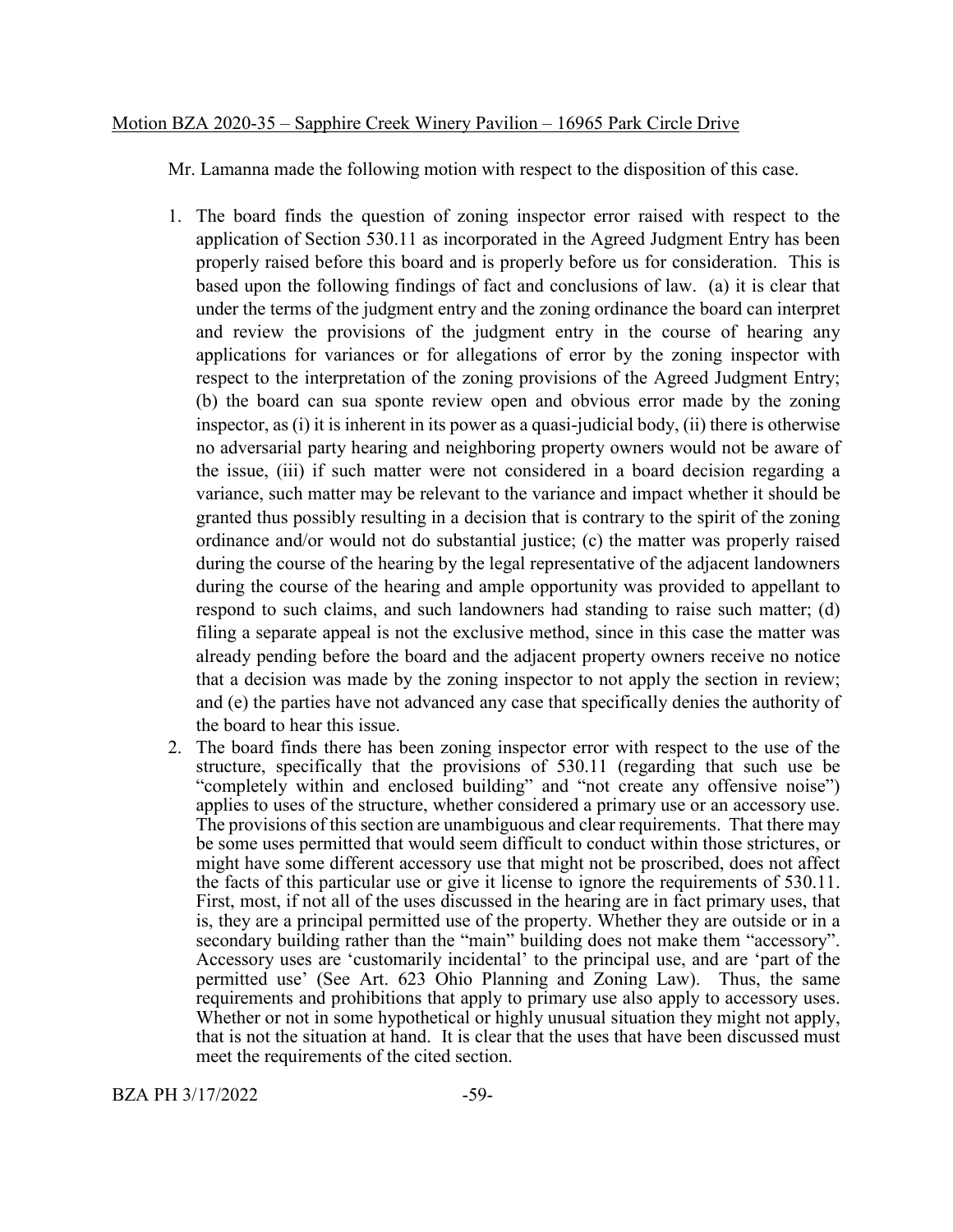The terms of zoning in this area were frozen in time by agreement of the parties in a judgement entry. The parties receive the good and the bad of that situation. That changes have been made in zoning or in other districts that may allow certain uses there, does not change the area subject to the decree. Changes cannot be made by 'interpretation' or extension. They must be made by modification of the applicable consent decree as provided in its terms.

3. With respect to the location of the structure, that an area variance be granted with respect to the set back from the property side line to the distance that represents the current location of the building. This decision is based upon the conclusion of law set forth in paragraph 2 above, and the following findings of fact (i) the property abuts a landlocked piece of property unlikely to be residentially developed, (ii) the building is not in clear sight of adjacent residences, (iii) the size of the variance is significant but not substantial, (iv) the building is not likely to impact government services, and (iv) the building itself is unlikely to cause any adverse impact upon adjacent property or to change the character of the neighborhood. Other Duncan factors for granting an area variance are not significant to this decision. The principal ones for the basis of the decision are those set forth in (iv). Nothing in the grant of this variance is intended to extend to the use of the building or grant any variance with respect to such use.

This decision with respect to the area variance is substantially based upon the conclusion of law set forth above with respect to the use of the structure. If such conclusion of law was not present, the broader use of the structure would cause our findings of fact with respect to impact on neighboring properties, impact on character of the neighborhood and impact on township services (there would be increased complaints to the police), and thus the variance would not be granted.

This decision with respect to the area variance is substantially based upon representation that there has been an inspection by the Geauga County Building Department of this building and they have approved that building even though it was built without obtaining the proper permits. If such representation is not true, this variance would not be granted as the findings of fact would not be supported.

Nothing in this decision is predicated on landscaping required by a judgment entry between the subject property and the condominium property, except as it currently exists. No opinion or finding is made as to the obligations of parties under said entry.

4. This revised motion represents modification made to fully elaborate the decision and reasons therefor pursuant to the decision made on March 17, 2022 which reserved the right to make said modification. The original form of the decision will remain a part of the minutes but is otherwise of no force or effect.

Mr. Lewis seconded the motion.

Vote: Mr. Barr, aye; Mr. DeWater, aye; Mr. Lamanna, aye; Mr. Lewis, aye; Mr. Soryal, aye.

April 21, 2022

BZA PH 3/17/2022 -60-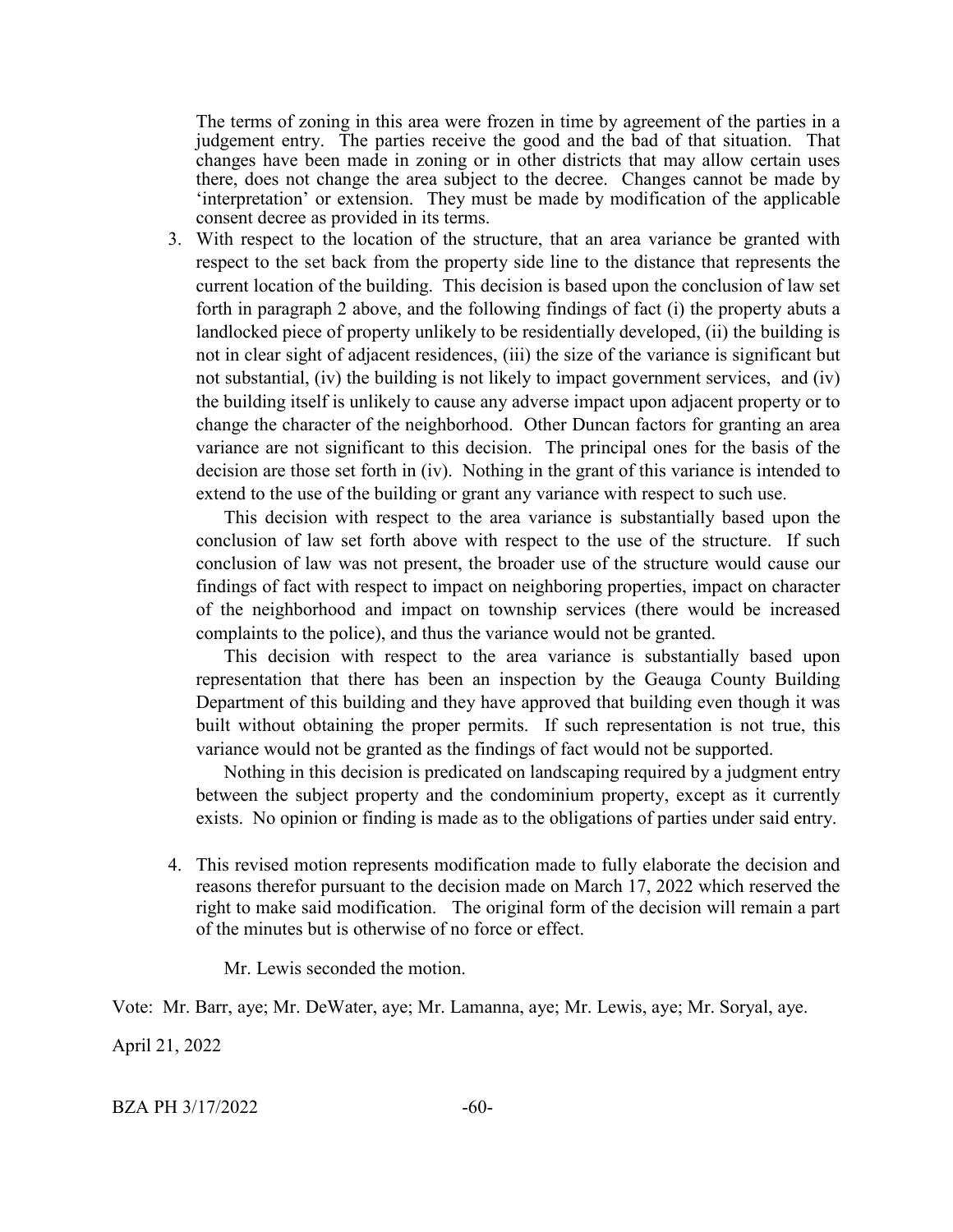Since there was no further testimony, the public hearing was closed at 10:55 P.M.

Respectfully submitted,

Brent Barr, Alternate Ted DeWater Joseph Gutoskey Michael Lamanna, Chairman Todd Lewis, Vice Chairman Lori O'Neill, Alternate Emeil Soryal

Attested to by: Linda L. Zimmerman, Secretary Board of Zoning Appeals

Date: April 21, 2022

AUDIO RECORDING ON FILE

BZA PH 3/17/2022 -61-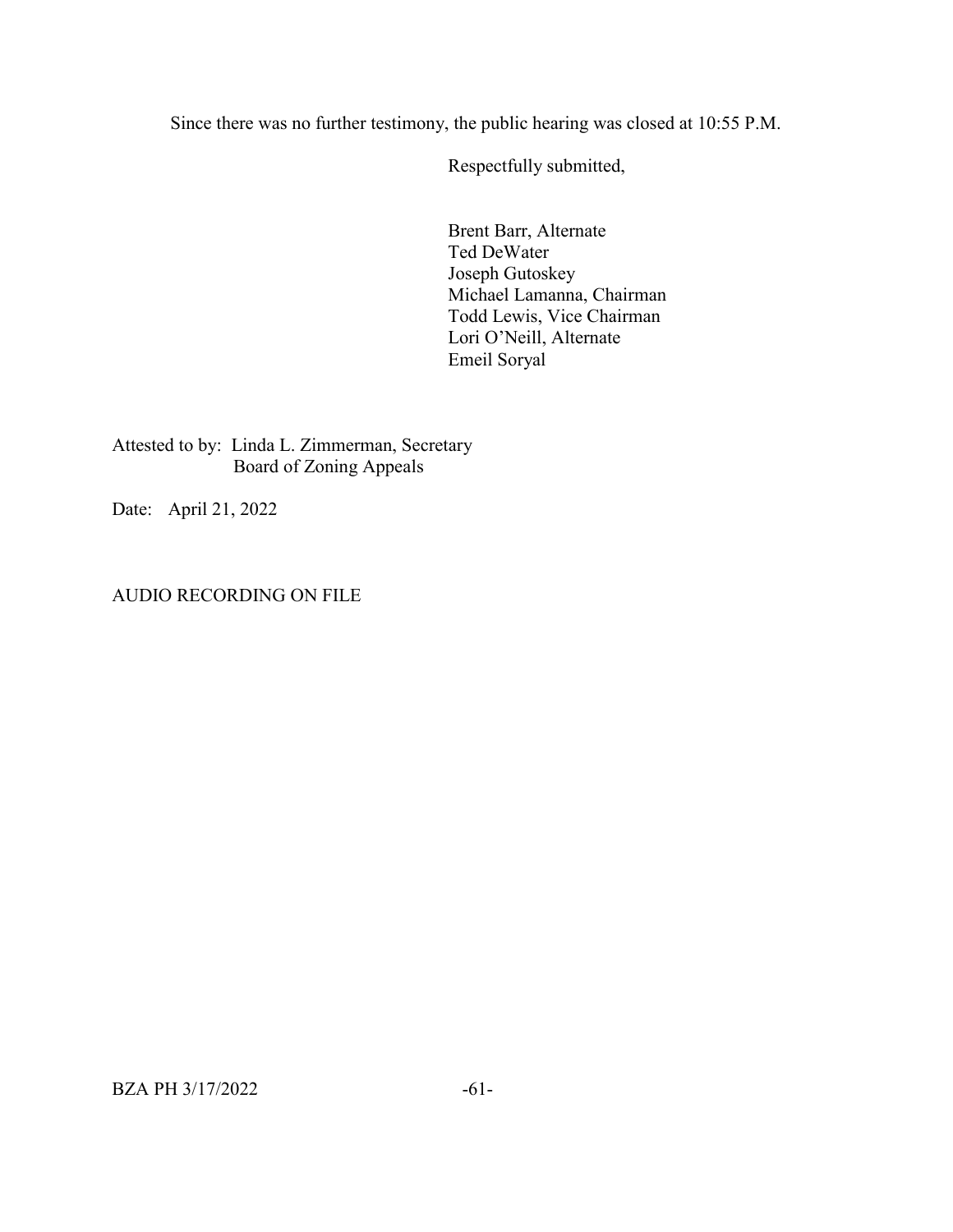## Bainbridge Township, Ohio Board of Zoning Appeals March 17, 2022

The regular meeting of the Bainbridge Township Board of Zoning Appeals was called to order at 10:55 P.M. by Mr. Michael Lamanna, Chairman. Members present were Mr. Ted DeWater; Mr. Joseph Gutoskey; Mr. Todd Lewis; Ms. Lori O'Neill, Alternate and Mr. Emeil Soryal. Ms. Karen Endres, Zoning Inspector was present.

## MINUTES

Mr. Lewis moved to adopt the meeting minutes of February 17, 2022 as written.

Mr. Gutoskey seconded the motion.

Vote: Mr. DeWater, aye; Mr. Gutoskey, aye; Mr. Lamanna, aye; Mr. Lewis, aye; Mr. Soryal, aye.

## APPLICATIONS FOR NEXT MONTH

Application 2022-12 by Chris Mick for property at 8065 Bainbridge Road

The applicant is requesting area variance(s) for the purpose of constructing an accessory building. The property is located in a R-3A District.

Application 2022-13 by Scott Friedman, as Manager of SDC III – OH, LLC for property at 7135 Aurora Road

The applicant is requesting zoning approval to split a 1.6563 acre lot into two lots. The property is located in the MUP District.

## Application 2022-14 by Gabriel Bartlett for property at 7135 Aurora Road

The applicant is requesting area variances for the purpose of installing signage for the proposed new Starbucks. The property is located in the MUP District.

## Application 2022-15 by Kevin Campopiano for property at 7558 Mystic Ridge

The applicant is requesting area variances for the purpose of a pool patio extension. The property is located in a R-5A District.

## Application 2022-16 by ASZ, Inc. for property at 8454 E. Washington Street

The applicant is requesting a review and renewal of an existing conditional use. The property is located in a CB District.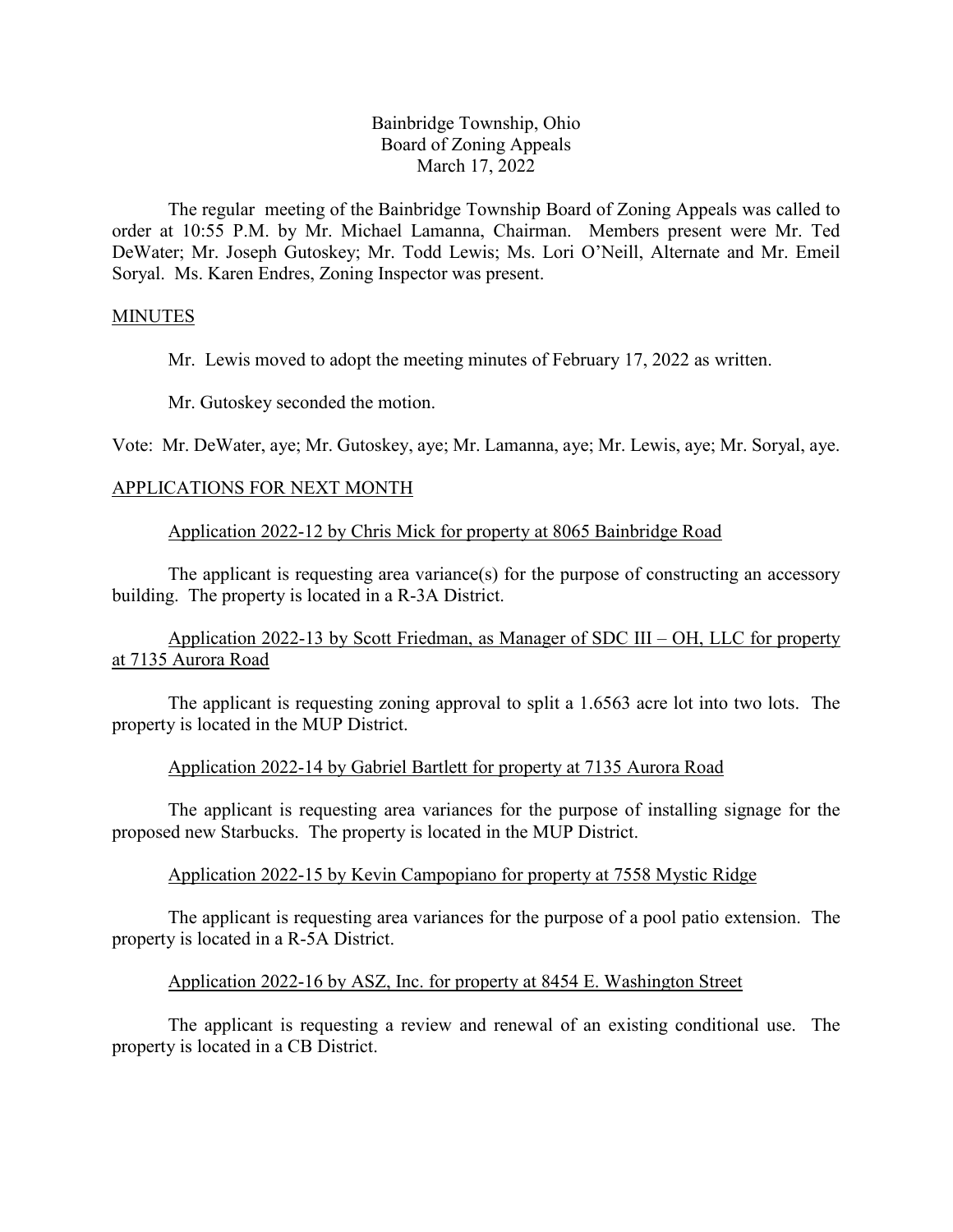## Application 2022-17 by TLC Pet Hospital LLC/Anna Leeb for property at 8452 E. Washington Street

The applicant is requesting a review and renewal of an existing conditional use. The property is located in a CB District.

## Application 2022-18 by Jason Majewski for property at 18540 Geauga Lake Road

The applicant is requesting area variances for the purpose of constructing an accessory building. The property is located in a R-5A District.

The Bainbridge Township Board of Zoning Appeals set a public hearing on the above applications for April 21, 2022 at 7:00 P.M. at the Bainbridge Township Community Hall, 17826 Chillicothe Road, Bainbridge Township, Ohio and unanimously resolved to request the Bainbridge Township Board of Trustees to issue a purchase order for legal advertising.